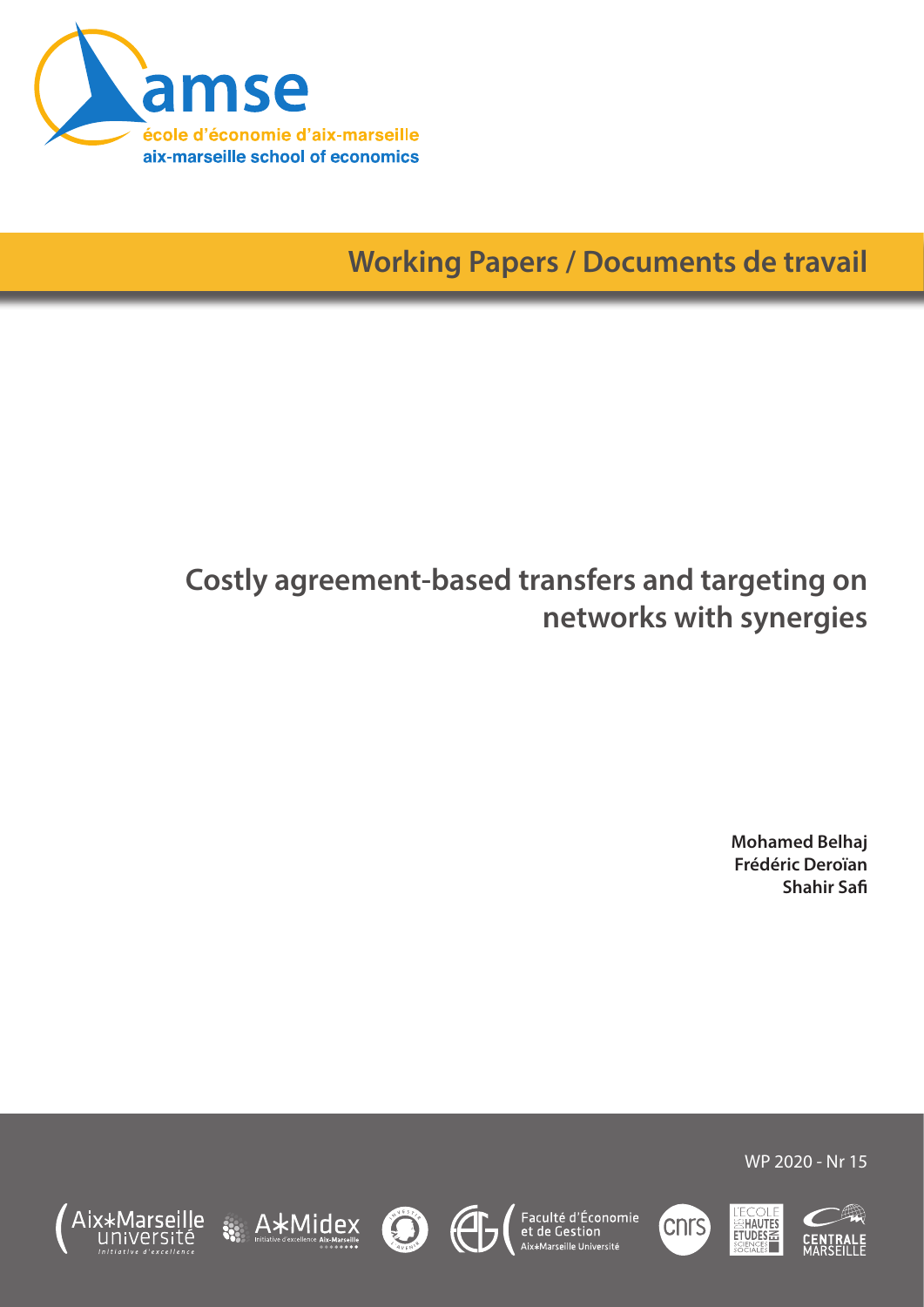# Costly agreement-based transfers and targeting on networks with synergies<sup>∗</sup>

Mohamed Belhaj<sup>†</sup>, Frédéric Deroïan<sup>†</sup> and Shahir Safi<sup>†</sup>

† Aix-Marseille Univ., CNRS, EHESS, Centrale Marseille, AMSE, Marseille, France

#### Abstract

We consider agents organized in an undirected network of local complementarities. A principal with a limited budget offers costly bilateral contracts in order to increase the sum of agents' effort. We study excess-effort linear payment schemes, i.e. contracts rewarding effort in excess to the effort made in absence of principal. The analysis provides the following main insights. First, for all contracting costs, the optimal unit returns offered to every targeted agent are positive and generically heterogeneous. This heterogeneity is due to the presence of outsiders, who create asymmetric interaction between contracting agents. Second, when contracting costs are low, it is optimal to contract with everyone and optimal unit returns are identical for all agents. Third, when contracting costs are sufficiently high, it becomes optimal to target a subset of agents, and optimal targeting can lead to NP-hard problems. In particular, when the intensity of complementarities is sufficiently low, a correspondence is established between optimal targeting and the densest k subgraph problem. Overall, the optimal targeting problem involves a trade-off between centrality and budget spending — central agents are influential, but are also more budget-consuming. These considerations can lead the principal to not target central agents.

Keywords: Networked Synergies, Aggregate Effort, Optimal Group Targeting, Linear contract. JEL: C72, D85

<sup>∗</sup>This work was supported by French National Research Agency Grant ANR-17-EURE-0020, and by French National Research Agency Grant ANR-18-CE26-0020-01. E-mail addresses: frederic.deroian@univ-amu.fr, mohamed.belhaj@centrale-marseille.fr, shahirsafi1234@gmail.com.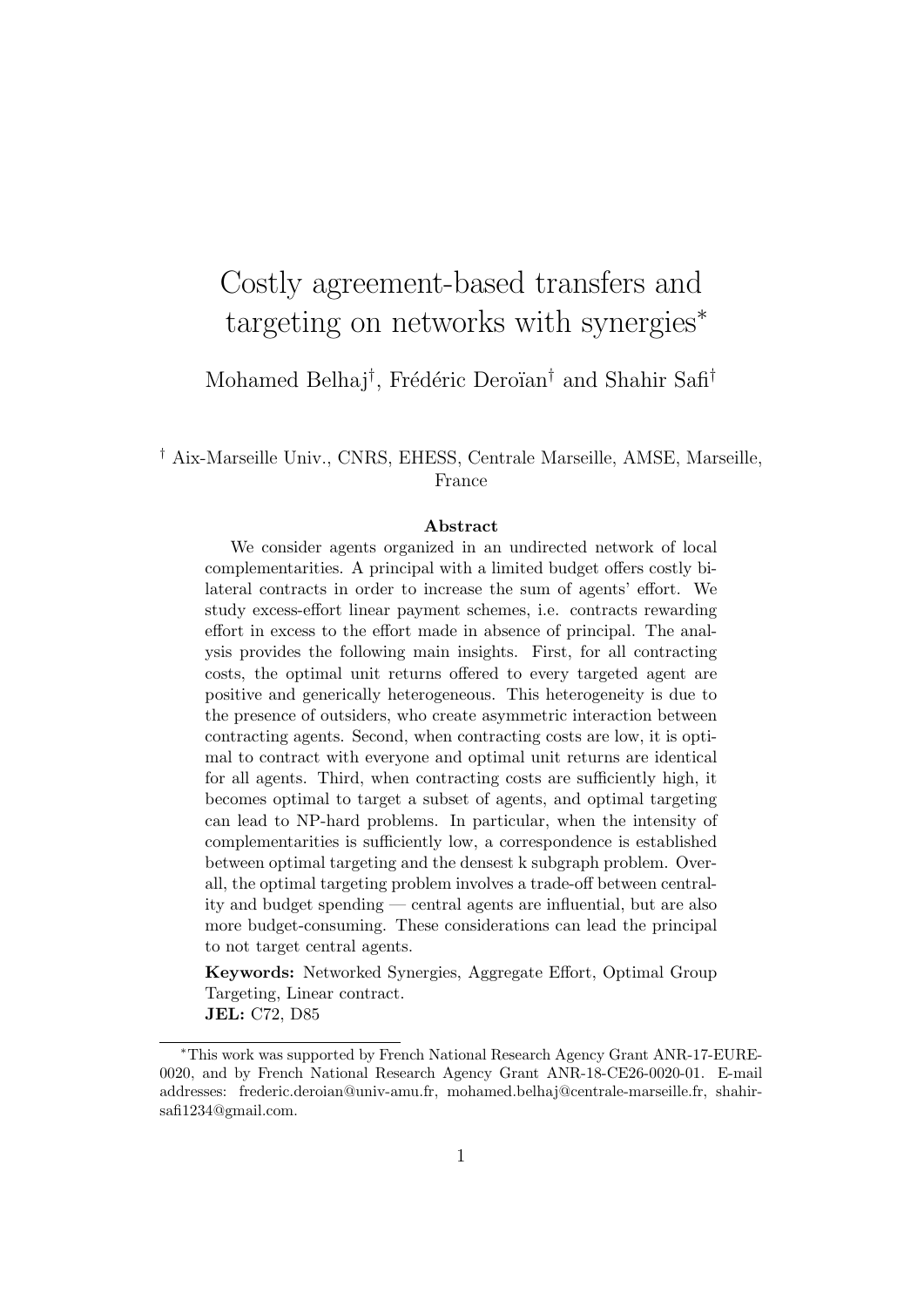# 1 Introduction

In many economic situations, organizations trade agents' effort against transfers in a context of networked synergies and positive externalities. One important dimension of such problems is that agents exert effort even in the absence of intervention by the institution. This implies that synergies not only exist between contracting agents, but also between contracting and noncontracting agents.<sup>1</sup> To cite a few examples: in conditional cash transfer (called CCT thereafter) grant programs, students who do not receive the grant still interact with those who obtain the grant; in R&D networks where a public fund provider allocates subsidies, a non-subsidized firm still spends on R&D and interacts with partner firms; in performance appraisal systems, firms offer workers a raise in salary (or a bonus), a worker not receiving any raise in salary still interacts with other workers.A unifying feature of such contracts is that they can involve large administration, monitoring and enforcement costs. For instance, a common criticism of CCT programs (and other social safety net programs) is that a large proportion of their budgets never reaches the intended beneficiaries but is absorbed by administration costs (see Grosh M. (1994), Cald´es & Maluccio (2005)). Similarly, R&D subsidies involve large administration costs (see GAO study of 1989 by U.S. General Accounting Office, Stoffregen (1995), and Hall & Van Reenen (2000)). And finally, firms incur large administration, monitoring and enforcement costs in organizing a performance appraissal system (see Murphy & Cleveland (1995), and Aggarwal & Thakur (2013)). Given the prevalence of such instances, in this paper we investigate: how could the institution exploit synergies and positive externalities between agents? How do contracting costs influence their decisions? Would institutions contract with everyone even in the presence of large contracting costs, and if not, which set of agents would they target?

To examine the relationship between the network of synergies among agents, targeting, and contracting costs, we build a principal / multi-agent model where the principal has a limited budget and offers costly linear bilateral payment schemes in order to increase the sum of agents' effort. We consider an environment where bilateral synergies are perfectly reciprocal, and where non-contracting agents (that we may call outsiders for convenience) exert effort and interact with contracting agents, so that reservation utilities are endogenous to offered contracts. The utility functions are linear quadratic in effort with local synergies and positive externalities, and contracts are 'excess-effort' linear payment schemes — rewarding effort in excess

<sup>&</sup>lt;sup>1</sup>This sort of problems is distinct from issues in which agents' exert no effort without the intervention of the institution. For latter context, see for instance pricing with interdependent consumers.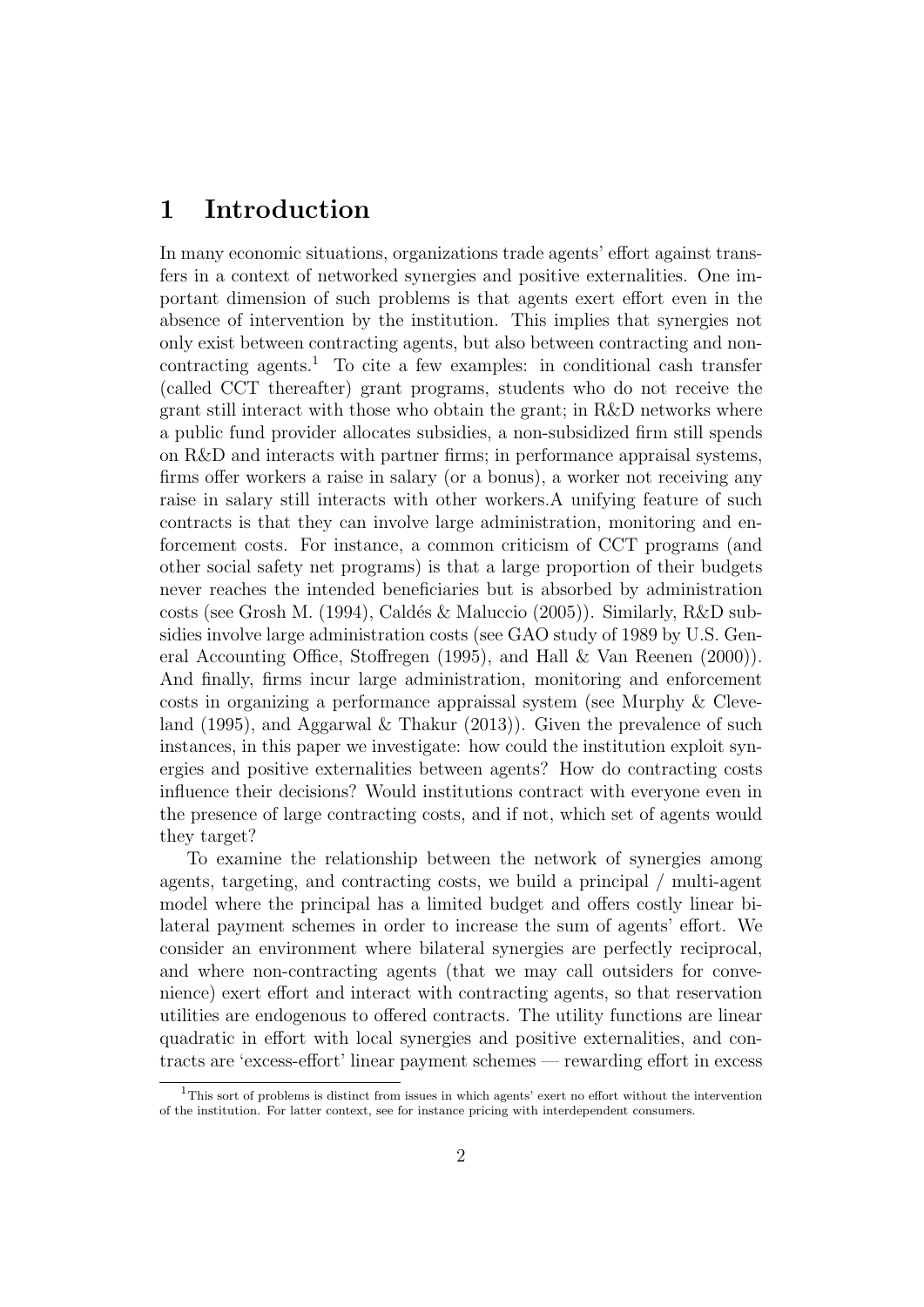to the effort made in absence of principal. This utility specification generates a linear system of best-response effort, which leads to a unique Nash effort profile for a given set of contracts. The timing of the game is as follows. First, principal offers contracts to a set of agents, which could involve everyone or principal can also target a subgroup of agents. These contracts take the form of a transfer per unit of additional effort (which we call the unit return hereafter), and they are offered simultaneously and are made public.<sup>2</sup>). Second, agents decide whether to accept or reject their respective offers. And finally, all agents, including outsiders, simultaneously exert effort and transfers are realized.

Before we proceed further, it is important to highlight our interest in 'excess-effort' linear payment schemes. Due to the presence of complementarities, in general the principal has to worry about coordination among agents in the participation game. However, we show that, by offering excesseffort linear payment schemes, the principal avoids all potential coordination issues for any level of contracting costs. This allows us to study optimal excess-effort linear payment schemes, without having to worry about such coordination issues, and examine the relationship between contracting costs and optimal contracts.

The analysis brings three main messages. First, optimal unit return offered to every targeted agent is positive. Even though the networks are undirected, surprisingly these returns are are generically heterogeneous. This is due to the presence of outsiders, who create asymmetric interaction between contracting agents (whereas there are no outsiders when the principal contracts with the whole society).<sup>3</sup>

Second, under low contracting cost, the principal finds it optimal to contract with every agent; i.e. there is no targeting. Furthermore, all agents get the same unit return, irrespective of their position on the network. In general, contracting with more central agents involves a trade-off between centrality and budget spending – central agents generate more synergies, but are also more budget-consuming because they receive large amount of externalities and as a result, they are themselves highly responsive to transfers. When contracting costs are low, the incentives to allocate resources to more central agents in order to benefit from larger synergies is exactly counterbalanced by

 $2$ The principal can offer negative returns. However, as we will show, optimal unit returns are always rewards.

<sup>3</sup>That the presence of outsiders implies heterogeneous unit returns may in principle lead to negative returns, involving a possible participation concern leading the principal to target a strict subgroup of the initially selected group; yet, we show in the paper that the induced asymmetry of interactions between contracting agents is not strong enough to entail such consequences. Proving positiveness of returns is crucial to guarantee the absence of coordination concern; this is one of the major technical insights of this paper.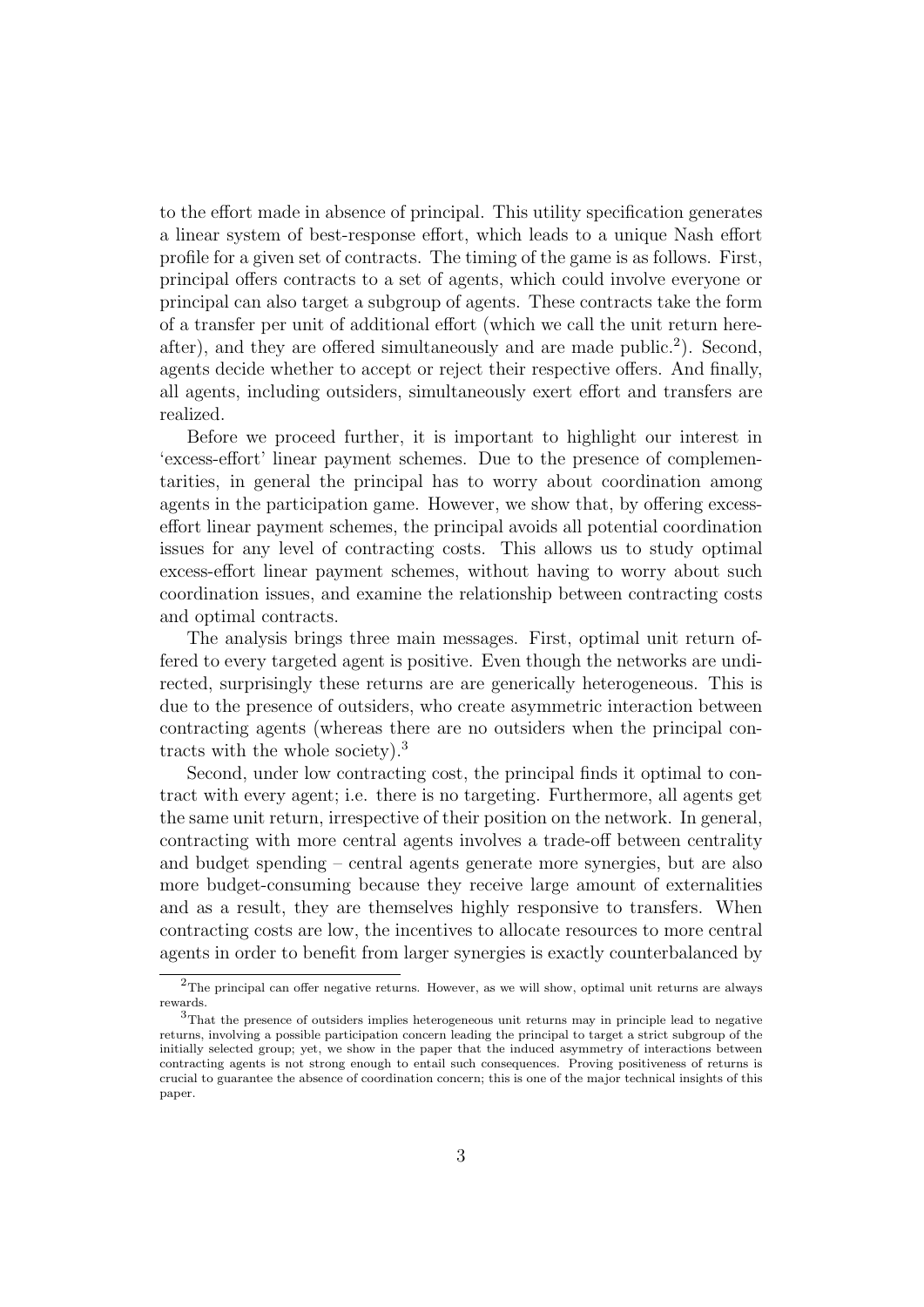their propensity to overstretch the budget.<sup>4</sup>

And finally, when contracting costs are sufficiently high, it becomes optimal to target a subset of agents. We find that optimal targeting can lead to NP-hard problems under supermodular contracting cost function.<sup>5</sup> In particular, when intensity of complementarities is sufficiently low and the group size is fixed, optimal targeting is isomorphic to the densest k-subgraph problem, which is known to be NP-hard. Hence, the presence of contracting costs qualitatively changes the nature of the principal's problem. Furthermore, the trade-off between centrality and budget spending may lead the principal to not target the most central agents. Lastly, when the cost function only depends on the number of contracts, the optimal group size may not be a continuous function of cost value in that certain group sizes are never optimal for any cost value.

This paper contributes to three literatures, including optimal intervention in presence of synergies, optimal linear pricing with interdependent consumers, and optimality of linear contracts in moral hazard environments. We will now discuss each of these in turn. First, this paper contributes to two strands of the growing literature on optimal intervention in presence of synergies between agents. The first strand of the literature considers optimal targeting. Demange (2017) studies the optimal targeting strategies of a planner aiming to increase the aggregate action of agents embedded in a social network, allowing for non-linear interaction. Galeotti, Golub & Goyal (2020) study optimal targeting in networks, where a principal aims at maximizing utilitarian welfare or minimizing the volatility of aggregate activity. Belhaj  $\&$  Deroïan (2018) take into account participation constraints, not addressed in the above papers. In this paper, we address both participation constraints and contracting costs. The second strand of the literature studies principal/multi-agent contracting in presence of synergies, taking into account participation constraints. Bernstein & Winter (2012) and Sakovics & Steiner (2012) consider coordination issues with binary actions. In particular, Bernstein and Winter (2012) study a costly participation game where participants receive positive and heterogeneous externalities from other participants, and they characterize the contracts inducing full participation while minimizing total subsidies. In Sakovics & Steiner (2012), a principal subsidizes agents facing a coordination problem akin to the adoption of a network technology. Optimal subsidies target agents who impose high externalities on others and on whom others impose low externalities. Belhaj  $\&$  Deroïan

 ${}^{4}$ This result is tightly linked to the linearity of the system of best-responses and it holds under reciprocal interactions only.

<sup>5</sup>That is, when the cost function only depends on the number of contracts, this means a linear or convex function.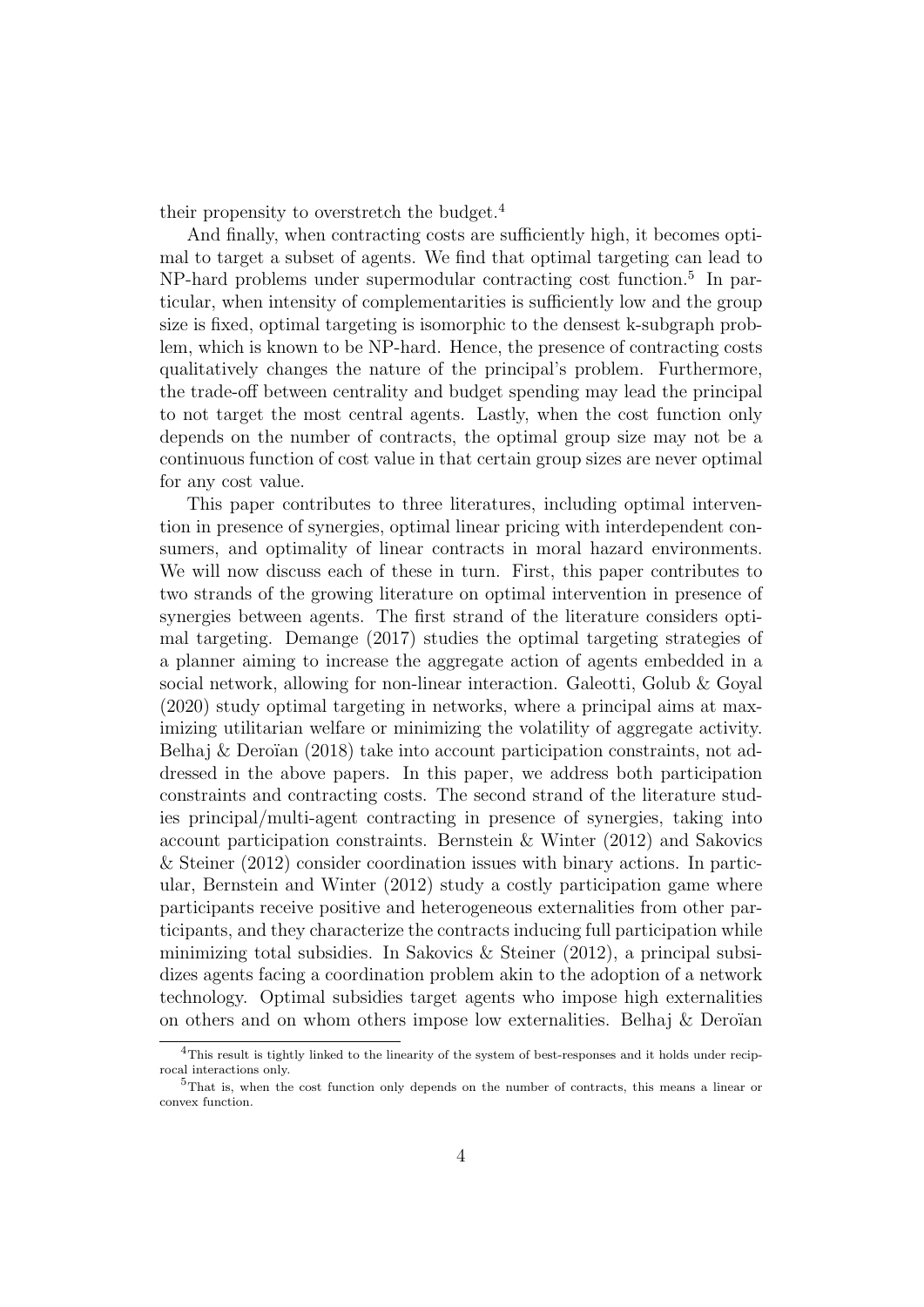(2018) introduce continuous effort, and they cover situations where contracting with a subset of the population can be optimal. In their paper, targeting becomes optimal because participation constraints become binding, whereas in the present paper targeting is optimal solely due to large contracting costs.

Next, our paper complements the recent literature on optimal linear pricing with interdependent consumers (Candogan, Bimpikis & Ozdaglar [2012], Bloch & Quérou [2013], and Fainmesser & Galeotti [2016]). Our result about homogeneous unit return under low contracting cost echoes a well-known result of that literature that stipulates that, on undirected networks, the price charged to each consumer does not depend on the position on the social network (Candogan et al [2012], Bloch and Quérou [2013]). However, our framework differs from theirs in that, in our model, agents exert effort in absence of principal whereas consumers do not consume without the firm. As a result, in our setting when the principal targets a subgroup, outsiders still interact with contracting agents, which then leads to heterogeneous unit returns despite the fact that interactions are undirected.

Finally, this paper is related to an interesting strand of the moral hazard literature, which helps explain the widespread use of linear contracts in the real world.<sup>6</sup> For instance, Holmstrom & Milgrom (1987) consider an environment where the principal and the agent have constant absolute risk-aversion (CARA) utility, and the agent controls the drift of a (possibly multidimensional) Brownian motion in continuous time. Although the principal can make payments depend on the entire path of motion, the optimal contract is simply a linear function of the endpoint. Diamond (1998) considers a model in which the agent can either choose no effort, producing a low expected output, or high effort, producing a higher expected output. For a given level of effort, the agent can choose among all distributions over output that have the same mean, and all such distributions are equally costly. With such freedom to choose the distribution, only a linear relation can tie the principal's expected profit to the agent's expected compensation. Several other papers consider models where the contractible outcome variable combines effort with mean-zero additive noise, leading to linear contract (Laffont & Tirole (1986), McAfee & McMillan (1987) and Edmans & Gabaix (2011)). Recently, Caroll (2015) showed the optimality of linear contracts in a relatively general class of moral hazard environments. His model assumes risk-neutrality and limited liability, but no other functional form assumptions. In summary, these papers have argued for the optimality of linear contracts in moral hazard environments using max-min type criteria; whereas we provide a new

<sup>6</sup> See Holmstrom & Milgrom (1987), Hurwitz & Shapiro (1978), Diamond (1998), Chassang (2013), and Caroll (2015). Linear contracts are also natural in environments with synergies, including in Franchising arrangements (Lafontaine [1992], and renting space in malls (Gould, Pashigian & Prendergast [2005].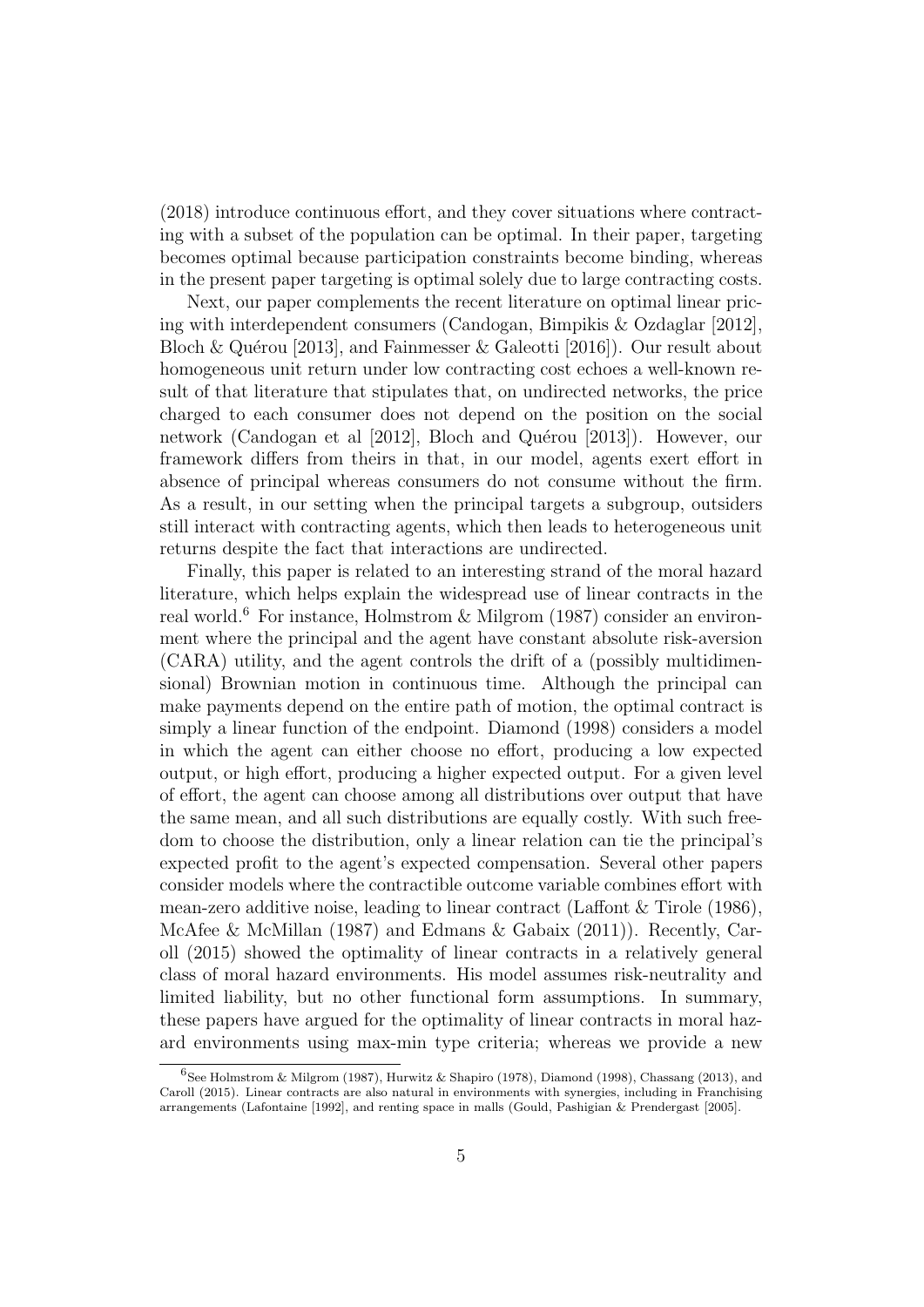explanation for the common use of linear contracts, they can help resolve coordination issues in environments with networked synergies.

Moreover, this paper also makes a technical contribution in games with interdependent agents. The existing literature has shown the emergence of NP hard problems in such games – in a monopoly setting with two prices by Candogan et al (2012), and in a sequential play by Zhou & Chen (2015). Both of these papers involve Max-Cut problem, whereas in our paper we show the emergence of a new NP-hard problem, the densest  $k$ -subgraph problem.

The paper is organized as follows. Section 2 presents the model. The case of low contracting cost is studied in Section 3, whereas large contracting cost is studied in Section 4. Section 5 concludes. All proofs are deferred to Appendix A, and Tables presenting the performance of greedy algorithms are presented in Appendix B. The matlab programs used to generate the greedy algorithms are presented in Appendix C.

## 2 Model

We consider a three-stage game between one principal and a finite set of agents. In the first stage, the principal offers bilateral contracts. Each contract is a linear payment scheme. In the second stage, agents simultaneously decide whether to accept or reject their respective offers. In the third stage, agents exert effort and transfers are realized. Both effort, contract and network are assumed to be publicly observable. We study Subgame Perfect Nash Equilibriums.

There is a finite set  $\mathcal{N} = \{1, 2, \cdots, n\}$  of agents. We let  $x_i \in \mathbb{R}_+$  represent agent i's effort, and  $\mathbf{x} = (x_i)_{i \in \mathcal{N}}$  an effort profile. We let the  $n \times n$  matrix  $\mathbf{G} = [g_{ij}]$ , with  $g_{ij} \in \mathbb{R}_+$ , represent the network of interaction between agents, where  $g_{ij} > 0$  when agent i is influenced by agent j and  $g_{ij} = 0$  otherwise. By convention,  $g_{ii} = 0$  for all  $i \in \mathcal{N}$ . Links can be either binary or weighted. Throughout the paper, we will speak about network G (implicitly assuming a number of agents equal to n). The network is undirected, i.e.  $G<sup>T</sup> = G$ where superscript  $<sup>T</sup>$  quotes for the transpose operator (we discuss directed</sup> networks in Remark 1 in Section 3). Symbol 1 represents the n-dimensional vector of ones, I the *n*-dimensional identity matrix,  $d_i$  the degree of consumer  $i, d = G1$  the profile of consumers' degrees. We let  $\mu(G)$  represent the largest (real) eigenvalue of network G.

In the absence of principal, agents play an effort game on a social network, exhibiting both positive local externalities and local synergies. We focus on linear quadratic utilities.<sup>7</sup> The utility that agent  $i$  derives from exerting effort

<sup>7</sup>The model can be generalized to any utility function generating the same first-order conditions in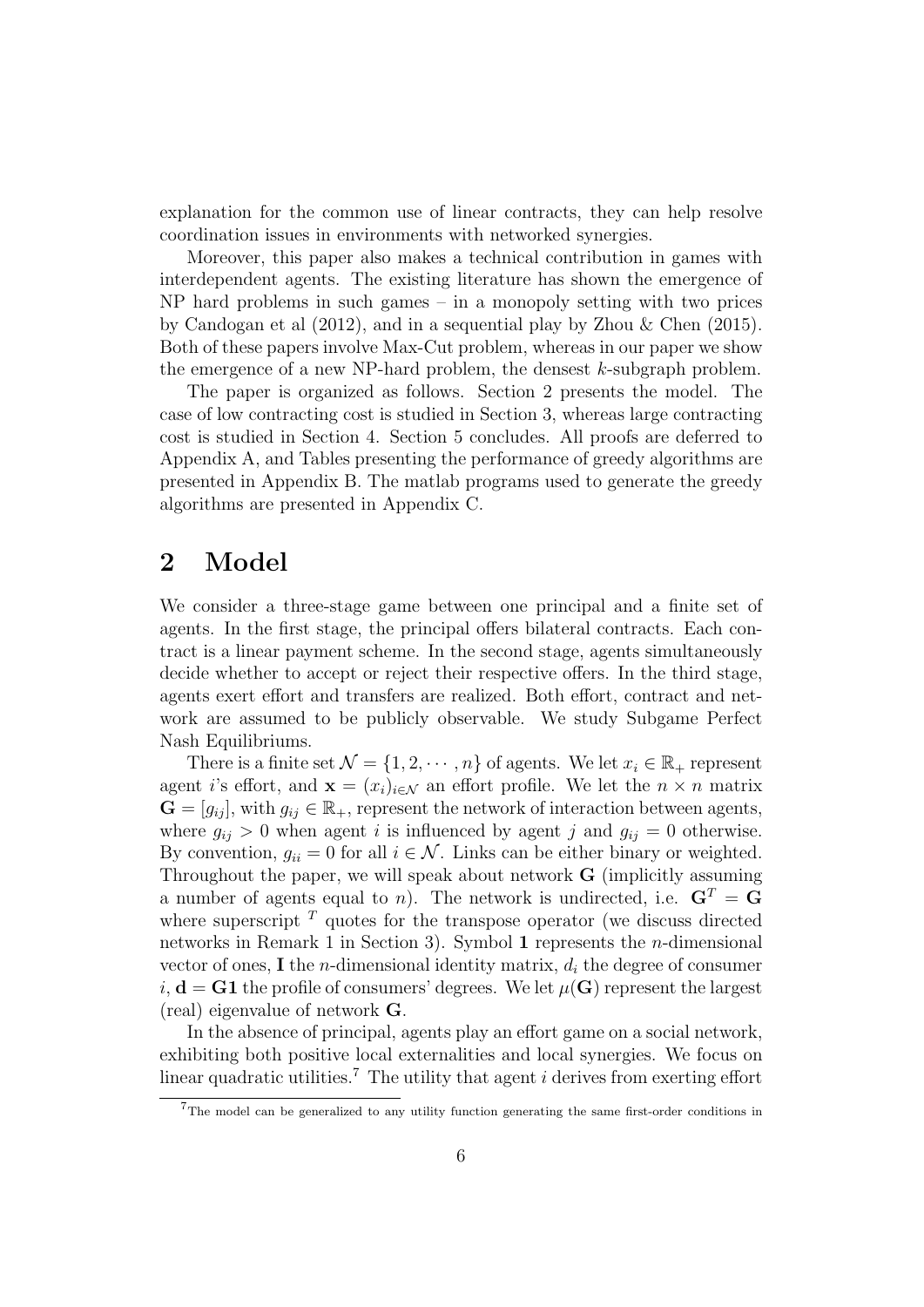$x_i$  on network G is given by:

$$
u(x_i, \mathbf{x}_{-i}) = a_i x_i - \frac{1}{2} x_i^2 + \delta \sum_{j \in \mathcal{N}} g_{ij} x_i x_j \tag{1}
$$

where  $a_i > 0$  represents the private preference of agent i, and  $\mathbf{a} = (a_i)_{i \in \mathcal{N}}$ the profile of private preferences. The last term represents the utility that consumer i derives from neighbors' efforts. Parameter  $\delta > 0$  implies positive externalities and local complementarities: incentives increase with neighbors' efforts.<sup>8</sup>

In this game, Nash equilibrium efforts are shaped by Bonacich centralities, which we formally define (see Bonacich [1987]). We let the *n*-dimensional square matrix  $\mathbf{M} = (\mathbf{I} - \delta \mathbf{G})^{-1}$ . The condition  $\delta \mu(\mathbf{G}) < 1$ , that we assume throughout the paper, guarantees  $M \geq 0$ . We let the *n*-dimensional vector **, with entry** *i* **called**  $b_i$ **, denote the vector of** *Bonacich centralities* **of** the network weighted by parameter  $\delta$  (we avoid references to network G and parameter  $\delta$  for convenience). Then  $b_i$  is the number of paths from agent i to others, where the weight of a path of length  $k$  from agent i to agent j is  $\delta^k$ . Similarly, we define the vector  $\mathbf{b}_a = (b_{a,i})_{i \in \mathcal{N}}$ , such that  $\mathbf{b}_a = Ma$ represents the weighted (by a) Bonacich centrality. We define  $b = \mathbf{1}^T \mathbf{b}$  (resp.  $b_{\mathbf{a}} = \mathbf{1}^T \mathbf{b}_{\mathbf{a}}$ ) as the sum of centralities (resp. centralities weighted by **a**). The condition  $\delta \mu(\mathbf{G}) < 1$  guarantees the existence of a unique Nash equilibrium effort profile in the absence of principal. In this equilibrium, any agent  $i \in \mathcal{N}$ exerts an effort equal to her Bonacich centrality  $b_{a,i}$  and obtains a utility level equal to  $\frac{1}{2}b_{\mathbf{a},i}^2$ .

A principal offers payment schemes in the aim of increasing aggregate effort. For instance, this objective is natural when effort is about education, protection, work, R&D, etc. The principal has a limited budget  $t$  to enhance efforts. Offers are excess-effort linear contract, rewarding increased effort with respect to effort level in the absence of principal's intervention.<sup>9</sup> Formally, agent i is offered a transfer function  $t_i(x_i) = w_i(x_i - b_{\mathbf{a},i})$ , with  $w_i \in \mathbb{R}$ . The variable  $w_i$  represents the return per unit of excess-effort; for convenience, we shall speak of  $w_i$  as the *unit return* throughout the paper. We suppose a costly enforcement environment. The cost of contracting with group S is given by function  $C(S)$ , which is assumed to be supermodular throughout the paper. This means that the contribution of an agent to the

effort, and generating positive externalities with respect to neighbors' effort. Indeed, the cardinal amount of externalities between utilities plays no role in the analysis.

<sup>8</sup>This linear-quadratic utility specification applied to network games in economics was introduced by Ballester, Calvò and Zenou (2006).

<sup>&</sup>lt;sup>9</sup>From the principal's view, this affine contract is clearly better than a linear contract  $w_i x_i$ ; indeed, with the above affine contract, the principal does not subsidize efforts lower than  $b_{\mathbf{a},i}$ .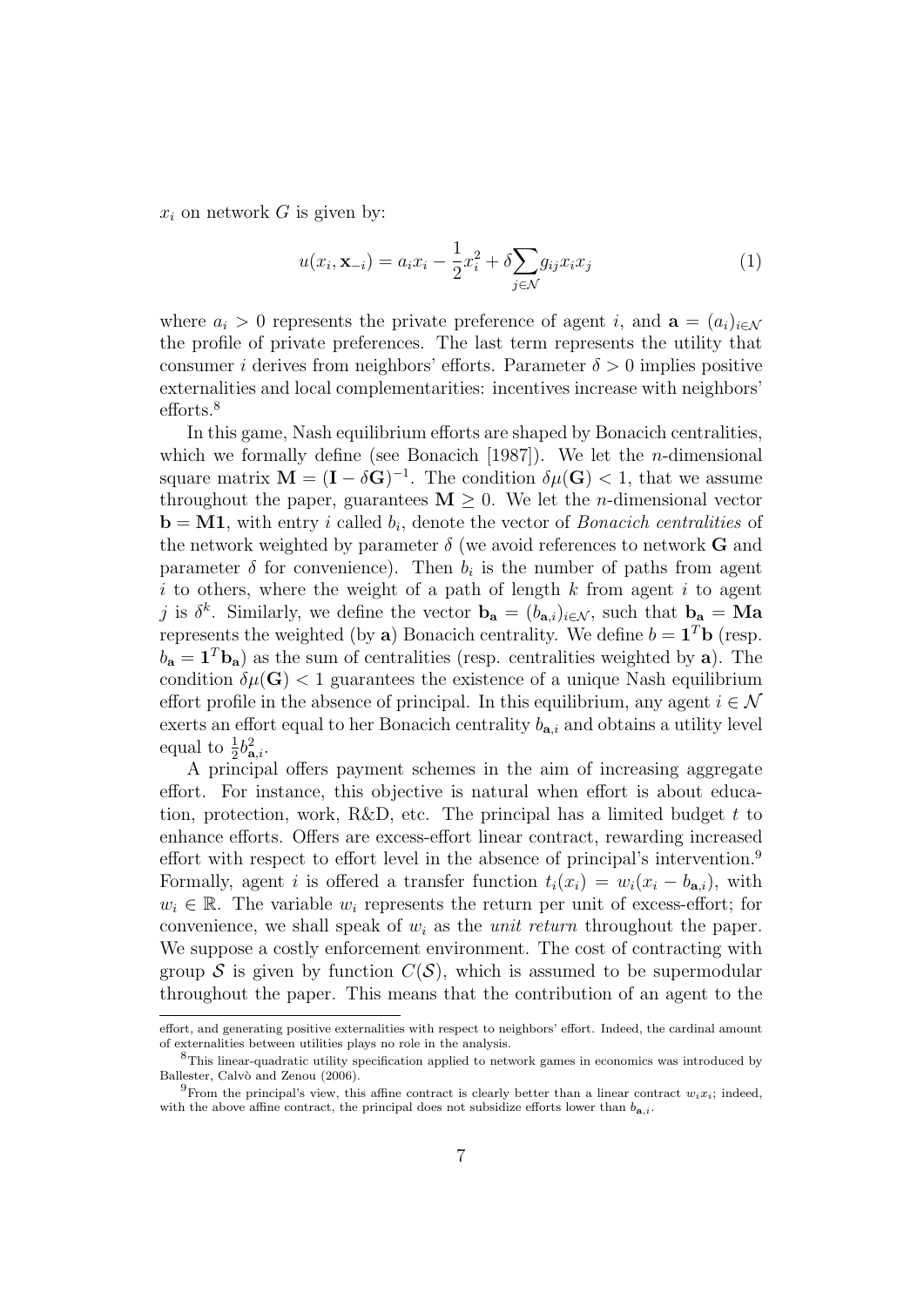cost is non decreasing with group enlargement. Formally, for all groups  $S, \mathcal{T}$ with  $S \subset \mathcal{T}$ , for all  $i \notin \mathcal{T}$ ,  $C(\mathcal{T} \cup \{i\}) - C(\mathcal{T}) \geq C(\mathcal{S} \cup \{i\}) - C(\mathcal{S})$ ; for instance, when contracting cost depends on the sole number of contracts called  $s = |\mathcal{S}|$ , then  $C(\mathcal{S}) = C(s)$ , and supermodularity assumption boils down to linearity or convexity of the function  $C(s)$ . By convention, the principal suffers no cost by offering the neutral offer  $w_i = 0$ . The principal's offers are gathered in a *n*-dimensional vector  $\mathbf{w} = (w_i)_{i \in \mathcal{N}}$ , where a null entry means no offer. Hence, when the principal targets group  $S, w_i > 0$  if and only if  $i \in \mathcal{S}$ . For any group  $\mathcal{T} \subset \mathcal{S}$ , we let  $\mathbf{w}_{-\mathcal{T}}$  represent the set of contracts in  $\mathcal{S}$ but setting  $w_i = 0$  for all  $i \in \mathcal{T}$ . For convenience, we may abuse the notation and write  $\mathbf{w} = (w_i)_{i \in \mathcal{S}}$  (excluding neutral transfers in this latter notation) when there is no confusion.

In the third stage of the game, we call by  $\mathbf{x}^*(\mathbf{w})$  the equilibrium effort associated with the set of accepted contracts w. Profile  $\mathbf{x}^*(\mathbf{w})$  takes into account both the variation in effort of the contracting agent and the induced variation in other efforts on the network. The equilibrium effort profile satisfies  $\mathbf{x}^*(\mathbf{w}) = \mathbf{M}\mathbf{a}'$ , with  $a'_i = a_i + w_i$  for all  $i \in N$ . The condition  $\delta\mu(\mathbf{G}) < 1$ still guarantees a unique Nash equilibrium effort profile for any accepted contract. Hence, by linear contracting in a world of linear interaction, there is no coordination concern in the third stage of the game. The Nash effort profile under any set S of accepted contracts,  $\mathbf{w} = (w_j)_{j \in \mathcal{S}}$ , is given by

$$
\forall i \in \mathcal{N}, x_i^*(\mathbf{w}) = b_{\mathbf{a},i} + \sum_{j \in \mathcal{S}} m_{ij} w_j \tag{2}
$$

That is, the excess effort of every agent, whether this agent contracts with the principal or not, is given by the sum of returns offered to agents under contract weighted by the number of (weighted) paths to them.

We turn to the principal's program. We let  $w^*$  denote the optimal excesseffort linear contract, and  $\mathbf{x}^* = \mathbf{x}^*(\mathbf{w}^*)$  for convenience when there is no confusion. The contract  $w_i = 0$  is said to be the default offer. Throughout the paper, we shall abuse language and speak about a contract when this is not the default offer. For convenience, let  $\mathcal{S}(\mathbf{w}) = \{i \in \mathcal{N}, w_i \neq 0\}$  represent the set of contracts offered by the principal through payment scheme profile w. Taking care that the budget constraint is binding at the optimum (otherwise the principal may use the saved budget to trade increased effort even more), the optimal contract  $\mathbf{w}^*$  solves:

$$
\max_{\mathbf{w}\in\mathbb{R}^n} \ \sum_{i=1}^n x_i^*(\mathbf{w}) - C(\mathcal{S}(\mathbf{w}))
$$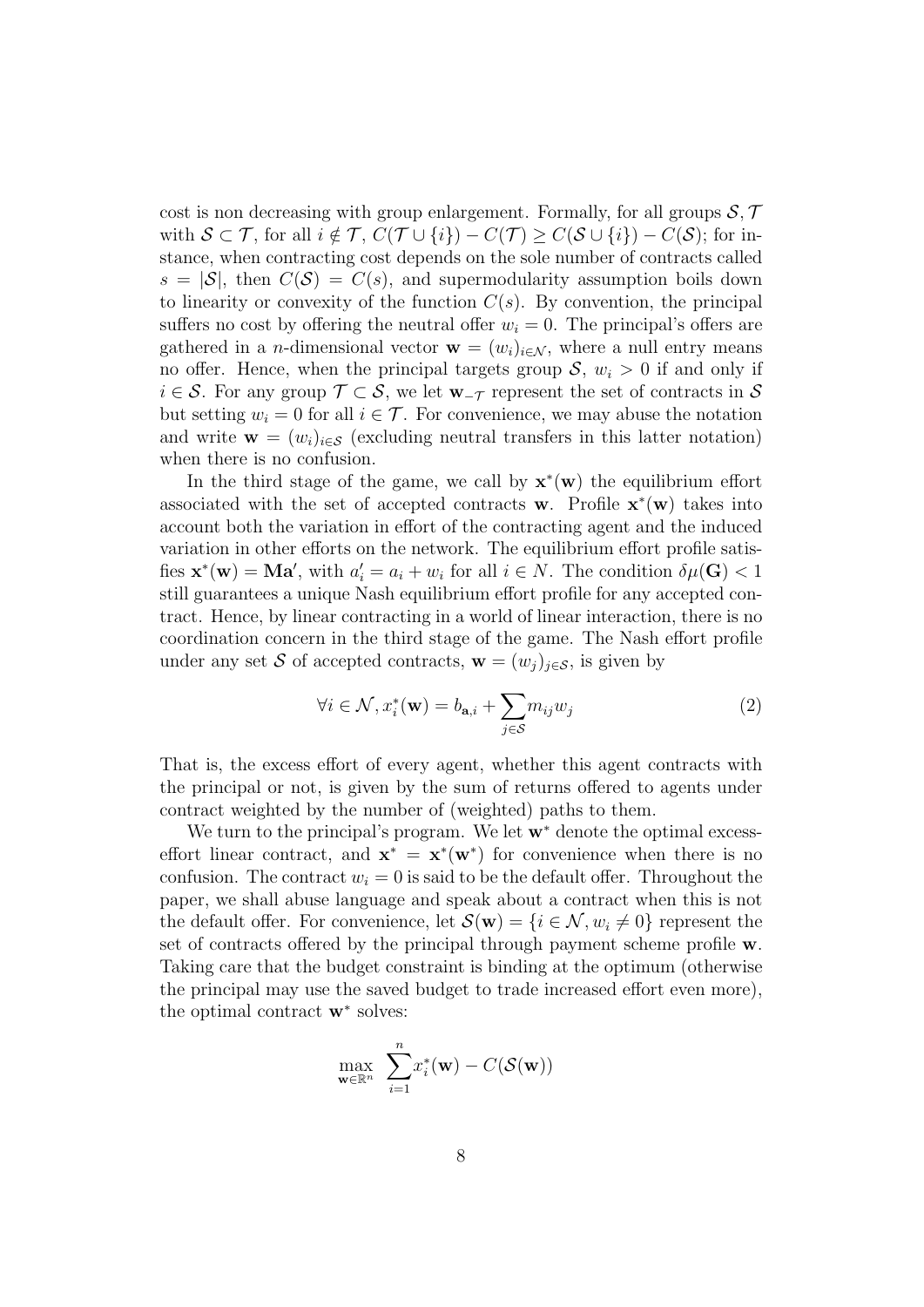s.t. 
$$
\begin{cases} \sum_{i \in \mathcal{S}} w_i (x_i^*(\mathbf{w}) - b_{\mathbf{a},i}) = t \\ \forall i \in \mathcal{S}, \ u(x_i^*(\mathbf{w}), \mathbf{x}_{-i}^*(\mathbf{w})) + w_i > u(x_i^*(\mathbf{w}_{-i}), \mathbf{x}_{-i}^*(\mathbf{w}_{-i})), \\ \forall i \in \mathcal{S}, \forall \mathcal{T} \subset \mathcal{S}, \ u(x_i^*(\mathbf{w}), \mathbf{x}_{-i}^*(\mathbf{w})) + w_i > u(x_i^*(\mathbf{w}_{-\mathcal{T}}), \mathbf{x}_{-i}^*(\mathbf{w}_{-\mathcal{T}})) \end{cases}
$$

The first constraint is the standard budget constraint by which the sum of rewards is equal to the available resource. The set of individual participation constraints expresses that any agent receiving an offer accepts the contract when other agents accept; note that other agents' effort varies when the agent rejects the offer. The last set of constraints deters multiple equilibriums, by guaranteeing agent's participation for all subgroups of accepted contracts in the targeted set.

Actually, the principal needs not take an explicit account of both participation constraints and multiple equilibrium issue. Indeed, it is worth emphasizing that participation is not an issue when the principal offers nonnegative returns. This is because all agents increase their effort level (i.e., contracting agents and outsiders) by complementarities and positive externalities. This entails an increase of the utilities of contracting agents, and adding a positive transfer increases even more the utility from acceptance. This latter property implies:

**Observation 1.** For any set of contracts  $(w_i)_{i \in \mathcal{S}}$  such that  $w_i \geq 0$  for all  $i \in \mathcal{S}$ , all agents accept their offer irrespective of the decision of the other agents.

As will be seen below, the optimal returns are positive for any targeted group. This implies that (i) individual participation constraints are satisfied at the optimum, and (ii) there is no strict subset of the targeted group that constitutes another equilibrium of the participation game. Therefore, principal's program boils down to the program of the maximization of the principal's objective under the sole budget constraint. Hence, throughout the paper, we will focus on the simpler program:

$$
\max_{\substack{\mathbf{w}\in\mathbb{R}^n\\ \text{s.t. } \sum\limits_{i\in\mathcal{S}}w_i\big(x_i^*(\mathbf{w})-b_{\mathbf{a},i}\big)=t}} \sum\limits_{i=1}^n x_i^*(\mathbf{w}) - C(\mathcal{S}(\mathbf{w}))
$$

### 3 Low contracting costs

In this section, we assume that there is no contracting cost; i.e.  $C(S) = 0$ for all sets  $S \in \mathcal{N}$ . The objective function in the principal's program is thus equal to the aggregate effort.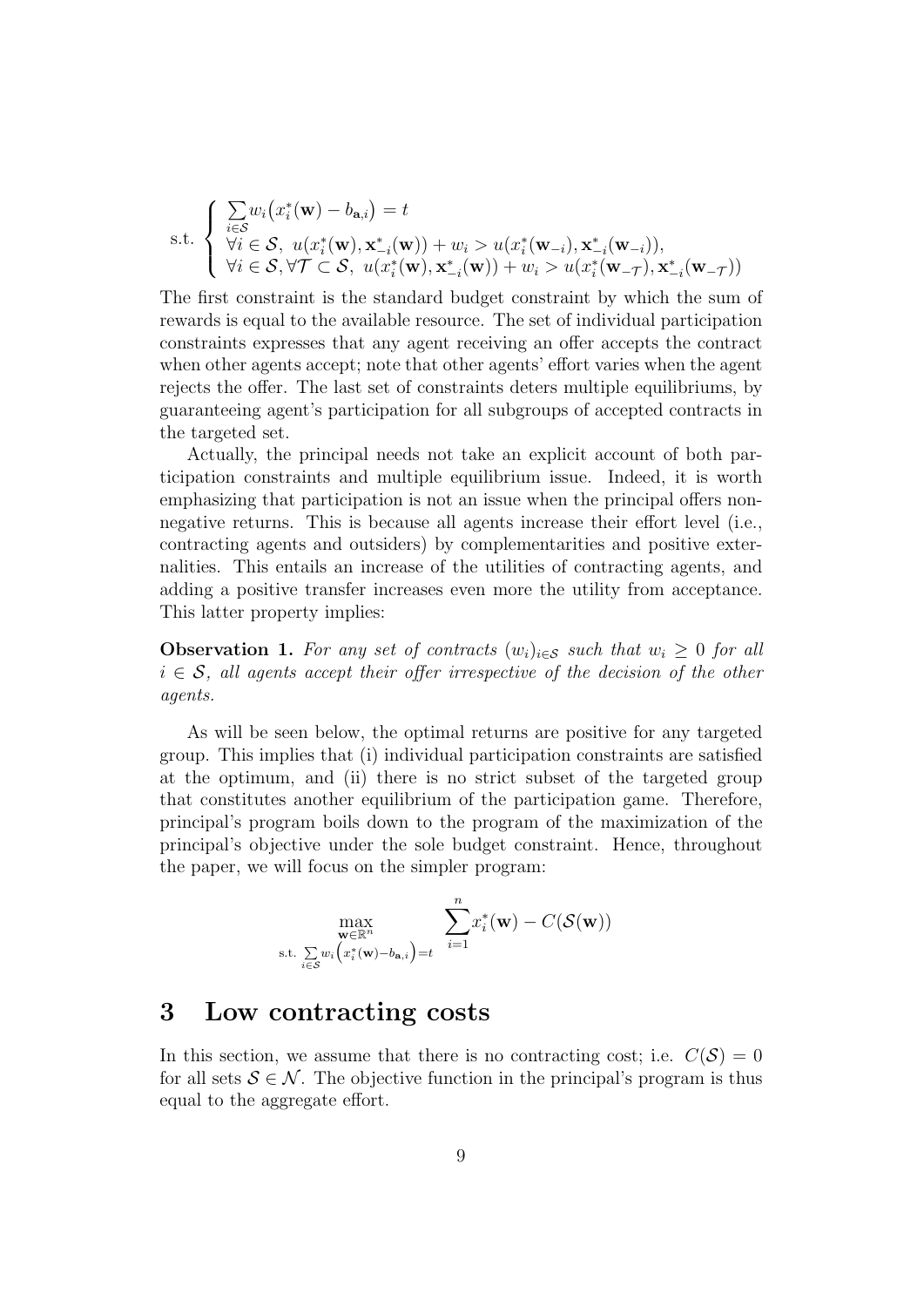There are at least two questions. First, are optimal returns higher for central agents? On the one hand, the principal may put more resource on central agents to exploit their larger influential power. On the other hand, central agents are themselves more responsive to returns, which may lead to overstretch the budget. Second, is there targeting? I.e., is it optimal for the principal to contract with a strict subset of the society, allocating full budget to those agents being more productive with respect to the principal's objective?

The next proposition gives a precise answer to both questions:

Proposition 1. Under null contracting cost, there is a unique equilibrium of the two-stage game, that satisfies:

- The principal contracts with all agents,
- The optimal return  $w_i = \sqrt{\frac{t}{h}}$  $\frac{t}{b}$  for all  $i \in \mathcal{N}$ ,
- The aggregate effort change is equal to  $\sqrt{tb}$ .

Proposition 1 calls for several remarks. First, all agents receive an offer, i.e. there is no targeting at play.

Second, since optimal returns are positive, by Observation 1 there is no coordination concern in the participation game. Each agent accepts own offer even if others reject theirs (indeed, with rewards, all efforts increase, thus all utilities increase). That is, there is no strict subgroup of the set of contracting agents that constitutes another equilibrium.

Third, agents' positions do not affect the optimal return per unit of excesseffort: network influence is exactly counter-balanced by budget effect.<sup>10</sup> This result echoes Candogan et al  $(2012)$  and Bloch & Quérou  $(2013)$ . However this model differs in that agents exert effort in absence of principal whereas consumers do not consume without the firm. In particular, heterogeneity does not affect the per-unit rate of effort here whereas it shapes prices under monopoly pricing. And thus, both transfers and aggregate effort variation are not related to preferences. √

Fourth, the variation of aggregate effort being equal to  $x^* - b_a =$ tb, the networks maximizing the impact of the principal's intervention are also those maximizing the sum of centralities (whatever the magnitude of the budget). One consequence is that, considering two networks such that all the links of the first are included in the second, the impact of the principal's intervention is greater on the denser network.

<sup>&</sup>lt;sup>10</sup>Still, agent *i*'s payment can be computed as  $t_i^* = \frac{b_i}{b} \cdot t$ ; i.e., the received transfer is proportional to relative centrality.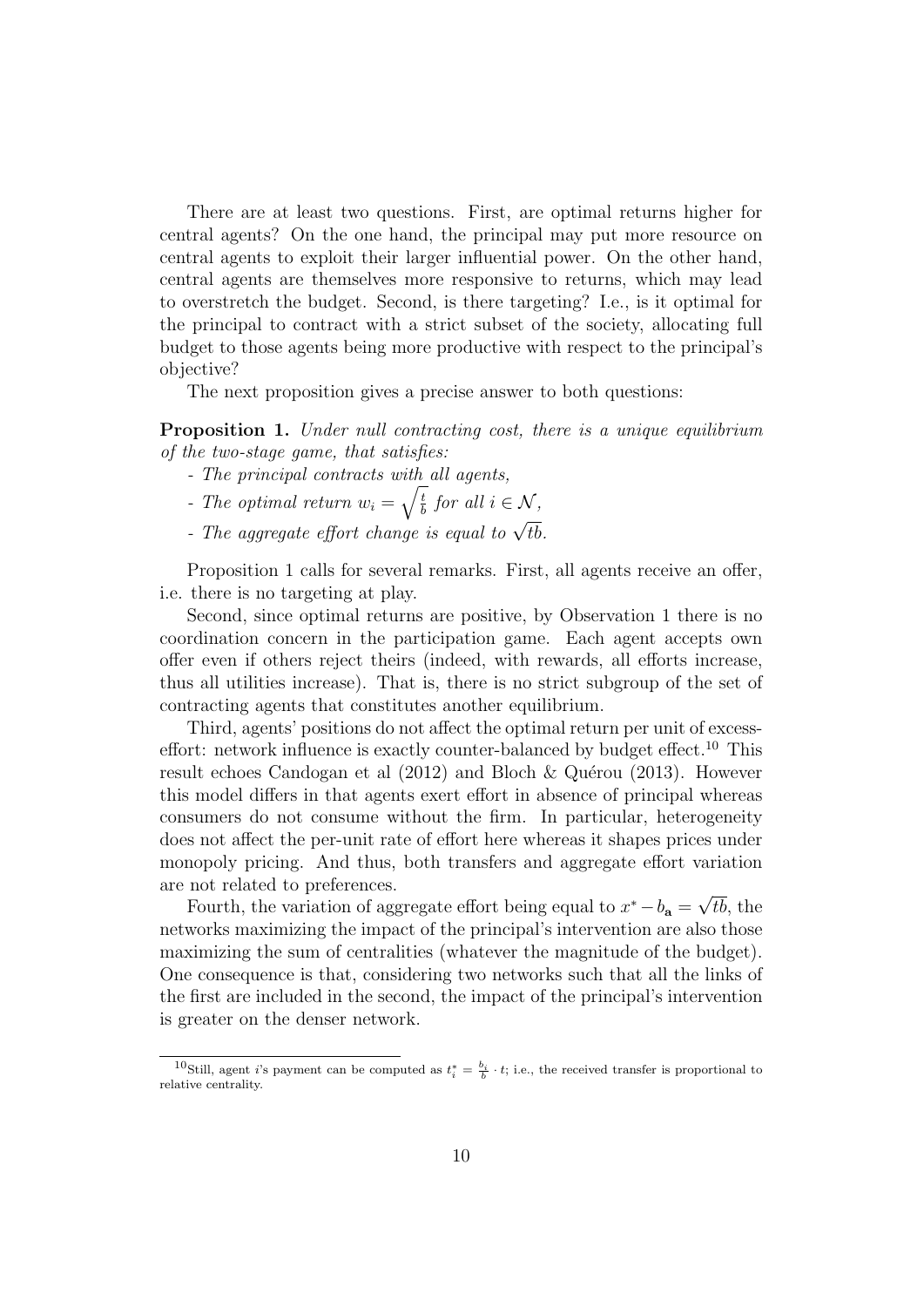**Remark 1.** The assumption that  $G<sup>T</sup> = G$  is crucial to establish Proposition 1. Otherwise unit returns become heterogeneous and targeting is even possible. For example, it is optimal to target only the peripheral agents in a 3 agent directed star with two links, both originated from peripherals (meaning that the central receives all synergies, and is not providing any synergy).<sup>11</sup>

## 4 Costly contracting

In this section, we study large contracting costs. E.g., costs could simply be contract costing, but they can also be generated by enforcement consideration (like monitoring workers' effort in firms), there may be a large number of agents or limited budget. The objective function of the principal's program is then given by the aggregate effort minus the aggregate contracting cost.

Under sufficiently large contracting cost, by limited budget the principal cannot contract with the whole society (feasibility constraint). That is, the principal raises contracts with a subgroup  $S = \{1, 2, \dots, s\}$  of size  $s < n$ (agents' labels are chosen arbitrarily without loss of generality). Generally speaking, the principal finds the best target for each given number of contracts, and then selects the best number of contracts.

In what follows, we first study the general case, establishing notably that unit returns are always positive, and characterizing the performance of any group. Then, we explore NP-hardness, and finally we illustrate optimal targeting on specific network structures.

#### 4.1 General case

The principal may be inclined to contract with central agents to exploit their influential power, but the budget constraint may qualify this tendency. Under budget constraint, the principal essentially targets a group of agents in order to maximize the performance of each contractor per dollar invested, that is the ratio of the variation of aggregate effort induced by contracting with the agent over the amount of resource transferred to this agent (what we might call agent i's productivity). The centrality of an agent has ambiguous effect on its productivity: high centrality induces a great influence on others, but it also induces a large transfer to that agent because that agent is highly incited to enhance effort through contract. In total, the productivity of an agent can be non monotonic with centralities.

<sup>&</sup>lt;sup>11</sup> For the general case of directed networks, we define  $\mathbf{M} = (\mathbf{I} - \delta \mathbf{G})^{-1}, \mathbf{M}^T = (\mathbf{I} - \delta \mathbf{G}^T)^{-1}, \ \bar{\mathbf{M}} =$  $\left(I - \delta\left(\frac{G^T + G}{2}\right)\right)^{-1}$ . We obtain after development  $\mathbf{w}^* = \frac{2}{\lambda}\left(1 + \left(\frac{G^T - G}{2}\right)\bar{\mathbf{b}}\right)$ , where  $\bar{\mathbf{b}} = \bar{\mathbf{M}}\mathbf{1}$  represents the Bonacich centrality of the average interaction matrix, and  $\lambda = \sqrt{\frac{||(1+M-T_M)^{-1}1||_M}{t}}$ .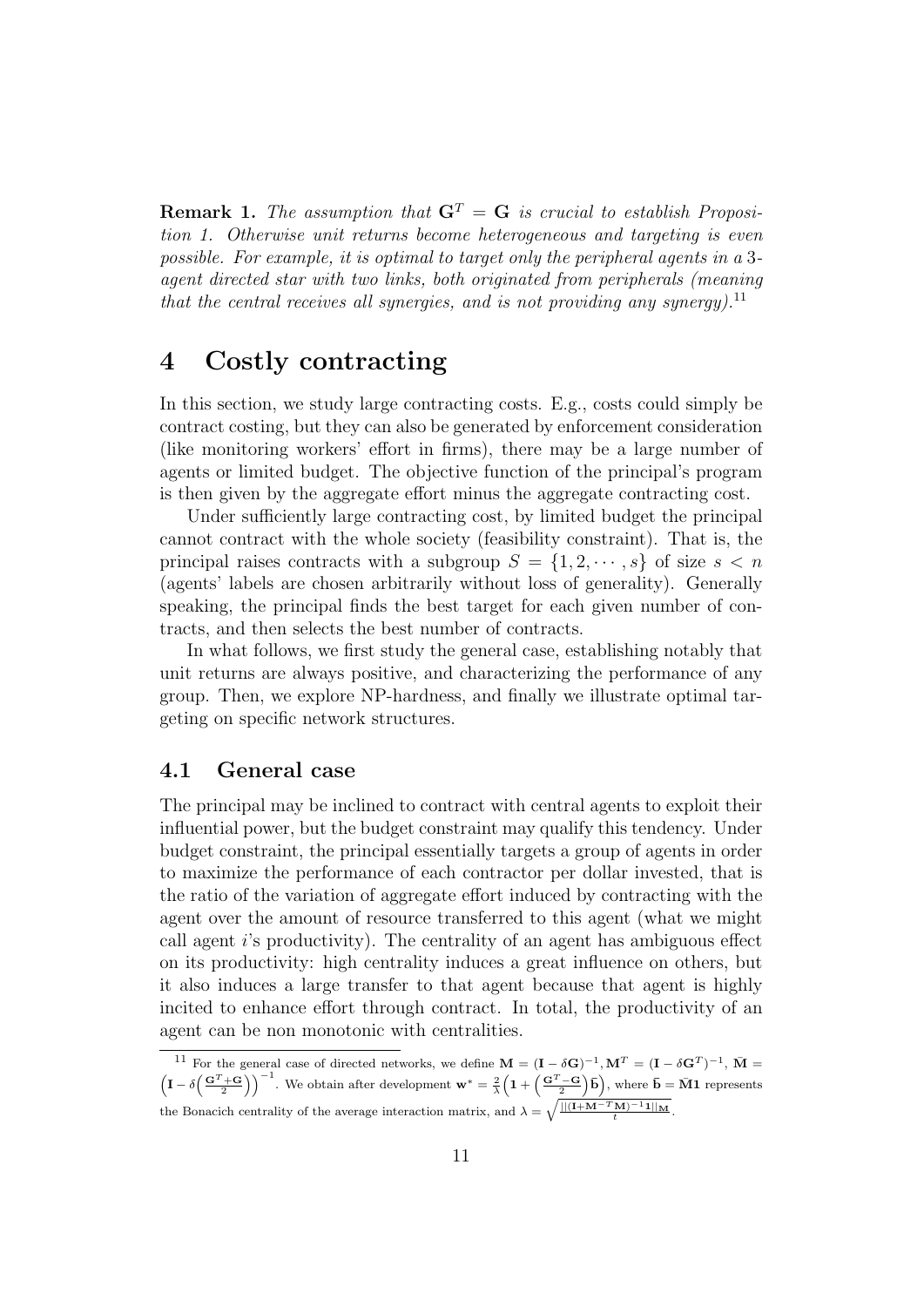Optimal targeting takes this trade off into account. Let us consider contracting with group S, of size s. We let the  $s \times s$  matrix  $M_{\lbrack S \rbrack}$  represent the sub-matrix of M restricted to agents in S. Let  $\mathbf{b}_{\vert S\vert} = (b_i)_{i\in S}$  with  $b_i$ is the un-weighted Bonacich centrality on network G. The next theorem summarizes our findings:

**Theorem 1.** When the principal contracts with group  $S$ , there is no partic*ipation issue, meaning that*  $w_i^* > 0$  *for all*  $i \in S$  *and* 

$$
\mathbf{w}^* = \mathbf{M}_{[\mathcal{S}]}^{-1} \mathbf{b}_{[\mathcal{S}]}
$$

The optimal objective is given by

$$
F(S) = \sqrt{t \mathbf{b}_{[S]}^T \mathbf{M}_{[S]}^{-1} \mathbf{b}_{[S]}} - C(S)
$$
\n(3)

The optimal target  $S^*$  maximizes  $F(S)$  over all possible groups.

The first message behind Theorem 1 is that the second-stage participation game suffers no coordination concern, by Observation 1. That is, there is no strict subgroup of the targeted set that constitutes a proper equilibrium of the participation game, because any non member of that subgroup finds it better off to accept the offer.

The second message behind Theorem 1 is that optimal returns are in general heterogeneous. It is important to understand why we get heterogeneous returns in the targeted group, whereas bilateral interaction is undirected. This result stems from the fact that heterogeneous number of connections with external members induce asymmetric interactions inside the group; otherwise necessarily the optimal returns would be homogeneous. To see this, we write the system of interaction between members of the targeted group as a function of their interaction with outsiders as follows. Let  $I_q$  be the identity matrix of size  $q = s, n - s$ ,  $\mathbf{G}_{\lvert \mathcal{S}\rvert}$  the submatrix of G restricted to agents in S, and  $\tilde{G}$  the  $s \times n - s$  submatrix where  $g_{ij}$  represents the link between agent  $i \in \mathcal{S}$  and agent  $j \in \mathcal{N} \setminus \mathcal{S}$ :

$$
(\mathbf{I}_s-\delta\mathbf{G}_{[\mathcal{S}]})\mathbf{x}_{[\mathcal{S}]}=\mathbf{1}+\mathbf{w}+\delta\tilde{\mathbf{G}}(\underbrace{\mathbf{I}_{n-s}+\delta\mathbf{G}_{[\mathcal{N}\setminus\mathcal{S}]}+\delta\tilde{\mathbf{G}}^T\mathbf{x}_{[\mathcal{S}]}})_{=\mathbf{x}_{[\mathcal{N}\setminus\mathcal{S}]}}
$$

That is, the system of bilateral interaction among members of the set  $S$  is thus given by  $(I_s - \delta H_{\lvert S\rvert})\mathbf{x}_{\lvert S\rvert} = \mathbf{k}$ , where (**k** is an idiosyncratic constant, and) matrix  $\mathbf{H} = \mathbf{G}_{\lbrack S \rbrack} + \delta \tilde{\mathbf{G}} \tilde{\mathbf{G}}^T$ . We observe that  $\mathbf{H}^T = \mathbf{H}$ , but now the diagonal is generically not null and heterogeneous; Letting  $d_i^{\mathcal{N}\setminus\mathcal{S}} = |\{j \in \mathcal{N} \setminus \mathcal{S}, g_{ij} = 1\}|$ represent the number of neighbors from the complementary set  $\mathcal{N} \setminus \mathcal{S}$ , we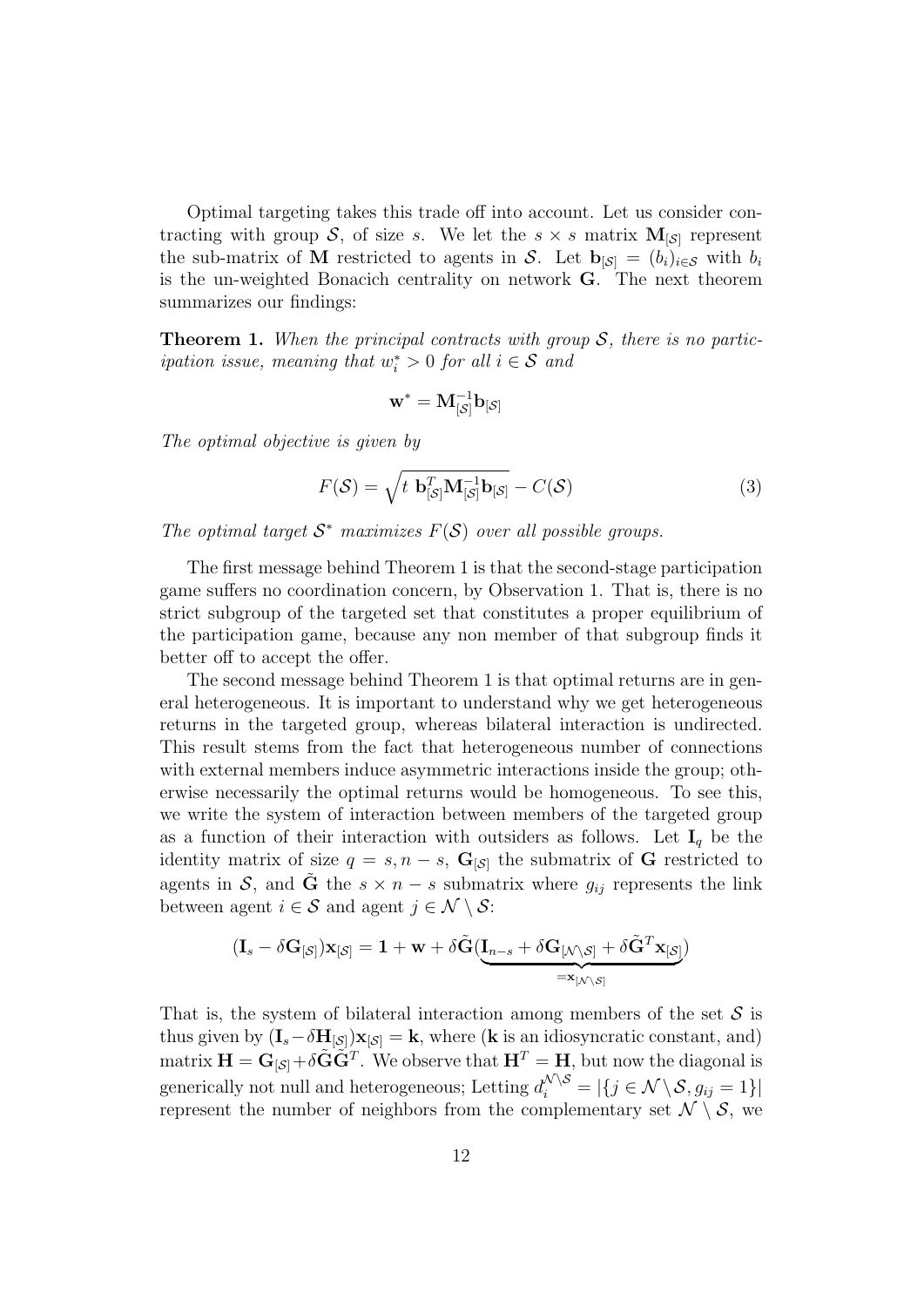get  $h_{ii} = d_i^{\mathcal{N} \setminus \mathcal{S}}$  $\sum_{i=1}^{N}$ . This heterogeneity of the diagonal entries of the matrix of interaction creates asymmetric interaction (the sensitiveness of agent  $i$  to agent j's move is not equal to the reciprocal sensitiveness, even if  $h_{ij} = h_{ji}$ . One immediate implication is that, if all members have same number of neighbors among the outsiders, then the bilateral interactions among targeted agents are no longer asymmetric, and thus:

**Corollary 1.** Suppose that the targeting group is the set S. If  $d_i^{\mathcal{N} \setminus \mathcal{S}}$  $\sum_{i=1}^{N}$  is the same for all  $i \in S$ , then optimal returns are homogeneous across agents.

The third message behind Theorem 1 is that the level of asymmetry generated by the presence of outsiders is not sufficient to target a strict subgroup of the set S (what would happen if the optimal return  $w_i^*$  was negative).

Remark 2. By Corollary 3 in Johnson [1982, p. 202], any principal submatrix of an invert M-matrix is an invert M-matrix; hence  $\mathbf{M}_{\left[ \mathcal{S}\right]}$  is an invert M-matrix. Therefore, matrix  $\mathbf{M}^{-1}_{\left[\mathcal{S}\right]}$  is an M-matrix, which means that it is a positive diagonal, negative off-diagonal entries and positive eigenvalues. This means that the quantity  $\sqrt{\mathbf{B}_{[\mathcal{S}]}^T \mathbf{M}_{[\mathcal{S}]}^{-1} \mathbf{B}_{[\mathcal{S}]}} = \|\mathbf{B}_{[\mathcal{S}]} \|_{\mathbf{M}_{[\mathcal{S}]}^{-1}}$  (this is a norm).

Remark 3 (Key-player). Define the intercentrality index of agent i in network **G** as  $c_i = \frac{b_i^2}{m_{ii}}$ . Under very large contracting cost, where the principal may optimally contract with a single agent, the optimal target maximizes the intercentrality index. The intercentrality index is familiar to key-player analysis (Ballester et al 2006). We see here that linear contracting has same qualitative effect on optimal targeting as dropping an agent. In particular, by Theorem 1, the optimal return is given by  $w_i^* = \frac{b_i}{m_i}$  $\frac{b_i}{m_{ii}}$ . This ratio receives a simple interpretation. It represents the aggregate effort change following the increase of a unit change of agent i's effort (see Belhaj and Deroïan 2018).

**Remark 4** (Homogeneous returns in the targeted group). In many circumstances, the principal cannot discriminate among agents. In that case, every agent in the targeted group receives the same positive return (there is no coordination issue in the participation game). The optimal target then maximizes a specific group-index. Letting  $\mathbf{1}_s$  denote the vector of ones of size s,

and index  $I(S) =$  $\left(\sum_{k\in\mathcal{S}}b_k\right)^2$  $\frac{\lambda_k \in \mathcal{S}}{\mathbf{1}_s^T \mathbf{M}_{[\mathcal{S}]} \mathbf{1}_s}$  :

Corollary 2. When the principal offers the same contract to all agents in S, the group performance is proportional to the index  $I(S)$ . Hence, for all contracting costs, the optimal group maximizes this index over all groups of same size.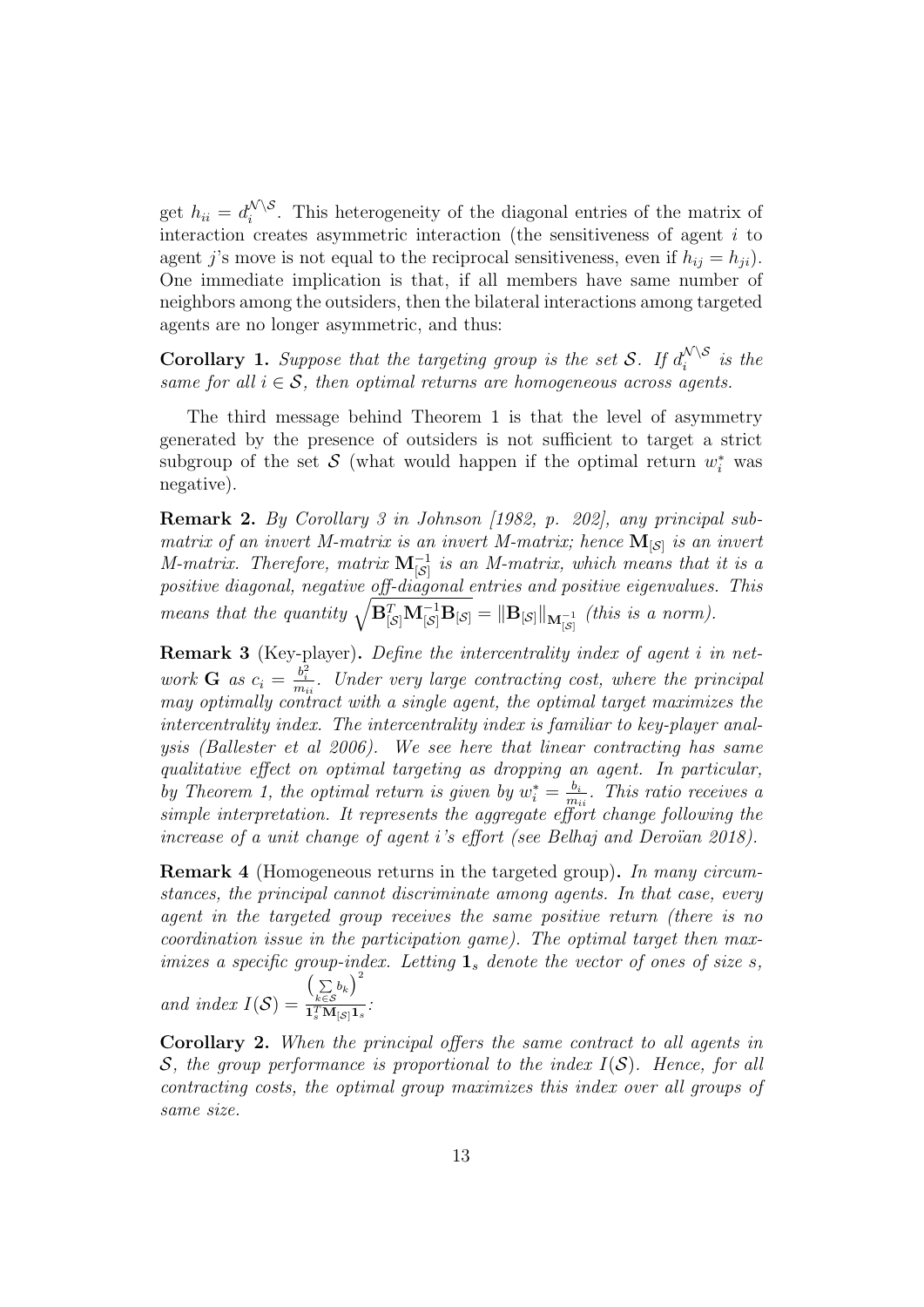Not contracting with central agents. As said before, centrality has an ambiguous effect on optimal targeting. On the one hand, agents with large centralities have a huge influence on others, i.e. centrality plays as a social multiplier effect allowing the principal to save on budget; on the other hand, a central agent is itself resource consuming: first by responding to own contract, and second by responding more to the other contracts. This force can lead the principal to separate agents in the target. To illustrate, Figure 1 shows on a five-agent line network that this trade off between centrality and budget effect can lead to an optimal target that excludes central agents.



Figure 1: Optimal targeting on the five-agent line network; the agent with highest centrality is not selected.

Non continuity of the optimal group size with respect to contracting cost. In the problem, increasing the cost function induces a clear restriction in the optimal number of contracts everything equal. However, as cost increases, the reduction in size may jump from more than one unit. To illustrate, we consider the following example:

Example 1. We assume contracting cost is a linear function of the number of contract; i.e.  $C(S) = cs$  ( $c \ge 0$ ), and we consider the network depicted in Figure 2. In this network, there are three classes of agents: the central agent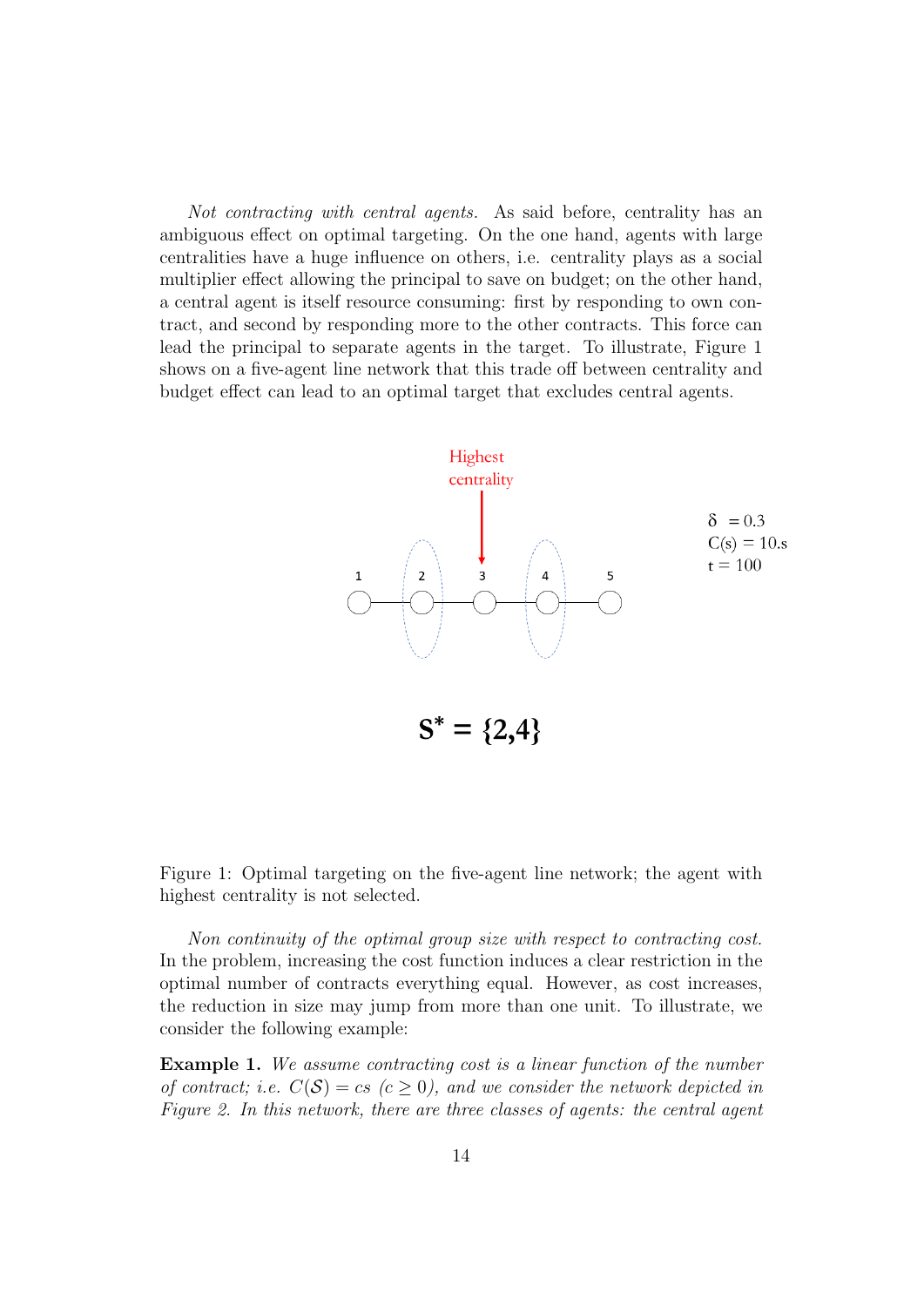

Figure 2: A 7-agent network.

(labeled as agent 1), three intermediaries (labeled 2, 3, 4) and three peripheral agents (labeled  $5, 6, 7$ ). Table 1 presents the optimal groups as a function of the level of contracting cost (there may be multiple optimal groups due to symmetric positions; for convenience we only label one representative optimal group when multiplicity arises): In this example, there is no optimal group

| [0, 1.6] | [1.6, 1.7]                                                          | [1.7, 1.8] | $[1.8, 1.9]$ $[1.9, 3.9]$ $[3.9, 4]$ $[4, +\infty]$ |  |  |
|----------|---------------------------------------------------------------------|------------|-----------------------------------------------------|--|--|
|          | $\{1,2,3,4,5,6\}$ $\{1,2,3,4,5\}$ $\{1,2,3,4\}$ $\{2,3,4\}$ $\{1\}$ |            |                                                     |  |  |

Table 1: Optimal groups as a function of contracting cost for  $\delta = 0.2$ .

of size 2. The reason is inherent to the composition effect arising when the optimal group size changes, that lead to giving a premium to group of larger size.<sup>12</sup> Here, at the threshold cost where the performances of the respective groups  $\{1\}$  and  $\{1,2\}$  are the same, the size-3 group  $\{2,3,4\}$  gets a higher value, and this group is therefore optimal.<sup>13</sup> This forbids any group of size 2 from being optimal for all costs. This jump in the group size results from the following composition effect: the best group of size 2 is  $\{1,2\}$ , whereas the best group of size 3 is  $\{2,3,4\}$ ; thus the central agent is excluded and replaced by an intermediary agent.

 $12$ The objective function being submodular, the marginal individual contribution to group value is decreasing with group enlargement. This implies that, absent any composition effect, group enlargement is monotonic with cost. Therefore, when applying the greedy approximation, and considering the induced (nearly) optimal group size as a function of contracting cost, there is continuity in the sense that optimal group size is reduced one unit by one unit as the unit contracting cost is continuously increased.

<sup>&</sup>lt;sup>13</sup>The group  $\{2, 3, 4\}$  is optimal below the threshold cost where both groups  $\{1\}$  and  $\{2, 3, 4\}$  get the same value, and above the threshold cost that equates its performance with that of the group  $\{1, 2, 3, 4\}$ .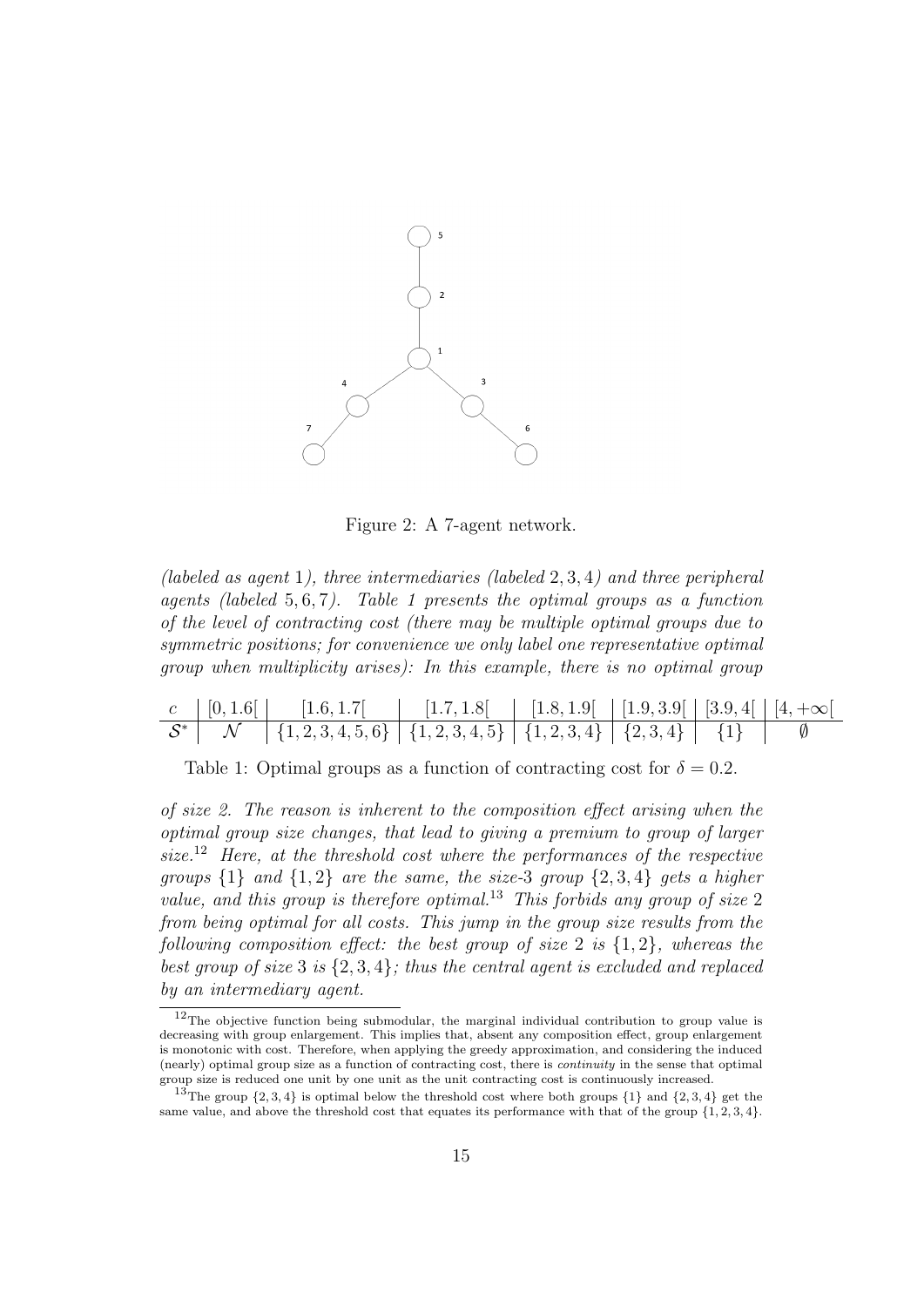#### 4.2 NP-hardness

In this subsection we establish that the principal's problem is NP-hard. The difficulty of this problem can be seen when examining the case of low intensity of interaction. Then, we develop related algorithm considerations. To finish, we explore a version of the principal's problem with the additional constraint that the number of contract is bounded from above. This latter program is also NP-hard and we can make a precise correspondence with the densest  $k$ subgraph problem (which is known to be NP-hard).

We need the following notation. For any group  $S \subset \mathcal{N}$  and any agent  $i \in \mathcal{S}$ , we let  $d_i^{\mathcal{S}}$  (resp.  $d_i^{\mathcal{N} \setminus \mathcal{S}}$  $\binom{10}{i}$  represent the number of linked agents in the set S (resp. in the set  $\mathcal{N} \setminus \mathcal{S}$ ). Then  $d_i = d_i^{\mathcal{S}} + d_i^{\mathcal{S},\mathcal{N} \setminus \mathcal{S}}$  $\sum_{i}^{\infty}$ , We let  $L_{\mathcal{S}}$  represent the number of links among members of S, and we let  $L_{\mathcal{S},\mathcal{N}\setminus\mathcal{S}}$  be the number of links between S and  $\mathcal{N} \setminus \mathcal{S}$  (i.e. the number of cross links between the two sets). Then  $\sum_{i \in S} d_i^S = 2L_S$  and  $\sum_{i \in S} d_i^{\mathcal{N} \setminus S} = L_{\mathcal{S},\mathcal{N} \setminus \mathcal{S}}$ . Under sufficiently low intensity of interaction, the principal's objective at optimum is given by

$$
\max_{\mathcal{S}} F(\mathcal{S}) = \sqrt{t(s + 2\delta(L_{\mathcal{S}} + L_{\mathcal{S}, \mathcal{N} \setminus \mathcal{S}}))} - C(\mathcal{S})
$$

(see the proof of Theorem 2). When parameter  $\delta$  tends to zero, it is better to have larger size for low contracting cost  $c$  whereas, under sufficiently large contracting cost, it is optimal to target a subgroup. The formulation clearly expresses that large contracting costs call for targeting. Moreover, for a given size s, the best group of given size s maximizes the sum of internal links plus twice the sum of cross-links. In a word, effort variation of agents in  $N \setminus \mathcal{S}$ comes from cross links, and effort variation of agents in  $\mathcal S$  comes from both internal links and cross links because when agent i is got a reward, increased effort takes into account his synergies with agents in  $N \setminus S$ . For instance, on the circle, the best group of size s is  $S = \{1, 3, 5, \dots, 2s + 1\}$ ; this is because this group maximizes the number of cross links, and by grouping agents we loose cross links but we do not gain twice their number of internal links. On the star, the best group of given size s contains the central.

It is well known from mathematics on discrete optimization that maximizing a submodular function on a discrete set space leads to NP-hardness if the function is submodular.<sup>14</sup> The next lemma is informative in that respect:

**Lemma 1.** The function  $F(S) = \sqrt{t(s + 2\delta(L_S + L_{S,\mathcal{N}\setminus S}))} - C(S)$  is submodular for any supermodular function  $C(S)$ .

 $14$ One famous example in the context of graphs is the Maxcut problem. For general insights, see Lovász (1983), or more recently Feige, Mirrokni and Vondraák (2011).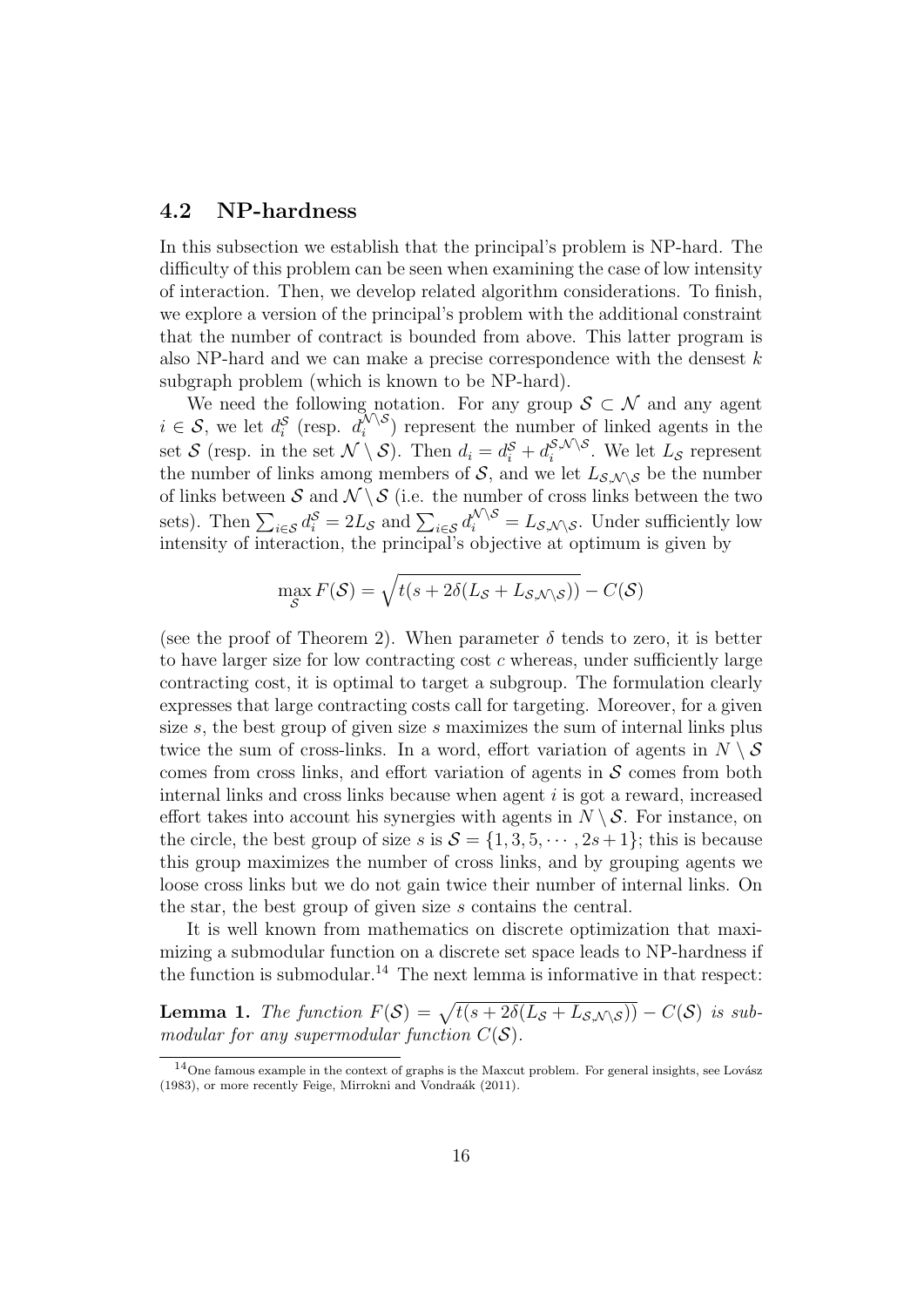Indeed, the marginal contribution of an agent to the sum of both internal and cross links can only decrease when the group enlarges:  $F({i} \cup S)$  –  $F(\mathcal{S}) = d_i^{\mathcal{N} \setminus \mathcal{S}}$  $i<sup>N</sup>$ . That is, agent *i* brings internal links but all of them are lost because they are no more considered as interlinks, but i also brings new cross links to agents out of  $S$ . In the end, the contribution of agent i is equal to the number of links between i and agents out of the set  $S$ . Hence, as  $S$  is being enlarged, the set of links between i and agents out of  $S$  can only be decreased. This is illustrated by Figure 3. Note that if the cost function only



Figure 3: Submodularity of the objective function when  $\delta$  is close to zero.

depends on the number of contracts, supermodularity of the cost function boils down to convexity (including linearity). By Lemma 1, NP-hardness is a potential issue. To confirm this intuition, we consider the (sub)problem of finding the optimal group among those with size equal to  $k$ <sup>15</sup>. The next lemma is key to establish NP-hardness formally:

Lemma 2. The problem of finding the group maximizing the objective function  $L_S + L_{S, N \setminus S}$  among all groups of size equal to k is isomorphic with a k-densest subgraph problem of size  $n - s$ , which is NP-hard.

To see why, the best target maximizes over all such groups  $S$  the sum of the number of links inside the group  $S$  and the number of links at the border,

 $15$ In many economic situations, there are upper bounds to the number of possible contracts, irrespective of the contracting cost. For instance, such a rationing can hold in the number of grants of a CCP program or of R&D subventions. When the principal's program contains an additional constraint that the number of contracts cannot exceed a given number  $k < n$ , there are complexity gains. In particular, when contracting cost is sufficiently low, the objective function is monotone (increasing) in size, and thus maximizing over groups reduces to maximizing over groups of maximal size.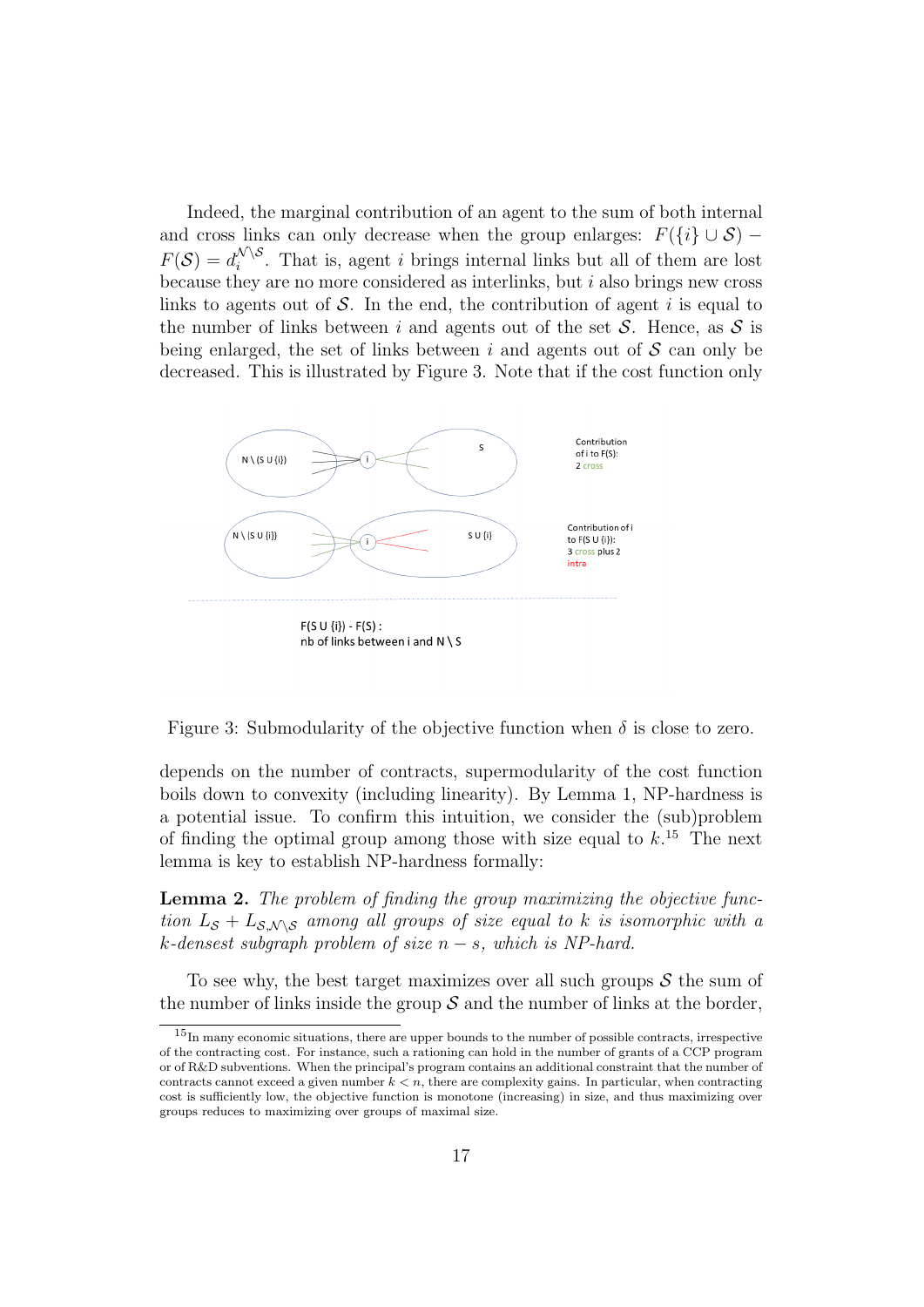which resorts to minimizing the number of links in the complementary group  $\mathcal{N} \setminus \mathcal{S}$  in network G; and equivalently, this corresponds to maximizing the number of links of group  $\mathcal{N} \backslash \mathcal{S}$  in the complementary network<sup>16</sup>, as illustrated by Figure 4. This problem is known as the densest  $k$ -subgraph problem among groups of size  $s$ , it is a NP-hard problem.<sup>17</sup>



Figure 4: NP-hardness.

Going back to the principal's problem of optimal targeting under contracting cost, the next theorem confirms NP-hardness:

Theorem 2. Under sufficiently low intensity of interaction, the principal's objective at optimum is given by

$$
\max_{\mathcal{S}} F(\mathcal{S}) = \sqrt{t(s + 2\delta(L_{\mathcal{S}} + L_{\mathcal{S}, \mathcal{N} \setminus \mathcal{S}}))} - C(\mathcal{S})
$$

This problem is NP-hard for all supermodular cost functions.

By the above theorem, absent any contracting cost, the principal finds it always better off to enlarge the targeted set (the objective function being monotone). Now, when the cost function is substantial, the objective function is both non-monotone and submodular, which explains that the problem becomes NP-hard.

 $^{16}$ Letting **J** represent the *n*-square matrix of ones, the complementary network, that we call  $\bar{G}$  =  $J - I - G$ , is such that all active links in G are inactive in  $\bar{G}$  and vice-versa.

<sup>&</sup>lt;sup>17</sup>See Feige, Kortsarz & Peleg [2001]); see also Faragó and Mojaveri (2019) for a recent survey about densest subgraph problems.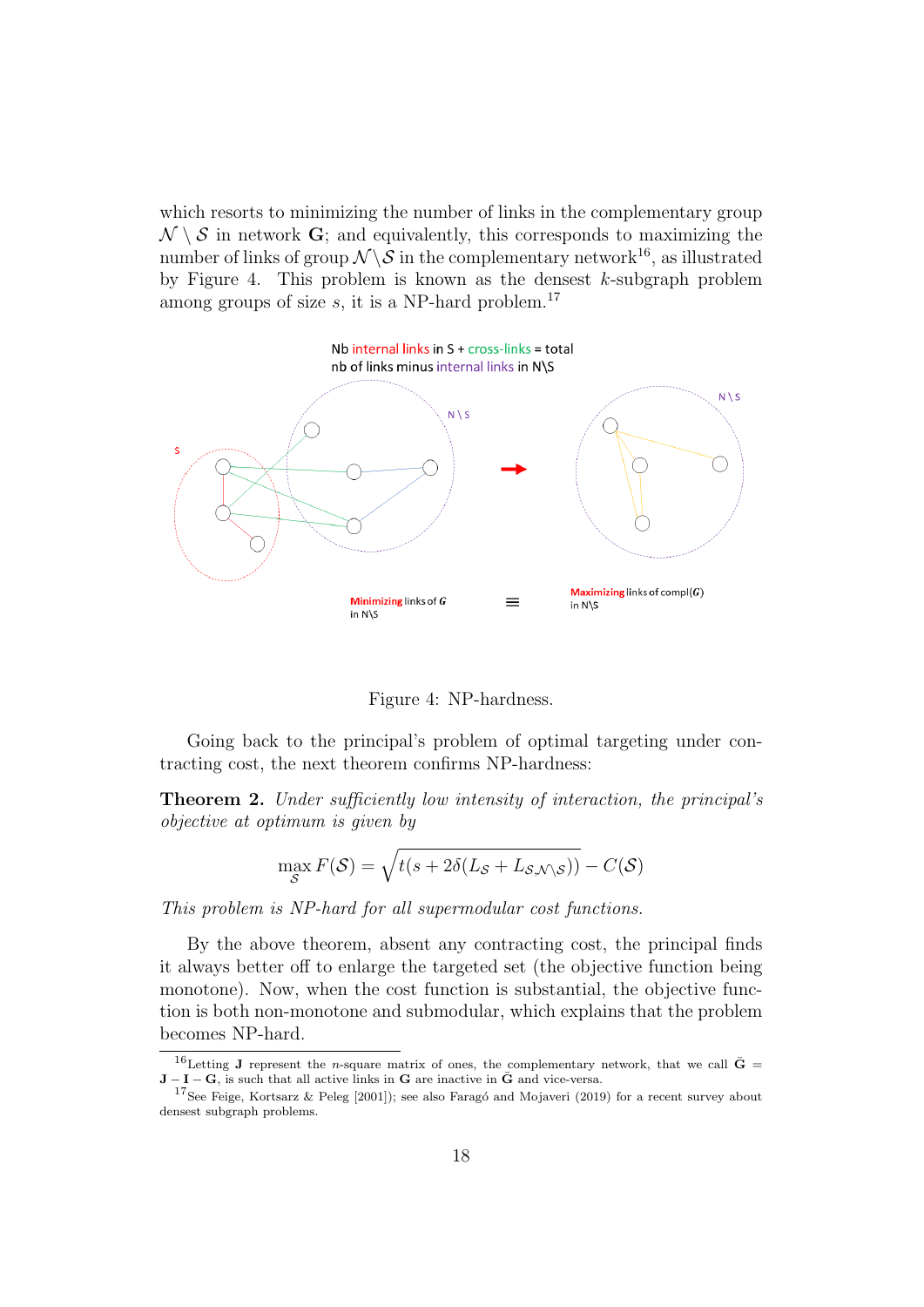**Remark 5.** If the cost function  $C()$  is submodular (e.g., when the cost function depends on the number of contracts, this means that the cost function is concave), the objective function can loose submodularity. And if the objective function becomes supermodular, the problem is no longer NP-hard (by Grötschel-Lovász-Schrijver Theorem [1981]). This shows that the shape of cost function affects the level of complexity of the principal's program. At the extreme, if the cost function is reduced to a sunk cost and null marginal cost, the optimal group is trivially given by either the empty group or the whole society.

Algorithmic considerations. Although the problem faced by the principal is NP-hard, it can be useful to know whether algorithm generate good approximations of the solution. By submodularity of the objective function (from Lemma 1) guaranties that the greedy algorithm performs rather well for problems with fixed group size (no less than  $1 - 1/e \sim 63$  percent of maximum efficiency for large societies - see details in Ballester et al (2009, Appendix A, Proposition 10). However, for the unconstrained problem, best algorithms are rather combinatorial algorithms, that give a lower bound to the ratio of inefficiency of one half.

To illustrate, we performed two sets of simulations of the greedy algorithm on Erdös-Renyi random networks, one for the unconstrained problem with positive linear contracting cost on random networks, and one for the constrained problem with null contracting cost and various values of the upper bound on the number of contracts.

The greedy algorithm works as follows. In step 1, it determines the best singleton; in step 2 it determines the best pair containing the best singleton; in step 3 it determines the best triplet containing the best pair; etc, until reaching the best group. This algorithm therefore converges in no more than  $n$  steps. We implemented this algorithm with the following initial parameters: we fixed  $t = 1$  in all simulations. For network size, we initiate  $n = 16$ (combinatorial concerns become very important for larger values of  $n$ ); for the uniform probability p of link existence,  $p = 0.5^{18}$  for the intensity of interaction, we chose  $\delta \in \{0.01, 0.06\}$ . For the unconstrained problem, we tested  $c \in \{0.1, 0.2, 0.3, 0.4, 0.5, 0.6\}$ , while for the constrained problem we put  $c = 0$  and we tested  $k \in \{3, 5, 8, 10\}$ . In each scenario, we performed a simulation generating 100 random networks. For each simulation, we found the optimal group by searching through all possible groups of size (with  $n = 16$ , the program searches through  $2^{10} - 1 = 65535$  subsets of agents) and obtained its performance. Then, we collected the approximation using the greedy algorithm. Finally, we computed the relative error of approximation

<sup>&</sup>lt;sup>18</sup>We also tested alternative values of  $p \in \{0.25, 0.75\}$ . They do not qualitatively affect results.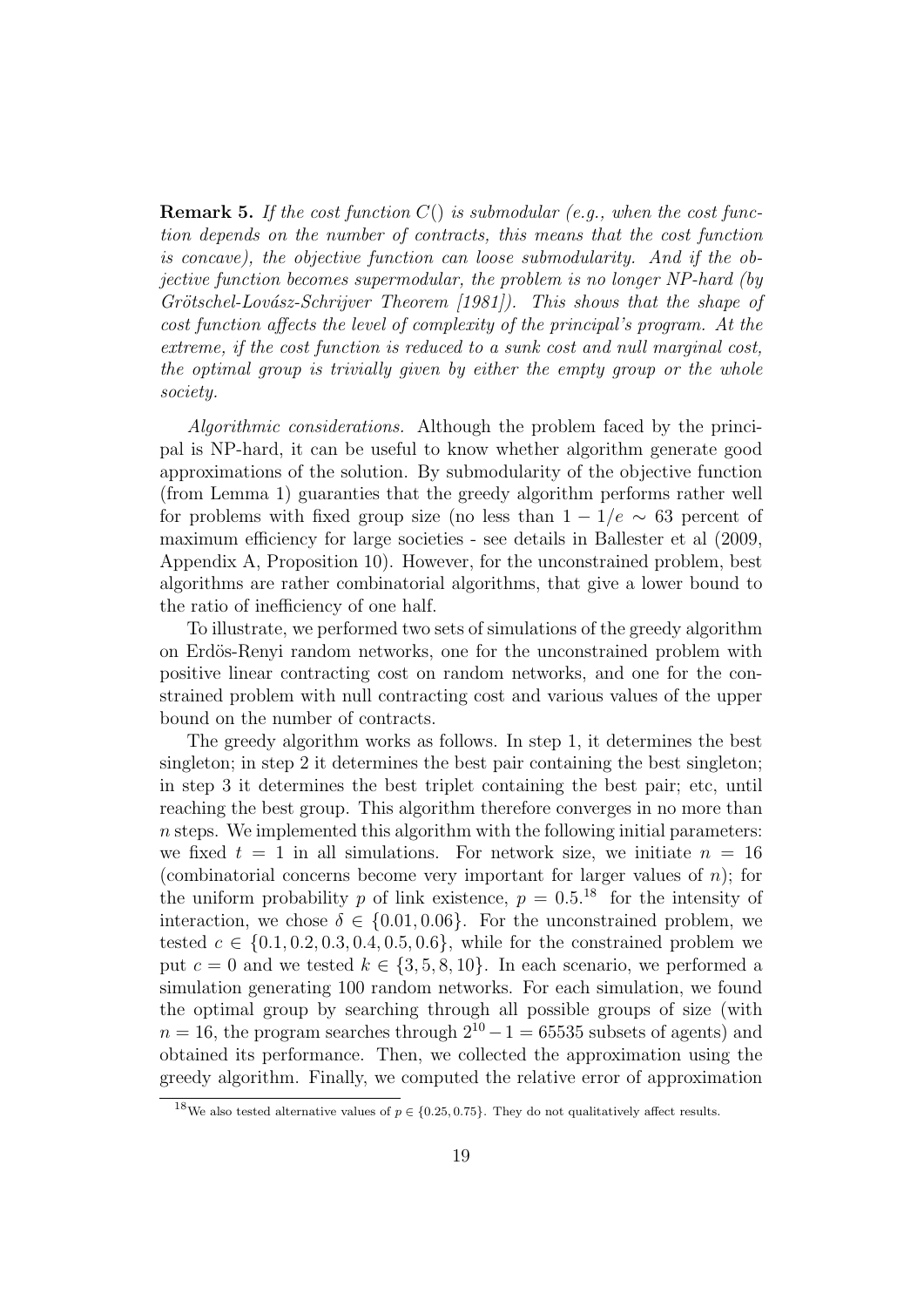of the greedy algorithm in percentage of the optimal performance. Table 3 and Table 4 (presented in Appendix B) display the results of our numerical simulations for respectively the unconstrained and the constrained problems. The numbers in both tables are the average relative error of approximation (in percentage) over the 100 networks in each scenario. Roughly speaking, the greedy algorithm performed very well for these values in general, the average relative error of approximation being less than 1 percent in any case.<sup>19</sup>

#### 4.3 Specific network structures

In this subsection, we illustrate the impact of network structure on optimal targeting on two polar network structures in terms of the distribution of centralities: the star network and regular networks. We set  $C(S) = cs$ .

The star network. In the star network, the trade off between centrality and budget constraint effect is extreme. The following corollary shows that the centrality effect systematically dominates the budget effect:

Corollary 3. In the star network, the optimal target always contains the central agent.

This result is not trivial. For instance, in the case of very large cost the principal contracts with a single agent. The previous subsection has shown that the principal contracts with the agent having maximal intercentrality index  $\frac{b_i^2}{m_{ii}}$ . Interestingly, this ratio is favorable to peripherals on the star network (of at least four players) for large intensity of interaction. Yet, Corollary 3 shows that the balance between this effect and centrality is favorable to centrality, i.e.  $\frac{b_i}{m_{ii}} \times b_i$  is always favorable to the central agent. Table 2 presents optimal group sizes on the star network for various parameter values. Like the complete network case, the optimal group size is decreasing in δ.

|  | $\delta$   0.09   0.12   0.15   0.18   0.21   0.24   0.27   0.3 |  |  |  |
|--|-----------------------------------------------------------------|--|--|--|
|  | $s^*$ 10 10 10 10 10 10 5 1 1                                   |  |  |  |

Table 2: Optimal group size for the Star network for  $n = 10, t = 1, c = 0.1$ and for various values of  $\delta$ .

Regular networks. On regular networks, all agents have same degrees and thus same Bonacich centralities. Therefore, when the principal contracts with any group  $\mathcal S$  on a regular network, the optimal objective, gross of contracting cost, is an increasing function of  $F_0(\mathcal{S}) = \mathbf{1}_s^T \mathbf{M}_{|\mathcal{S}|}^{-1} \mathbf{1}_s$ . In what follows, we

 $19$ The performance of the algorithms should be lower for larger network size.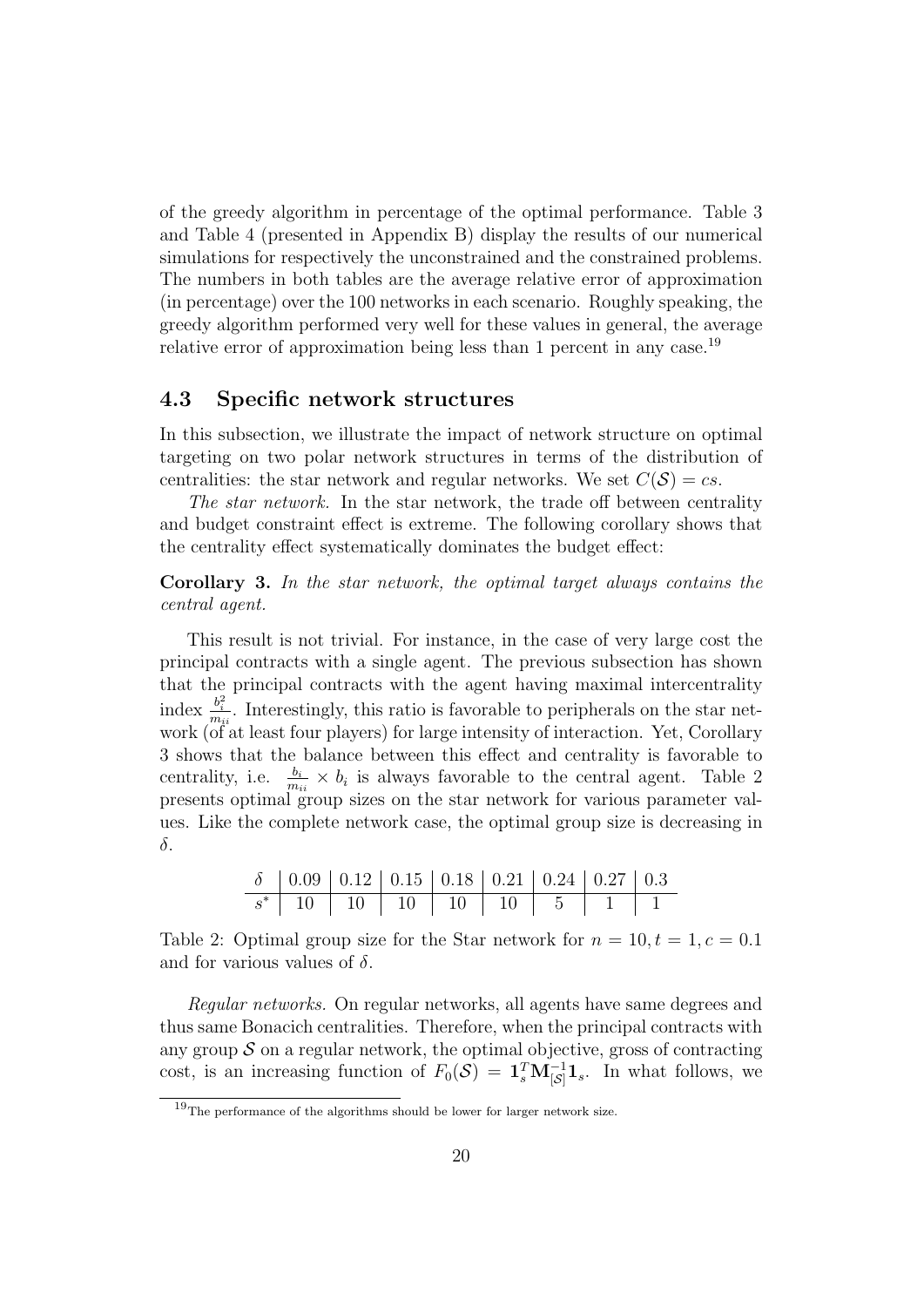study function  $F_0()$ , and then we derive properties of optimal targeting on regular networks.

For two groups  $S, S'$  of equal size, we would like to compare  $F_0(S)$  with  $F_0(\mathcal{S}')$ . Setting  $\mathbf{V} = \mathbf{M}_{\left[\mathcal{S}\right]}^{-1}$  for convenience<sup>20</sup>, we define the notion of moderate intensity of interaction:

**Definition 1.** The intensity of interaction  $\delta$  is moderate whenever, for every group  $S$ ,  $V = M_{\begin{bmatrix} S \end{bmatrix}}^{-1}$  is diagonal dominant, i.e.  $v_{ii} \ge \sum_{i}$  $j\neq i$  $|v_{ij}|$ .

In words, under moderate intensity of interaction, the inverse of the Mmatrix associated with any subgroup is diagonal dominant. By contrast, under very high intensity of interaction, the invert of an M-matrix may not be diagonal dominant in general. When the intensity of interaction is moderate, the respective performances of groups of same size can be unambiguously compared when their associated M-matrices are themselves ranked $^{21}$ :

Lemma 3. Assume moderate intensity of interaction and consider two groups  $S, S'.$  If  $M_{\lbrack S \rbrack} < M_{\lbrack S' \rbrack}$ , then  $F_0(S) > F_0(S')$ .

By Lemma 3, and given that the entry  $m_{ij}$  represents a (weighted) number of paths between agents  $i$  and  $j$ , under moderate intensity of interaction the principal should, as far as possible, target groups minimizing the number of paths between the members of the group on regular networks.<sup>22</sup> Hence, optimal targeting among groups of size equal to two is easily identified. Indeed, on regular networks,  $I - \delta G$  is strictly diagonal dominant. Hence,  $m_{ii} > m_{ij}$  for all *i*, *j*. This implies, for  $s = 2$ , that  $\mathbf{M}_{\begin{bmatrix}S\end{bmatrix}}^{-1}$  is itself diagonal dominant. This induces that, in a regular network, a principal raising two contracts should always maximize the distance between the two contracting agents. We performed simulations to test whether the diagonal dominance of the matrix  $I-\delta G$  guarantees a moderate intensity of interaction: we found no counter-example. This means that in all regular networks of our tests, and whatever the group size, the principal should maximize the distance between

 $^{20}$ M-matrices have positive principal minors, meaning that the diagonal entries of matrix **V** are positive.  $21$ Comparing groups with minimal associated M-matrices is still an open issue.

 $^{22}$ Interestingly, ultrametric matrices are inverse M-matrices whose inverse matrix is diagonal dominant (see Martinez, Michon, San Martin [1994]) - precisely, the inverse of a strictly ultrametric matrix is a strictly (row and column) diagonally dominant Stieltjes matrix, i.e., a nonsingular symmetric M-matrix. Then, ultrametricity induces a moderate intensity of interaction. To be more precise, a matrix  $\mathbf{M} = [m_{ij}]$ in  $\mathcal{R}^{n,n}$  is a strictly ultrametric matrix if:

<sup>(</sup>i) M is symmetric and has nonnegative entries;

<sup>(</sup>ii)  $m_{ij} \ge \min(m_{ik}, m_{kj})$  for all  $i, j, k \in \mathcal{N}$ ;

<sup>(</sup>iii)  $m_{ii} \ge \max(m_{ik} : k \in \mathcal{N} \setminus \{i\})$  for all  $i \in \mathcal{N}$ ,

where, if  $n = 1$ , (iii) is interpreted as  $m_{11} > 0$ .

By requirement (ii), ultrametric matrices imply networks of diameter 2, which is strongly restrictive for our study.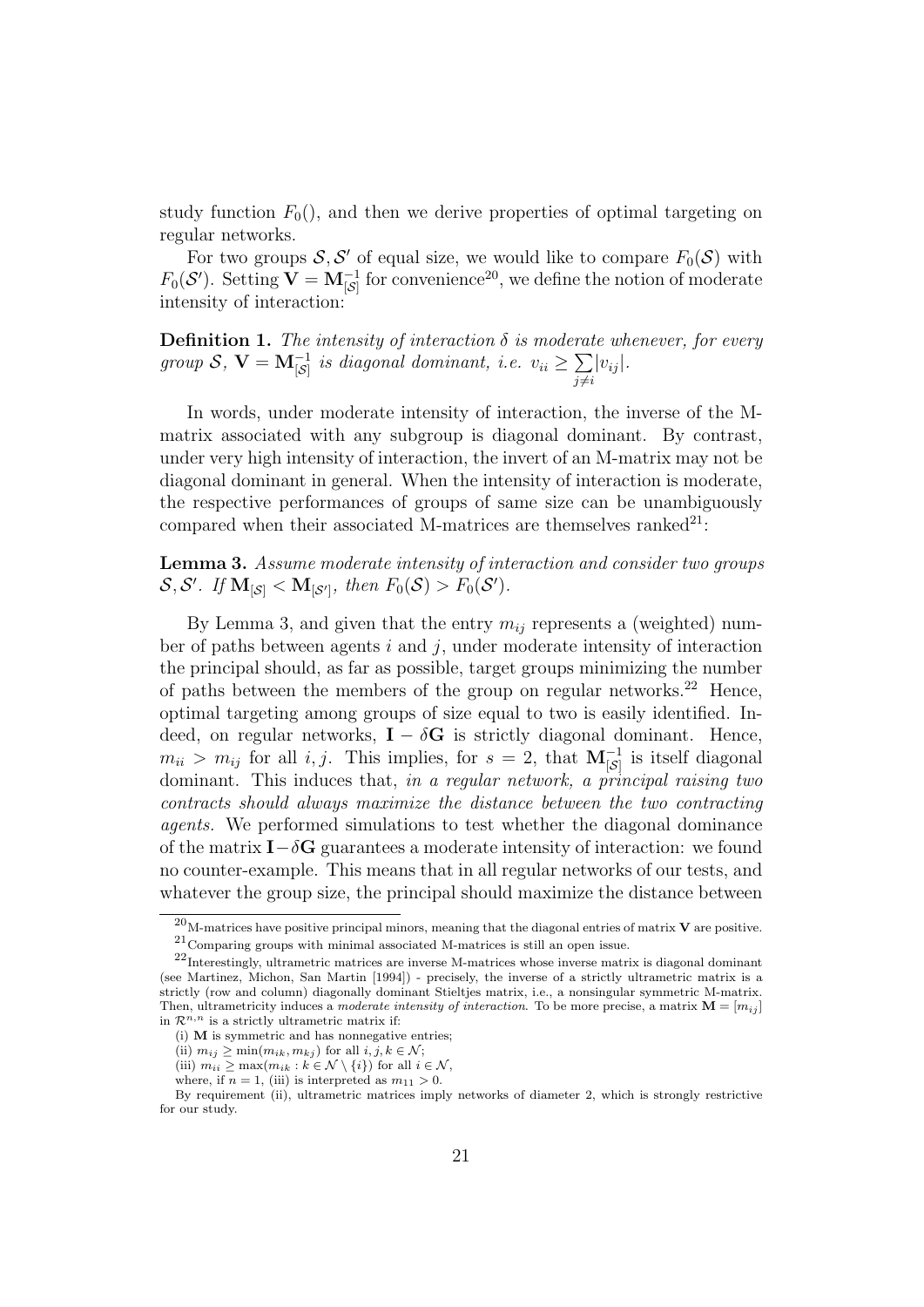all members of the group as far as possible, given the constraints imposed by the network structure.<sup>23</sup>

Is there a maximal separation principle beyond the case  $s = 2$ ? Figure 5 illustrates that this is not always the case. In this example with  $s = 4$ ,



Figure 5: Optimal targeting on regular networks.

the principal has to trade between vectors of paths that cannot be ordered. For instance, in the wheel case, separating agents as in the left configuration leads to a distance from any targeted agent to the 3 others consisting in the vector  $(2, 2, 4)$  (agent 1 is at distance 2 from 3, 2 from 7, 4 from 5); in the other configuration, the profile of distances to other members of the group is  $(1, 3, 4)$ . The comparison leads to select the left configuration that separates agents. However, in the regular network presented on the same figure, grouping agents by pairs and separating pairs is optimal.

# 5 Conclusion

In many economic situations, organizations trade agents' effort against transfers where synergies not only exist between contracting agents, but also between contracting and non-contracting agents. In this paper, we have considered a prevalent aspect of such situations, which is that contracting often involves large administration, monitoring and enforcement costs. In order to examine this, we built a principal-agent model where the principal has a

<sup>23</sup>These numerical computations raise a conjecture: is it the case that a symmetric invert M-matrix M such that  $m_{ii} > m_{ij}$  for all i, j satisfies that  $M^{-1}$  is diagonal dominant? Remark that, when A is a non-singular diagonally dominant M-matrix, and  $\mathbf{M} = \mathbf{A}^{-1}$ , then  $m_{ii} > m_{ij}$  for all *i*, *j* (Meltzer 1951), but the converse not true (i.e., a nonnegative matrix with  $m_{ii} > m_{ij}$  for all i, j may not imply that its inverse is diagonal dominant).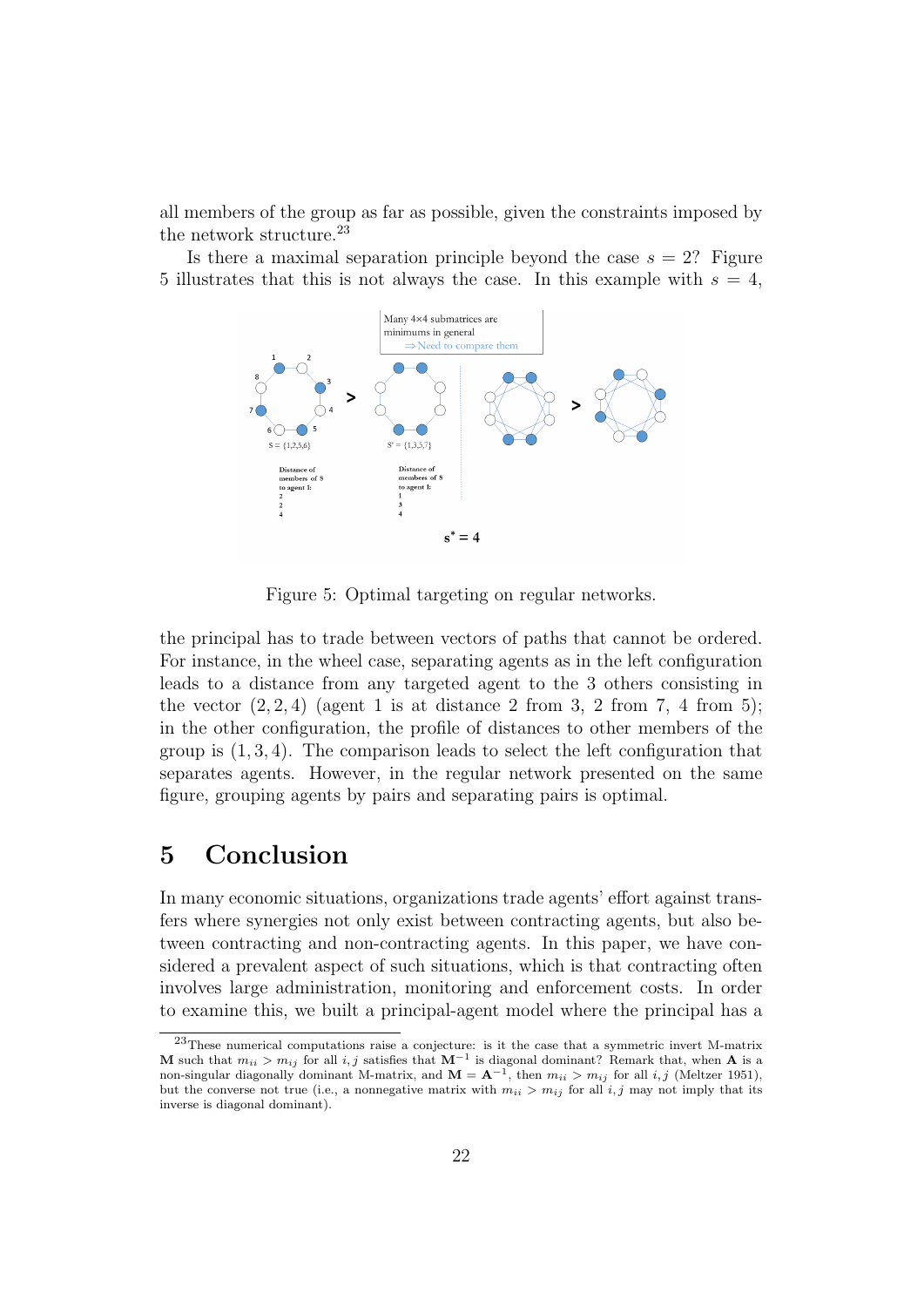limited budget and offers costly linear bilateral payment schemes in order to increase the sum of agents' effort. Our analysis provides three main insights. First, for all contracting costs, the optimal unit returns offered to every targeted agent are positive and generically heterogeneous. This heterogeneity is due to the presence of outsiders, who create asymmetric interaction between contracting agents. Second, when contracting costs are low, it is optimal to contract with everyone and optimal unit returns are identical for all agents. Third, when contracting costs are sufficiently high, it becomes optimal to target a subset of agents, and optimal targeting can lead to NP-hard problems. Overall, the optimal targeting problem involves a trade-off between centrality and budget spending — central agents are influential, but are also more budget-consuming. These considerations can lead the principal to not target central agents.

To conclude, we discuss some ideas for future research. Although our analysis highlights the complexity of solving optimal targeting problems, yet a full characterization remains open for future work. Besides contracting costs, there are also other aspects of such environment that need further investigation. Firstly, one could explore alternative objectives for the principal. In certain applications, the principal may care about other things than maximizing the sum of agents' effort. Secondly, one could consider endogenous networks. It is still unclear how network formation would react to such transfers. And finally, one could examine other policy mechanisms for the principal, besides transfers. It seems to us that exploring these aspects further are fruitful avenues for future research.

# References

- [1] Aggarwal, A., and G. Thakur, 2013, Techniques of Performance Appraisal – A Review, International Journal of Engineering and Advanced Technology, vol 2(3), 617-621.
- [2] Ballester, C., A. Calvò-Armengol and Y. Zenou, 2006, Who's who in networks. Wanted: the key player, Econometrica, vol. 74(5), 1403-1417.
- [3] Belhaj, M. and F. Dero¨ıan, 2018, Targeting the key player: An incentivebased approach, Journal of Mathematical Economics, vol 79(C), 57-64.
- [4] Belhaj, M. and F. Deroïan, 2019, Group targeting under networked synergies, Games and Economic Behavior, vol 118, 29-46.
- [5] Bernstein, S. and E. Winter, 2012, Contracting with Heterogeneous Externalities, American Economic Journal: Microeconomics, 4(2), 50-76.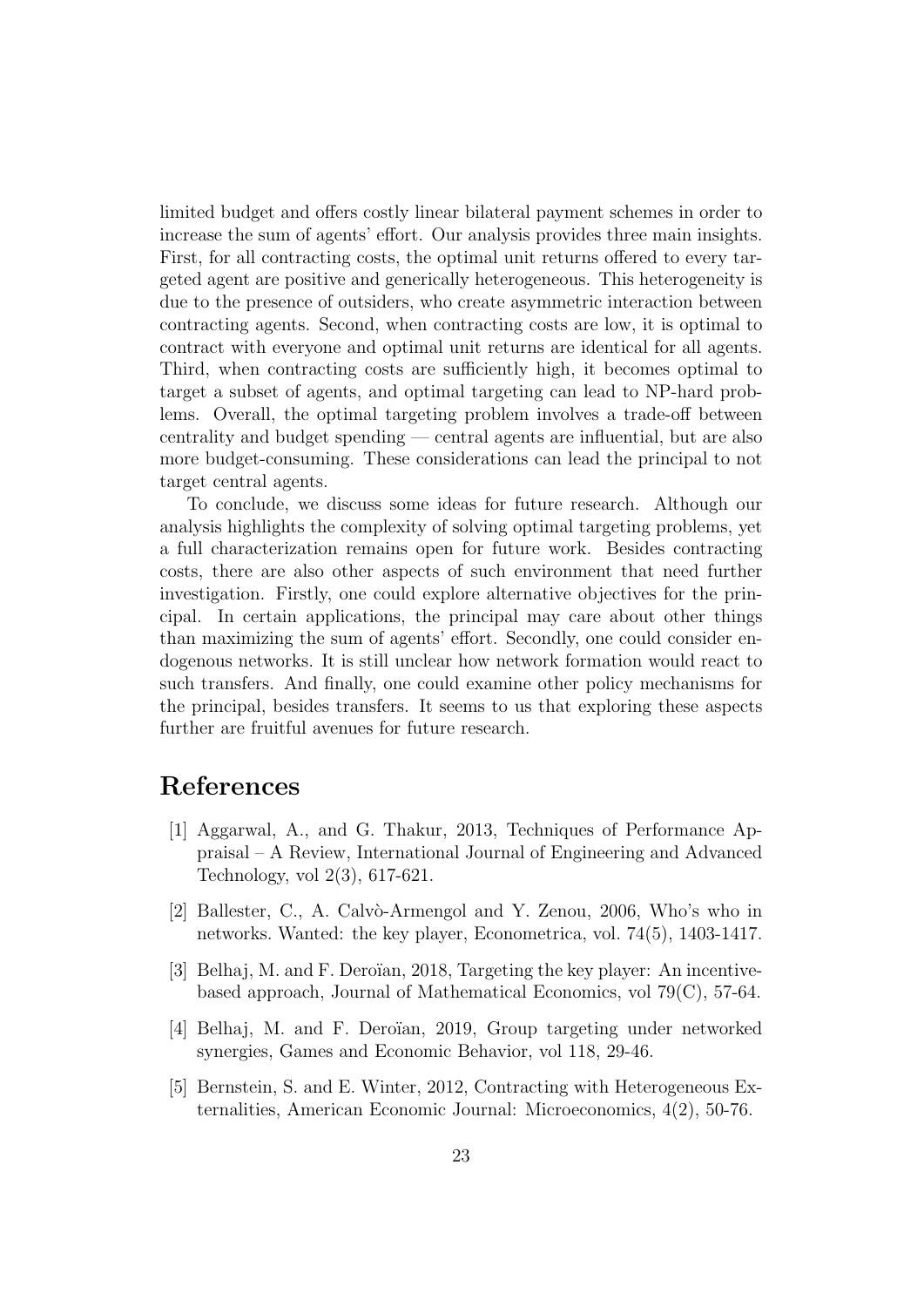- [6] Bloch, F. and N. Quérou, 2013, Pricing in Social Networks, Games and Economic Behavior, vol. 80, 263-281.
- [7] Bonacich, P., 1987, Power and Centrality: a Family of Measures, American Journal of Sociology, 92(5), 1170-1182. Study on How to Overcome Coordination Failure in Organizations, American Economic Review, vol. 96 (3), 669-693.
- [8] Caldés, N., and J. Maluccio, 2005, The Cost of Conditional Cash Transfers, Journal of International Development, vol. 17(2), 151-168.
- [9] Candogan, O., K. Bimpikis and A. Ozdaglar, 2012, Optimal pricing in networks with externalities, Operations Research, 60(4), 883-905.
- [10] Demange, G., 2017, Optimal Targeting Strategies in a Network under Complementarities, Games an Economic Behavior, 107, 84-103.
- [11] Edmans, A., and X. Gabaix, 2011, Tractability in Incentive Contracting, Review of Financial Studies, 24(9), 2865-2894.
- [12] Faragó, A. and Z. Mojaveri, 2019, In search of the densest subgraph, Algorithms, 12, 157.
- [13] Feige, U., G. Kortsarz and D. Peleg, 2001, The dense k-subgraph problem, Algorithmica, 29(3), 410-421.
- [14] Feige, U., V. Mirrokni and J. Vondraák, 2011, Maximizing nonmonotone submodular functions, SIAM Journal of Computing, vol. 40(4), 1133-1153.
- [15] Galeotti, A., B. Golub and S. Goyal, 2020, Targeting interventions in networks, forthcoming in Econometrica.
- [16] Gould, E., B. Pashigian and C. Prendergast, 2005, Contracts, Externalities, and Incentives in Shopping Malls, Review of Economics and Statistics, 87(3), 411-422.
- [17] Grosh, M., 1994, Administering Targeted Social Programs in Latin America: From Platitude to Practice, The World Bank: Washington, DC.
- [18] Grötschel, M., L. Lovász and A. Schrijver, 1981, The ellipsoid method and its consequences in combinatorial optimization, Combinatorica, 1(2), 169-197.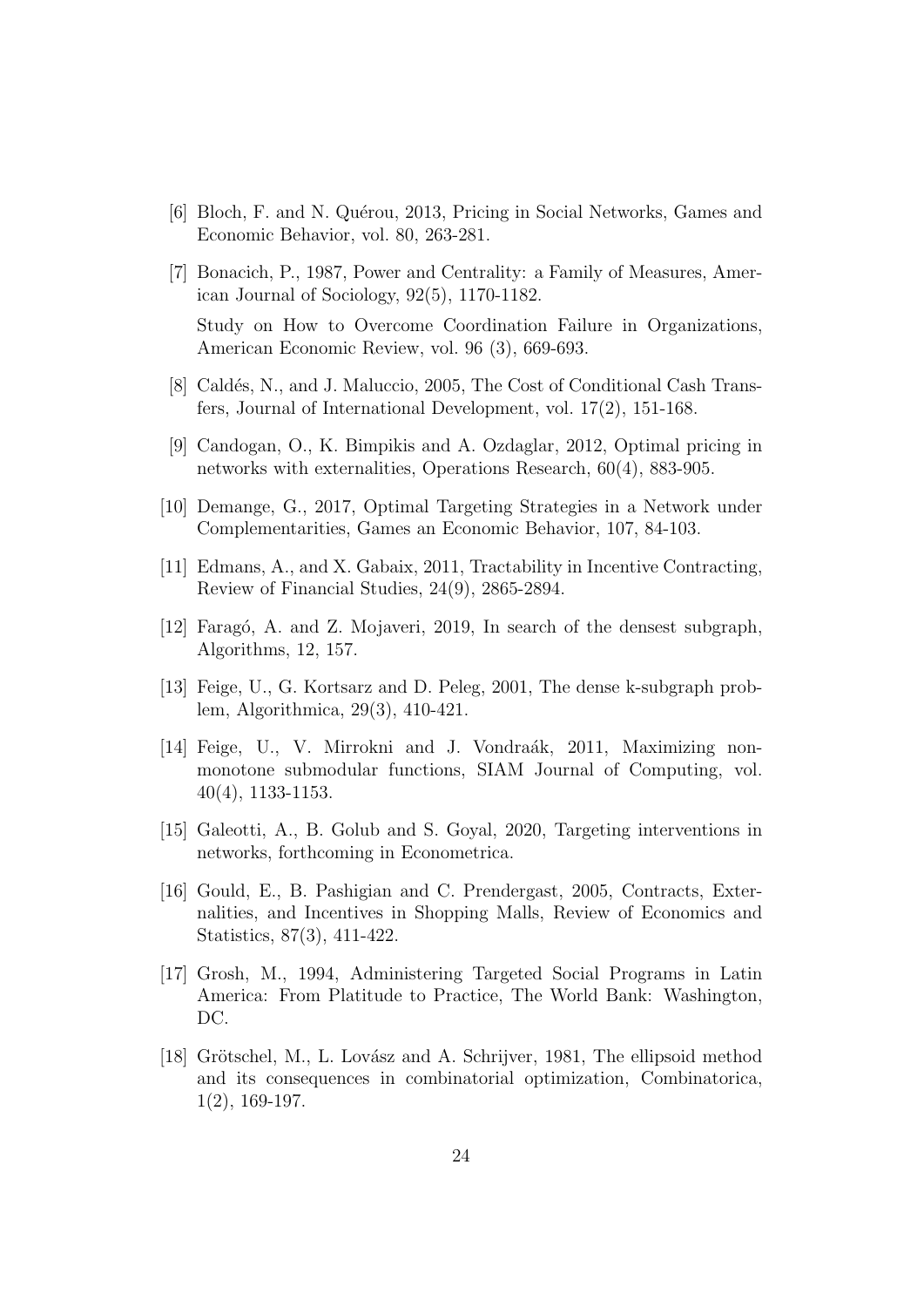- [19] Hall, B. and J. Van Reenen, 2000, How effective are fiscal incentives for R&D? A review of the evidence, Research Policy, vol. 29(4-5), 449-469.
- [20] Holmstrom, B., and P. Milgrom, 1987, Aggregation and linearity in the provision of intertemporal incentives, Econometrica, vol. 55, 303-328.
- [21] Johnson, C. and R. Smith, 2011, Inverse M-matrices, II, Linear algebra and its applications, 435, 953-983.
- [22] Laffont, J.-J., and J. Tirole, 1986, Using Cost Observation to Regulate Firms, Journal of Political Economy, vol. 94(3), 614-641.
- [23] Lafontaine, F., 1992, How and Why Do Franchisors Do What They Do: A Survey Report, in Kaufman, ed., Franchising: Passport for Growth and World of Opportunity, 6th Annual Proceedings of the Society of Franchising. Lincoln: International Center for Franchise Studies, College of Business Administration, University of Nebraska.
- $[24]$  Lovász, L., 1983, Submodular functions and convexity, Mathematical programming: the state of the art, Bonn, 235-257.
- [25] Preston McAfee, R., and J. McMillan, 1987, Competition for Agency Contracts, RAND Journal of Economics, vol. 18(2), 296-307.
- [26] Murphy, K., and J. Cleveland, 1995, Understanding Performance Appraisal: Social, Organizational, and Goal-based Perspectives, SAGE Publications.
- [27] Sakovics, J. and J. Steiner, 2012, Who matters in coordination problems?, American Economic Review, 102(7), 3439-3461.
- [28] Stoffregen, P., 1995, Giving credit where credit is due: a brief history of the administration of the R&D tax credit, Tax Notes, vol. 16, 403-416.
- [29] U.S. General Accounting Office, 1989, The research tax credit has stimulated some additional research spending, Vol. GAO/GGD-89-114, U.S. General Accounting Office, Washington, DC.
- [30] Zhou, J. and Y.-J. Chen, 2015, Key leaders in social networks, Journal of Economic Theory, 157, 212-235.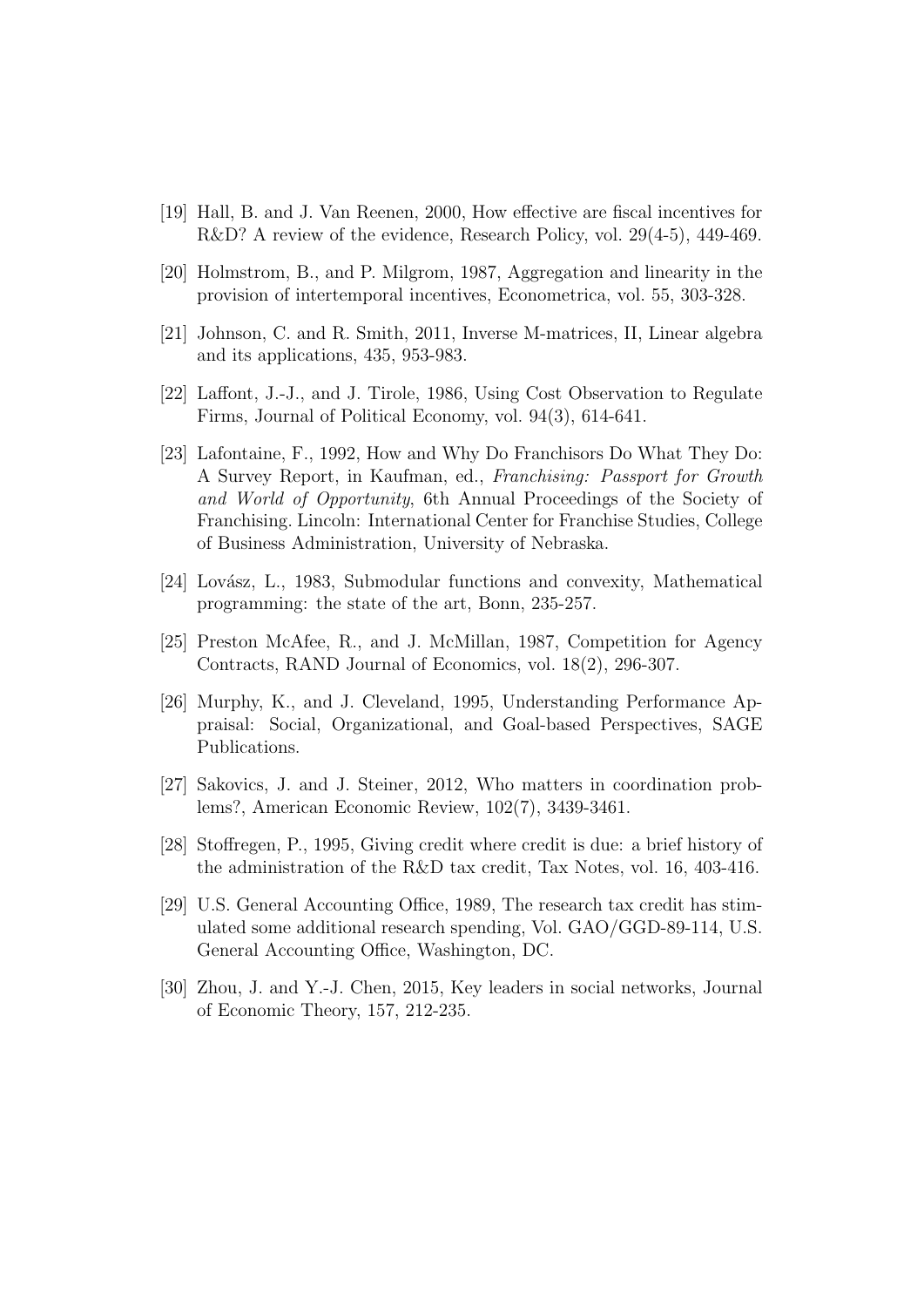# 6 Appendix A: Proofs

*Proof of Proposition 1.* Agent *i*'s best-response satisfies  $x_i^{BR}(y_i) = a_i + w_i +$  $\delta \sum_{j} g_{ij} x_j$ , which entails the Nash profile  $\mathbf{x}^*(\mathbf{w}) = \mathbf{M}(\mathbf{a} + \mathbf{w})$ . This means that the sum of excess-effort at equilibrium is given by

$$
\mathbf{1}^T\mathbf{x}^*(\mathbf{w}) - \mathbf{b}_\mathbf{a}^T = \mathbf{b}^T\mathbf{w}
$$

which does not depend on the vector of preferences. As well, the budget constraint is not affected by preferences. Indeed, it is given by  $t = \mathbf{w}^T(\mathbf{x}^*(\mathbf{w}) - \mathbf{b}_\mathbf{a})$ and, by  $\mathbf{x}^*(\mathbf{w}) - \mathbf{M}\mathbf{a} = \mathbf{M}\mathbf{w}$ , we get

$$
\mathbf{w}^T \mathbf{M} \mathbf{w} = t
$$

In the end, the principal's problem is independent of the vector of private preferences **a**, and the principal wants to maximize the quantity  $\mathbf{b}^T \mathbf{w}$  over  $\mathbf{w} \in \mathbb{R}^n$  under the budget constraint  $\mathbf{w}^T \mathbf{M} \mathbf{w} = t$ .

The Lagrangian  $\mathcal L$  is written (we ignore non-negativity constraints  $w_i \geq 0$ and check that they are satisfied ex post):

$$
\mathcal{L}(\mathbf{w}, \lambda) = \mathbf{b}^T \mathbf{w} + \lambda (t - \mathbf{w}^T \mathbf{M} \mathbf{w})
$$

Applying the first order conditions w.r.t.  $w_i$  for all  $i \in N$ , we obtain

$$
\frac{\mathbf{b}}{\lambda^*} = 2\mathbf{M}\mathbf{w}^*
$$

that is, since  $\mathbf{b} = \mathbf{M} \mathbf{1}$ ,

$$
\breve{\mathbf{w}} = \frac{1}{2\lambda^*} \mathbf{1}
$$

To finish, given that  $\mathbf{w}^{*T} \mathbf{M} \mathbf{w}^* = t$ , and reminding that  $\mathbf{1}^T \mathbf{M} \mathbf{1} = b$ , we derive

$$
\lambda^* = \frac{1}{2} \sqrt{\frac{b}{t}}
$$

It follows that

$$
\mathbf{w}^* = \sqrt{\frac{t}{b}} \cdot \mathbf{1} \tag{4}
$$

Furthermore, the reward equation is written

$$
t_i^* = w_i^* \cdot \sum_{j \in \mathcal{N}} m_{ij} w_j^* \tag{5}
$$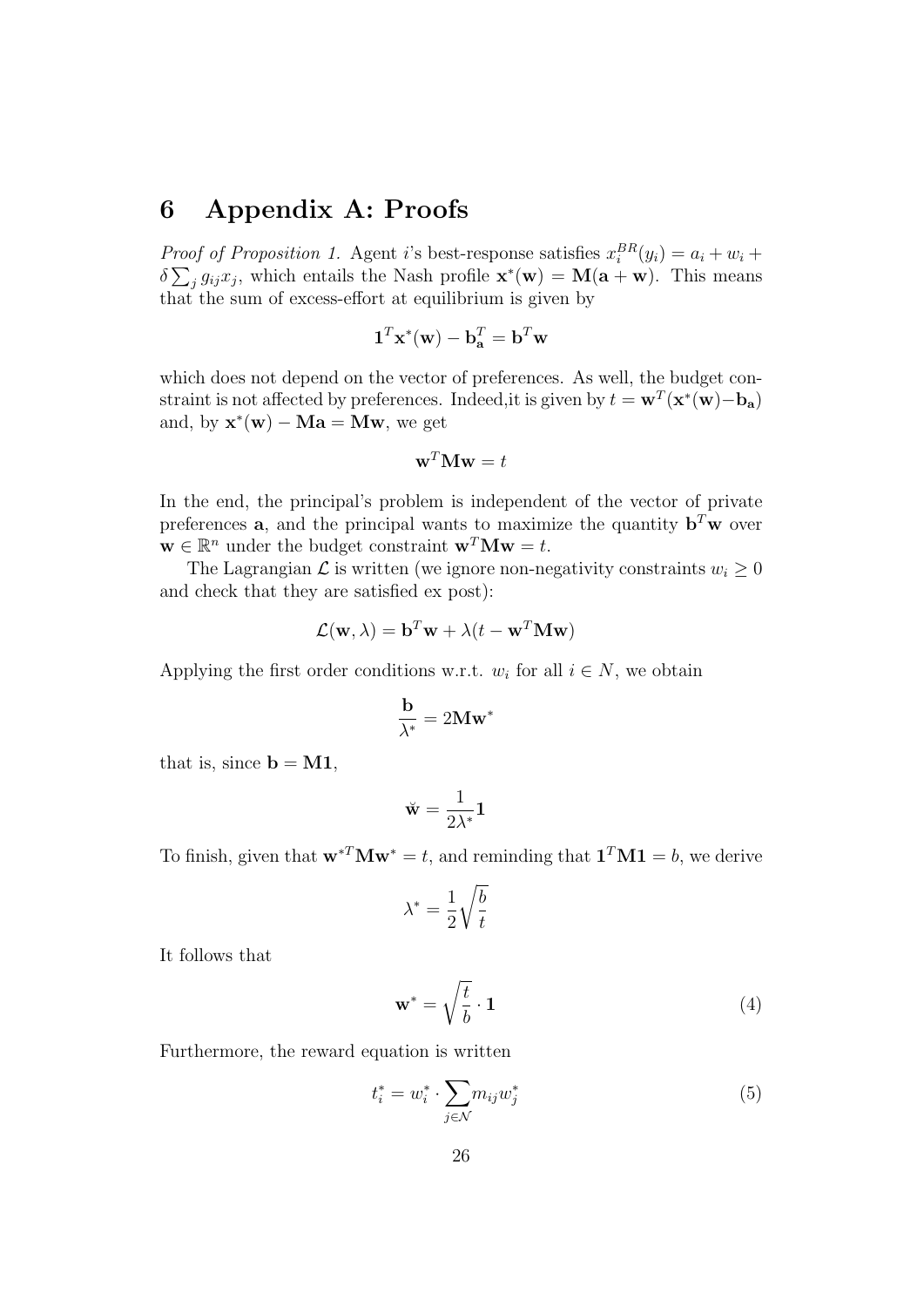Replacing equation (4) into equation (5), we get

$$
t_i^* = \frac{b_i}{b} \cdot t
$$

Last, considering aggregate excess-effort, we get

$$
x^* - b_{\mathbf{a}} = \sum_{i \in \mathcal{N}} w_i^* b_i \tag{6}
$$

That is, as incorporating equation (4) into equation (6), we obtain

$$
x^* - b_{\mathbf{a}} = \sqrt{tb}
$$

and we are done.

*Proof of Theorem 1.* We define the  $s \times s$  matrix  $M_{\lbrack S \rbrack}$  representing the submatrix of **M** restricted to agents in S. We also define  $\mathbf{b}_{\left[\mathcal{S}\right]} = (b_1, \cdots, b_s)^T$  as the collection of centralities of agents in the set  $S$ .

We consider by  $\mathbf{w} = (w_1 \cdots, w_s)^T$  a collection of contracts offered to a given set  $S = \{1, 2, \dots, s\}$ . We first determine the optimal contracts by assuming that  $\mathbf{w}_i > 0$  for all  $i \in \mathcal{S}$ . Then we show that, indeed, weights are positive, which guarantees that coordination is not a concern.

#### Step 1: we determine the shape of optimal contracts.

For convenience, it is useful to introduce the *n*-dimensional vector  $\bar{\mathbf{w}} =$  $(w_1, w_2, \dots, w_s, 0, \dots, 0)^T$ . Let  $\mathbf{x}^* = (x_i^*)_{i \in \mathcal{N}}$  be the Nash effort profile, conditional on all offers proposed to agents in the set  $\mathcal S$  being accepted. The Nash equilibrium effort profile satisfies

$$
\mathbf{x}^* - \mathbf{M}\mathbf{a} = \mathbf{M}\mathbf{\bar{w}} \tag{7}
$$

We deduce the variation of aggregate effort induced by the introduction of the contracts (with the notation  $b_a = \mathbf{1}^T \mathbf{M} \mathbf{a}$ ,  $\mathbf{b} = \mathbf{M} \mathbf{1}$ ,  $x^* = \mathbf{1}^T \mathbf{x}^*$ , what measures the performance of group  $S$ :

$$
x^* - b_\mathbf{a} = \mathbf{b}^T \mathbf{\bar{w}} \tag{8}
$$

Plugging agents equilibrium effort as given by equation (7) into the budget constraint, and using vector  $\mathbf{w}_{\lbrack\mathcal{S}\rbrack}$ , we get

$$
t = \mathbf{w}^T \mathbf{M}_{\left[\mathcal{S}\right]} \mathbf{w} \tag{9}
$$

The Lagrangian of the program is well defined (linear objective under convex constraint) and given by

$$
\mathcal{L} = \mathbf{b}_{[\mathcal{S}]}^T \mathbf{w} + \lambda \bigg( t - \mathbf{w}^T \mathbf{M}_{[\mathcal{S}]} \mathbf{w} \bigg)
$$

 $\Box$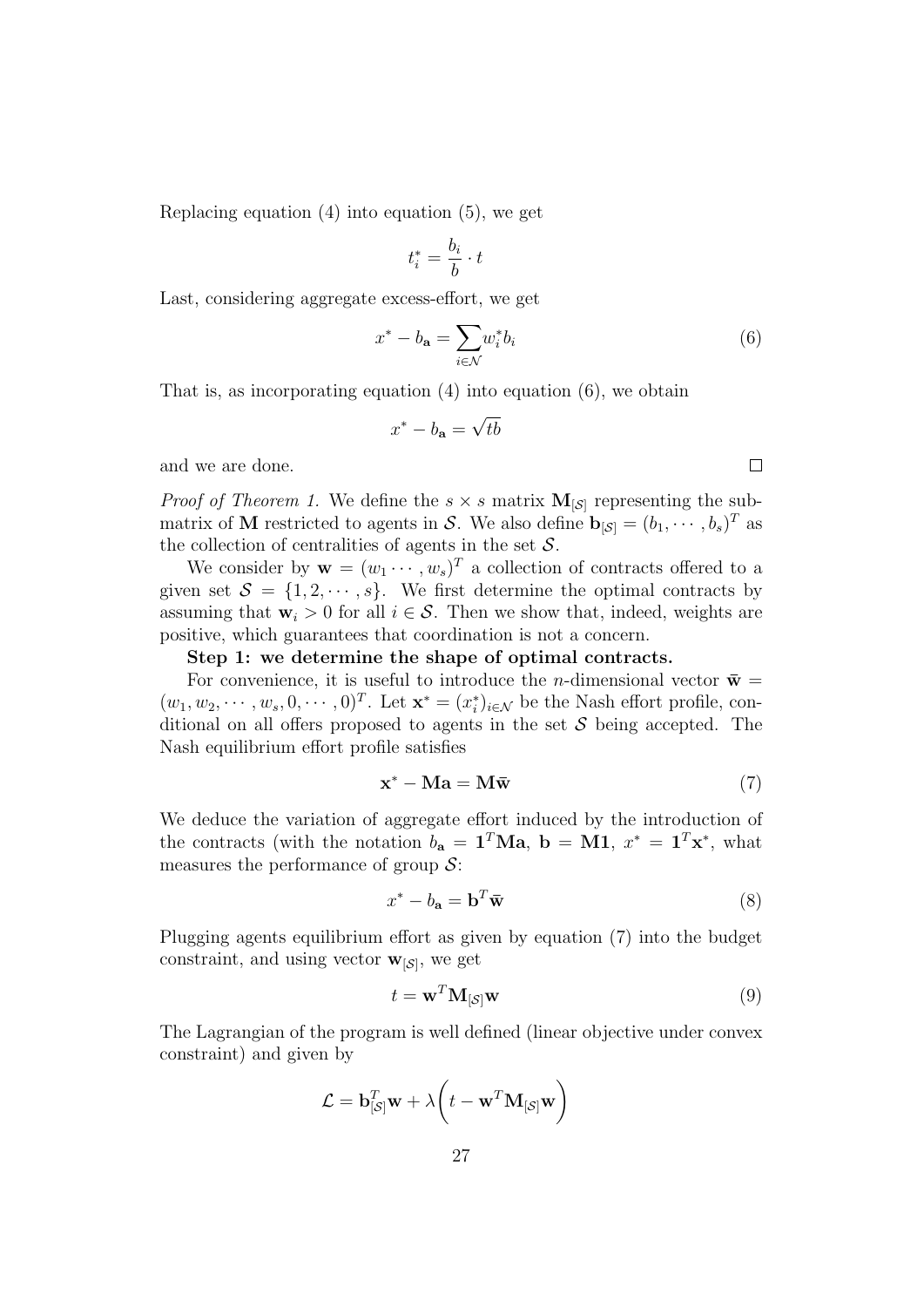Exploiting first order conditions of the Lagrangian with respect to returns, the optimal returns  $(w_i^*)_{i \in \mathcal{S}}$  solve the following linear system:

$$
\mathbf{w}^* = \frac{1}{2\lambda} \mathbf{M}_{\left[\mathcal{S}\right]}^{-1} \mathbf{b}_{\left[\mathcal{S}\right]} \quad \text{for all } i \in \mathcal{S} \tag{10}
$$

Assume that optimal returns are positive. Plugging equation (11) into the budget constraint equation (9), we get

$$
2\lambda = \sqrt{\frac{\mathbf{b}_{[\mathcal{S}]}^T \mathbf{M}_{[\mathcal{S}]}^{-1} \mathbf{b}_{[\mathcal{S}]}}{t}}
$$

meaning that

$$
\mathbf{w}^* = \left(\sqrt{\frac{t}{\mathbf{b}_{[\mathcal{S}]}^T \mathbf{M}_{[\mathcal{S}]}^{-1} \mathbf{b}_{[\mathcal{S}]}}}\right) \mathbf{M}_{[\mathcal{S}]}^{-1} \mathbf{b}_{[\mathcal{S}]} \quad \text{for all } i \in \mathcal{S}
$$
 (11)

Plugging equation (11) into equation (8), the performance of group  $S$  is given by

$$
F(S) = \sqrt{t \mathbf{b}_{[S]}^T \mathbf{M}_{[S]}^{-1} \mathbf{b}_{[S]}}
$$

Step 2: we prove that  $w_i > 0$  for all  $i \in S$ . It is the case that  $w > 0$ if and only if

$$
\begin{pmatrix} w_1 \\ w_2 \\ \dots \\ w_s \end{pmatrix} \sim \mathbf{M}_{\left[S\right]}^{-1} \mathbf{b}_{\left[S\right]} = \begin{pmatrix} m_{11} & \cdots & m_{1s} \\ m_{21} & \cdots & m_{2s} \\ \dots & \dots & \dots \\ m_{s1} & \cdots & m_{ss} \end{pmatrix}^{-1} \begin{pmatrix} m_{11} + \cdots + m_{1n} \\ m_{21} + \cdots + m_{2n} \\ \dots \\ m_{s1} + \cdots + m_{sn} \end{pmatrix} > \begin{pmatrix} 0 \\ 0 \\ \dots \\ 0 \end{pmatrix}
$$

Consider the return of agent  $1 \in S$  (this is without loss of generality). Then, few calculus shows that  $w_1^* > 0$  if and only if

$$
\begin{vmatrix} m_{11} & \cdots & m_{1s} \\ m_{21} & \cdots & m_{2s} \\ \vdots & \vdots & \ddots & \vdots \\ m_{s1} & \cdots & m_{ss} \end{vmatrix} + (-1)^{s+1} \sum_{k>3} \begin{vmatrix} m_{12} & \cdots & m_{1s} & m_{1k} \\ m_{22} & \cdots & m_{2s} & m_{2k} \\ \vdots & \vdots & \ddots & \vdots \\ m_{2s} & \cdots & m_{ss} & m_{sk} \end{vmatrix} > 0
$$
 (12)

To see this, we decompose  $w_1 = \sum$ j∈N  $w_{1j}$ , where

$$
w_{1i} = \begin{pmatrix} m_{11} & \cdots & m_{1s} \\ m_{21} & \cdots & m_{2s} \\ \cdots & \cdots & \cdots \\ m_{s1} & \cdots & m_{ss} \end{pmatrix}^{-1} \begin{pmatrix} m_{1j} \\ m_{2j} \\ \cdots \\ m_{sj} \end{pmatrix}
$$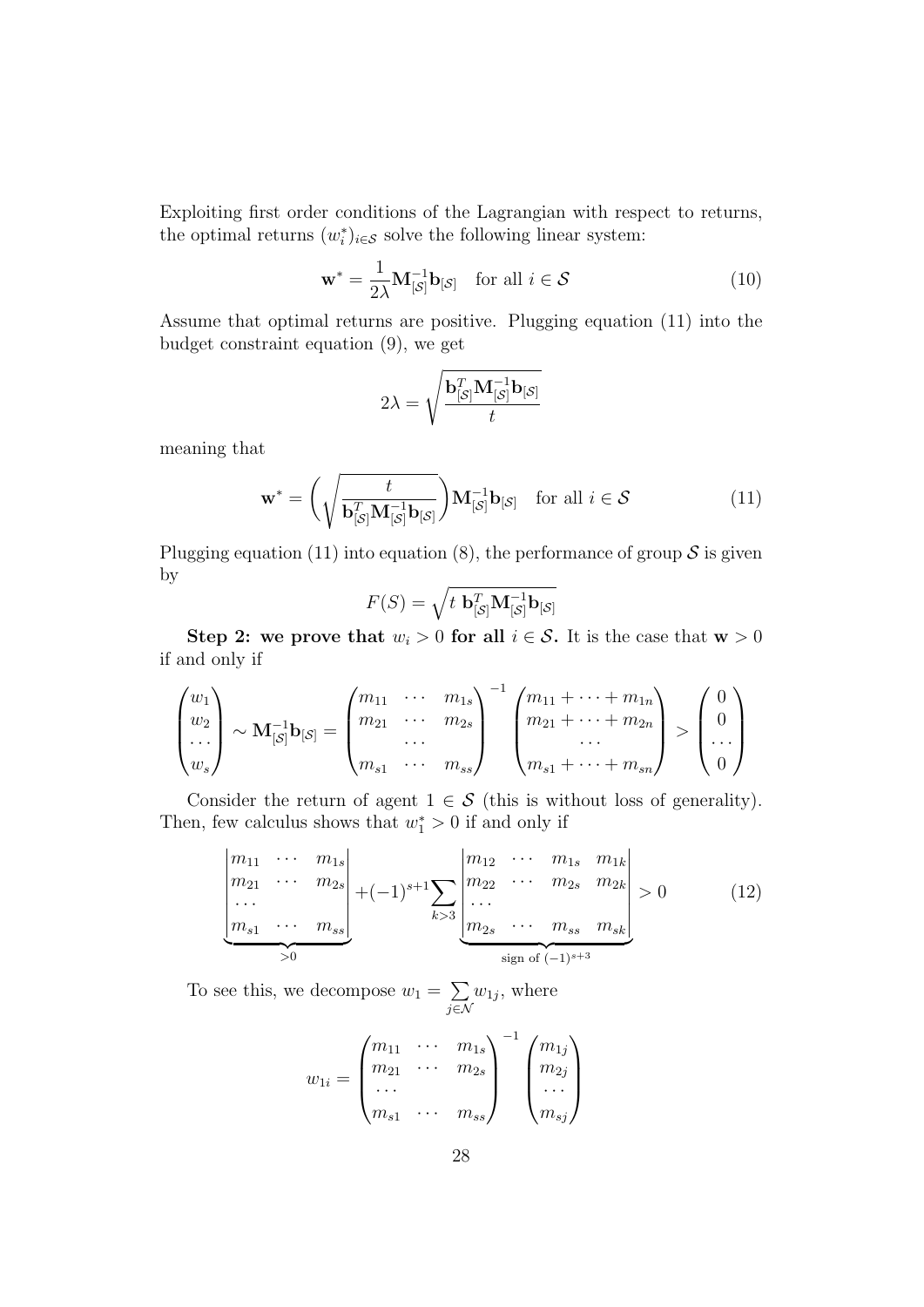Then, by definition of inverse matrices,

$$
\begin{pmatrix} m_{11} & \cdots & m_{1s} \\ m_{21} & \cdots & m_{2s} \\ \cdots & & \cdots \\ m_{s1} & \cdots & m_{ss} \end{pmatrix}^{-1} \begin{pmatrix} m_{11} \\ m_{21} \\ \cdots \\ m_{s1} \end{pmatrix} = \begin{pmatrix} 1 \\ 0 \\ \cdots \\ 0 \end{pmatrix}
$$

and for all  $i \in \{2, \dots, s\},\$ 

$$
\begin{pmatrix} m_{11} & \cdots & m_{1s} \\ m_{21} & \cdots & m_{2s} \\ \cdots & & \cdots \\ m_{s1} & \cdots & m_{ss} \end{pmatrix}^{-1} \begin{pmatrix} m_{1i} \\ m_{2i} \\ \cdots \\ m_{si} \end{pmatrix} = \begin{pmatrix} 0 \\ 0 \\ \cdots \\ 0 \end{pmatrix}
$$

It follows that  $w_{11} = 1$  and  $w_{1i} = 0$  for all  $i \in \{2, \dots, s\}.$ Then we observe that for all  $k > s$ ,

$$
w_{1k} = \begin{pmatrix} m_{11} & \cdots & m_{1s} \\ m_{21} & \cdots & m_{2s} \\ \cdots & \cdots & \cdots \\ m_{s1} & \cdots & m_{ss} \end{pmatrix}^{-1} \begin{pmatrix} m_{1k} \\ m_{2k} \\ \cdots \\ m_{sk} \end{pmatrix} = \frac{\begin{vmatrix} m_{12} & \cdots & m_{1s} & m_{1k} \\ m_{22} & \cdots & m_{2s} & m_{2k} \\ \cdots \\ m_{2s} & \cdots & m_{ss} & m_{sk} \end{vmatrix}}{\det(\mathbf{M}_{[\mathcal{S}]})}
$$

This can be checked directly by developping the latter determinant by column k: we get  $(-1)^{s+1}$  $\Big($  $_{i=1,\cdots,s}$  $(m_{ik} \text{ } coF_{ik}),$  and by remarking that the determinant  $coF_{ik}$  is equal to the co-factor  $(1, i)$  of matrix  $\mathbf{M}_{\lbrack \mathcal{S} \rbrack}$ . In total, we get  $w_1^* =$  $1 + \sum_{k>s} w_{1k}$ . Multiplying all terms by  $det(\mathbf{M}_{\lbrack \mathcal{S} \rbrack})$ , we obtain inequality (12).

We will sign all minors given in the LHS of inequality (12); recognizing a principal minor and  $n - s$  almost principal minors, we will show that the sign of almost principal minors alternate according to whether s is odd or even, but for any given size s all have the same sign; and taking into account the multiplication by  $(-1)^{s+1}$ , all contributions will be seen to be positive. To proceed, we define the set  $\alpha = \{1, 2, \dots, s, k\}$ , for any  $k \in \{s+1, \dots, n\}$ (we write  $\alpha$  rather than  $\alpha(s, k)$  when there is no confusion). We use the informal notation  $\alpha + i$  (resp.  $\alpha - i$ ) to denote the augmentation of the set  $\alpha$  by  $i \notin \alpha$  (resp. the deletion of  $i \in \alpha$  from  $\alpha$ . The left determinant is that of the principal submatrix  $\mathbf{M}_{\lbrack\mathcal{S}\rbrack} = \mathbf{M}[\alpha - k; \alpha - k]$ , it is positive as being a principal minor of an inverse M-matrix. Moreover, every other determinant is that of an almost principal submatrix  $M[\alpha - k; \alpha - 1]$  for  $k > s$ . Now, it is known from inverse M-matrices theory that the sign of the determinant of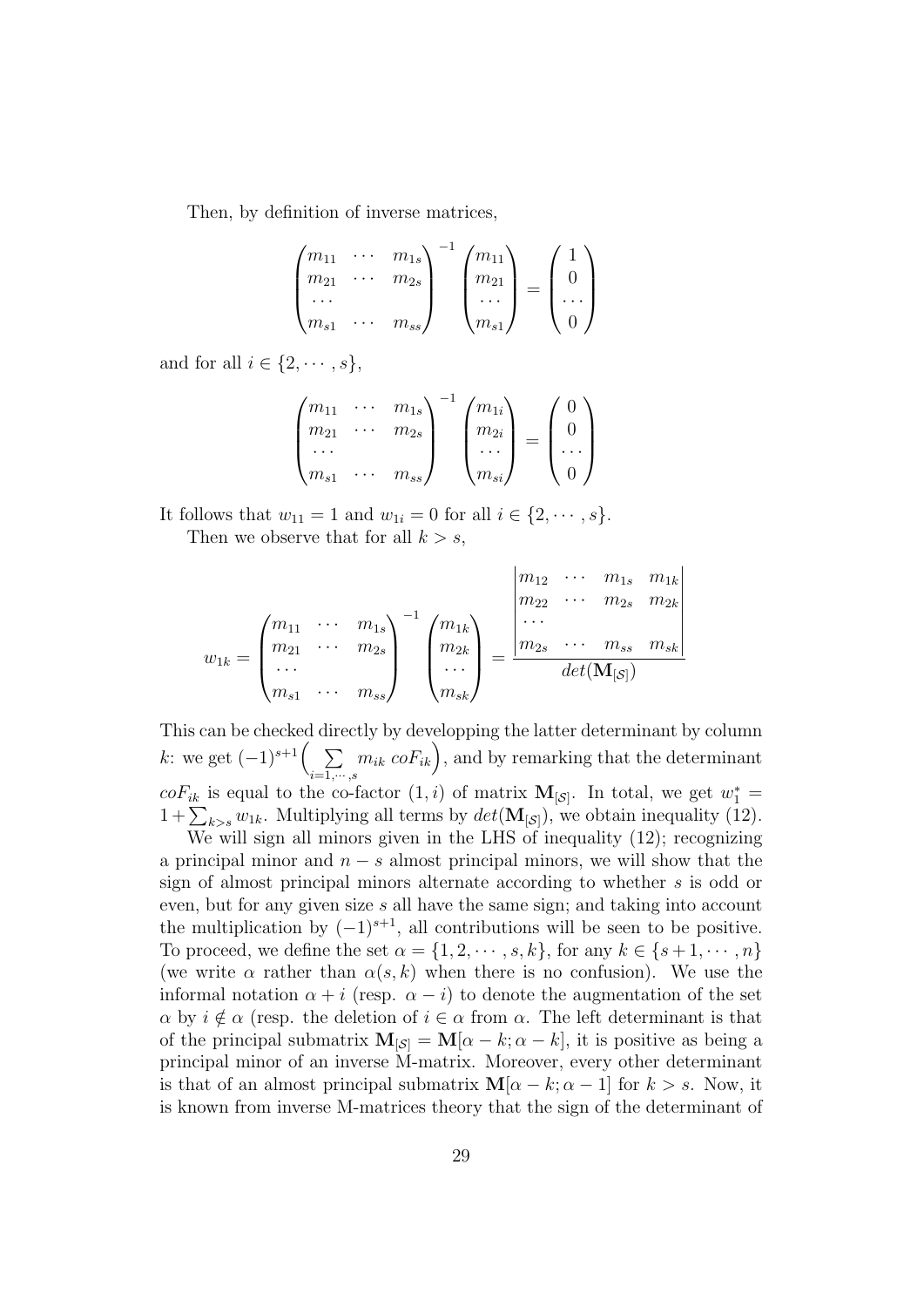this almost principal submatrix is that of  $(-1)^{r+t+1}$ , where r is the number of indices of  $\alpha$  less than or equal to k, and t is the number of indices of  $\alpha$  less than or equal to 1 (see for instance Johnson and Smith [2011, Theorem 3.1 p.961]). Thus,  $r = s + 1, t = 1$ . In total, for any  $k > s$ , the sign of the almost principal minor is that of  $(-1)^{2s+2}$  that is the sign of 1, i.e. it is positive. This shows that inequality (12) is positive.  $\Box$ 

*Proof of Lemma 1.* A function is submodular if, for all groups  $S \subset T$ , all  $i \notin \mathcal{T}, F(\mathcal{S} \cup \{i\}) - F(\mathcal{S}) \geq F(\mathcal{T} \cup \{i\}) - F(\mathcal{T}).$ 

 $\sqrt{tf(\mathcal{S})} - C(s)$ , where  $f(\mathcal{S}) = s + 2\delta(L_s + L_{\mathcal{S},\mathcal{N}\setminus\mathcal{S}})$ . We have Consider any group  $S \neq \mathcal{N}$  and one agent say  $i \notin \mathcal{S}$ . We have  $F(\mathcal{S}) =$ 

$$
f(\mathcal{S} \cup \{i\}) - f(\mathcal{S}) = 1 + 2\delta(L_{S \cup i} + L_{\mathcal{N} \setminus (\mathcal{S} \cup \{i\})}) - 2\delta(L_S + L_{\mathcal{S}, \mathcal{N} \setminus \mathcal{S}})
$$

i.e., observing that the difference in respective numbers of links is equal to  $L_{i,\mathcal{N} \setminus \mathcal{S}},$ 

$$
f(\mathcal{S} \cup \{i\}) - f(\mathcal{S}) = 1 + 2\delta L_{i,\mathcal{N} \setminus \mathcal{S}}
$$

Clearly  $L_{i,\mathcal{N}\mathcal{S}}$  can only be reduced when the set S is being enlarged. By concavity of the square root and by supermodularity of the cost function, this difference is even more reduced as  $S$  is enlarged. In total, the submodularity property of the optimal objective holds.  $\Box$ 

Proof of Lemma 2. We show that the problem of finding the group of size  $s = k$  maximizing the number of internal links plus the number of cross-links is NP-hard. Indeed, the optimum, that we call  $F(G)$  for convenience, is given by

$$
F(\mathbf{G}) = \max_{\mathcal{S}, |\mathcal{S}| = s} L_{\mathcal{S}}(\mathbf{G}) + L_{\mathcal{S}, \mathcal{N} \setminus \mathcal{S}}(\mathbf{G})
$$

i.e., defining  $L_{\mathcal{N}\setminus\mathcal{S}}(G)$  as the number of links in the set  $\mathcal{N}\setminus\mathcal{S}$  in network G, and noting that  $L_{\mathcal{S}}(\mathbf{G}) + L_{\mathcal{S},\mathcal{N}\setminus\mathcal{S}}(\mathbf{G}) = L - L_{\mathcal{N}\setminus\mathcal{S}}(\mathbf{G}),$ 

$$
F(\mathbf{G}) = \min_{\mathcal{S}, |\mathcal{S}| = n-s} L_{\mathcal{S}}(\mathbf{G})
$$

We let **J** be the *n*-square matrix of ones, and we let  $\bar{G}$  be the complementary network of **G**, so that  $G + \bar{G} = J - I$ . Then

$$
\min_{\mathcal{S}, |\mathcal{S}|=n-s} L_{\mathcal{S}}(\mathbf{G}) = \max_{\mathcal{S}, |\mathcal{S}|=n-s} L_{\mathcal{S}}(\bar{\mathbf{G}})
$$

This last problem is the densest-k subgraph problem with sets of size  $n - s$ . This problem is known to be NP-hard.  $\Box$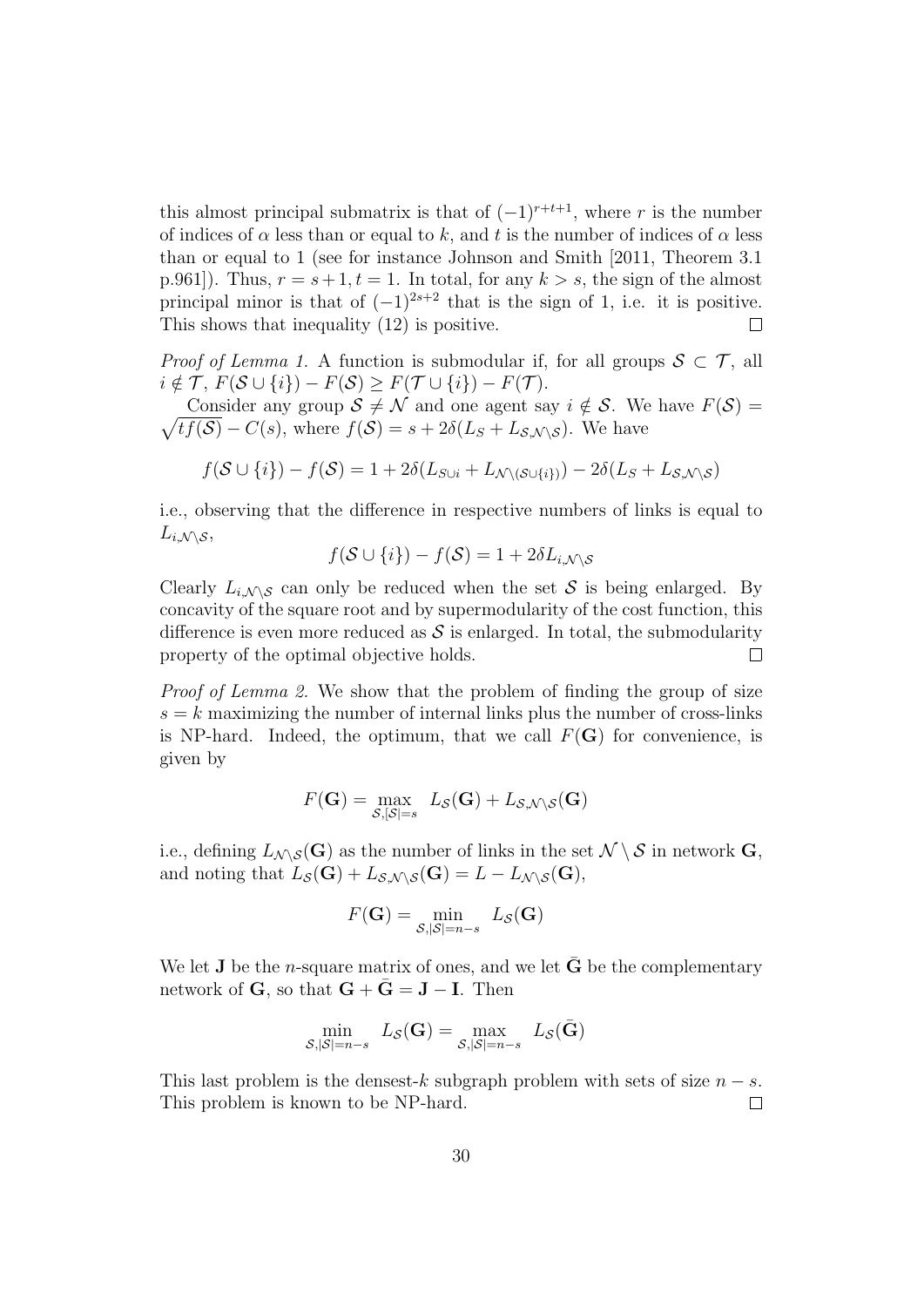*Proof of Theorem 2.* In the whole proof we consider that  $\delta$  is close to zero. We then identify the objective function, and we deduce that the objective is submodular for supermodular cost functions by using Lemma 1. Then, using Lemma 2, we confirm NP-hardness by considering a subproblem which is itself isomorphic to a well-known NP-hard problem (the densest  $k$  subgraph problem).

We first identify the objective function. Suppose that the principal selects group S. For any agent  $i \in S$ , we let  $d_i^S$  (resp.  $d_i^{\mathcal{N}\setminus S}$  $\binom{1}{i}$  represent the number of linked agents in the set S (resp. in the set  $\mathcal{N} \setminus \mathcal{S}$ ). Then  $d_i = d_i^{\mathcal{S}} + d_i^{\mathcal{S},\mathcal{N} \setminus \mathcal{S}}$  $\frac{\partial}{i}$ ,  $\frac{\partial}{\partial}$ . We let  $L<sub>S</sub>$  represent the number of links among members of S, and we let  $L_{\mathcal{S},\mathcal{N}\setminus\mathcal{S}}$  be the number of links between S and  $\mathcal{N}\setminus\mathcal{S}$  (i.e. the number of cross links between the two sets). Then  $\sum_{i \in S} d_i^S = 2L_S$  and  $\sum_{i \in S} d_i^{\mathcal{N} \setminus S} = L_{\mathcal{S},\mathcal{N} \setminus \mathcal{S}}$ . Under low intensity of interaction, we approximate  $b_i = 1 + \delta d_i + o(\delta)$ . We also have  $\mathbf{M}_{\left[\mathcal{S}\right]} = \mathbf{I} + \delta \mathbf{G}_{\left[\mathcal{S}\right]} + o(\delta)$ , which means that  $\mathbf{M}_{\left[\mathcal{S}\right]}^{-1} = \mathbf{I} - \delta \mathbf{G}_{\left[\mathcal{S}\right]} + o(\delta)$ . We plug these Taylor approximations into  $F(S)$  as defined in equation (3) and we focus on order 1. We get:

$$
\mathbf{b}_{\left[\mathcal{S}\right]}^{T} \mathbf{M}_{\left[\mathcal{S}\right]}^{-1} \mathbf{b}_{\left[\mathcal{S}\right]} \sim \sum_{i \in \mathcal{S}} b_i^2 - \delta \sum_{i \in \mathcal{S}} \sum_{j \in \mathcal{S}} g_{ij} \sim \sum_{i \in \mathcal{S}} (1 + 2\delta d_i) - \delta \sum_{i \in \mathcal{S}} d_i^S
$$

That is,

$$
\mathbf{b}_{\left[\mathcal{S}\right]}^{T} \mathbf{M}_{\left[\mathcal{S}\right]}^{-1} \mathbf{b}_{\left[\mathcal{S}\right]} \sim s + 2\delta \sum_{i \in \mathcal{S}} d_{i} - \delta \sum_{i \in \mathcal{S}} d_{i}^{S}
$$

Taking into account that  $d_i = d_i^{\mathcal{S}} + d_i^{\mathcal{S}, \mathcal{N} \setminus \mathcal{S}}$  $\sum_{i}^{S,\mathcal{N}}\setminus S$ 

$$
\mathbf{b}_{\left[\mathcal{S}\right]}^{T} \mathbf{M}_{\left[\mathcal{S}\right]}^{-1} \mathbf{b}_{\left[\mathcal{S}\right]} \sim s + \delta \sum_{i \in \mathcal{S}} d_{i}^{\mathcal{S}} + 2 \sum_{i \in \mathcal{S}} \delta d_{i}^{\mathcal{S},\mathcal{N}\setminus\mathcal{S}} = s + 2\delta L_{\mathcal{S}} + 2\delta L_{\mathcal{S},\mathcal{N}\setminus\mathcal{S}}
$$

In total,

$$
F(\mathcal{S}) = \sqrt{t}\sqrt{s + 2\delta(L_{\mathcal{S}} + L_{\mathcal{S},\mathcal{N}\setminus\mathcal{S}})} - C(\mathcal{S})
$$

We turn to NP-hardness. It is well-known from discrete optimization mathematics that the problems of sort max<sub>S</sub>  $F(S)$  can be NP-hard when function  $F$  is submodular and non-monotone (if the function is monotone, as in the case of null cost, the problem is trivial). Non-monotonicity emerges as soon as the contracting cost function is large enough. Then, by Lemma 1, we know that function  $F$  is submodular for any supermodular cost function. To show NP-hardness formally, we consider the subproblem of finding the best target among all groups of fixed size with an identical objective function (gross of contracting cost). This problem being a subproblem of the principal's problem (who has to consider all possible groups), its NP-hardness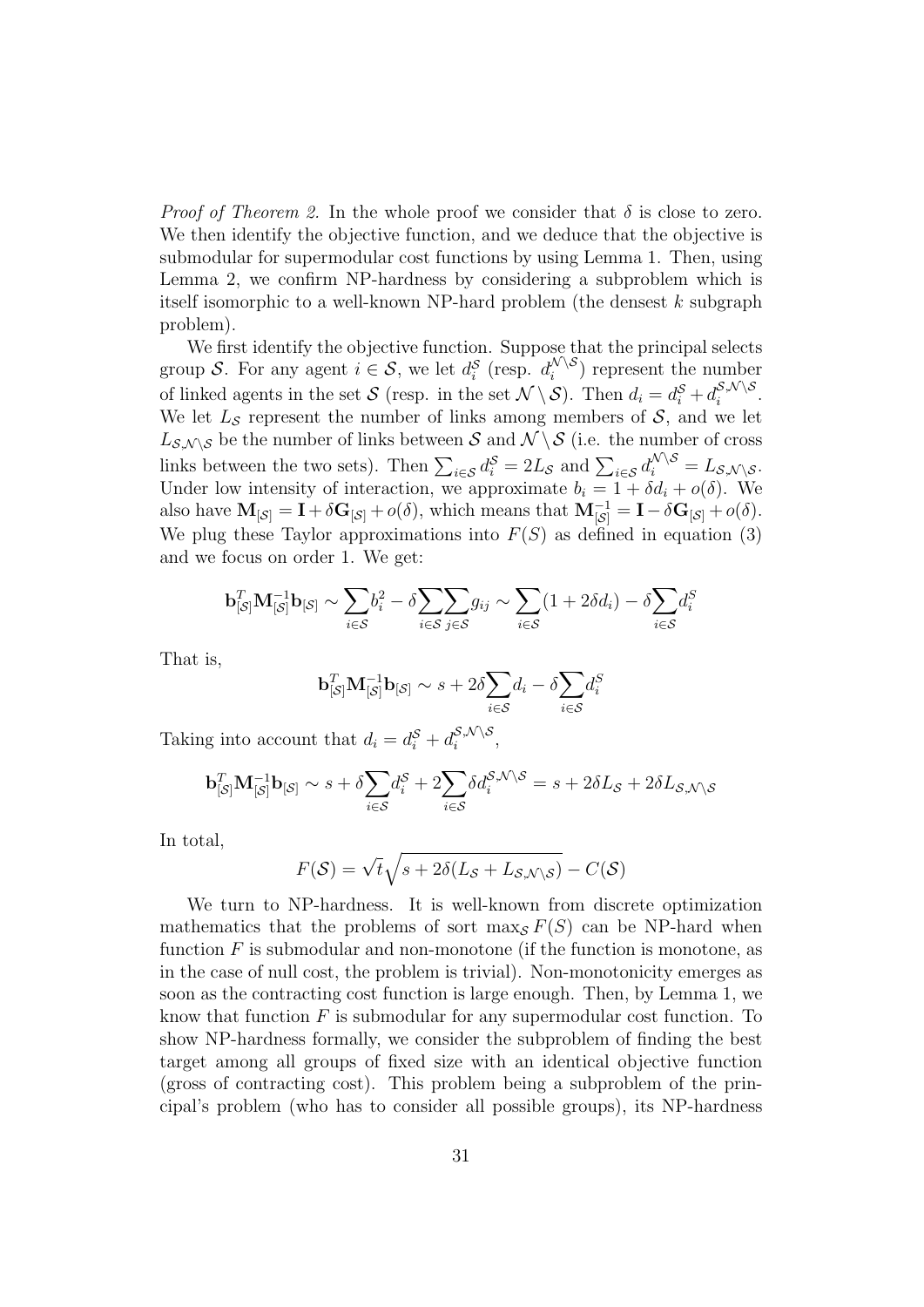would imply that of the more general problem. Now, by Lemma 2, the problem of finding the group maximizing the number of internal links plus the number of cross links is NP-hard. Any affine transformation of that objective preserving submodularity, as well as the composition by the square root, maximizing the objective function  $\sqrt{s + 2\delta(L_{\mathcal{S}} + L_{\mathcal{S},\mathcal{N}\setminus\mathcal{S}})}$  ober all groups of same size is still NP-hard.  $\Box$ 

Proof of Corollary 3. We compute the performance of a group of size s with and without the central agent, and then we show that including the central agent is always better.

In the star network, the matrix

$$
\mathbf{M} = \frac{1}{1 - (n-1)\delta^2} \begin{pmatrix} 1 & \delta & \delta & \cdots & \delta \\ \delta & 1 - (n-2)\delta^2 & \delta^2 & \cdots & \delta^2 \\ \delta & \delta^2 & 1 - (n-2)\delta^2 & \cdots & \delta^2 \\ \cdots & \cdots & \cdots & \cdots & \cdots \\ \delta & \delta^2 & \delta^2 & \cdots & \delta^2 & 1 - (n-2)\delta^2 \end{pmatrix}
$$

Consider first a group of s peripherals. The invert of matrix  $M<sub>S</sub>$  has homogeneous diagonal entries  $1 - (n - 2)\delta^2$  and homogeneous off-diagonal entries  $\delta^2$ . Hence, defining  $\mathbf{V} = \mathbf{M}_{\mathcal{S}}^{-1}$  for convenience, matrix  $\mathbf{V}$  has homogeneous diagonal entries  $\frac{1-(n-s)\delta^2}{1-(n-s-1)\delta^2}$  $\frac{1-(n-s)\delta^2}{1-(n-s-1)\delta^2}$  and homogeneous off-diagonal entries  $-\delta^2$  $\frac{-\delta^2}{1-(n-s-1)\delta^2}$ . Then the objective is given by  $F_p(s) = \sqrt{t}\sqrt{f_p(s)} - cs$ , with

$$
f_p(s) = s \left( \frac{1+\delta}{1-(n-1)\delta^2} \right)^2
$$

Second consider a group of size s containing the central agent. Then  $M_s$ is a s-square matrix structurally equivalent to  $M$ . We get the corresponding matrix

$$
\mathbf{V} = \begin{pmatrix} 1 - (n - s)\delta^2 & -\delta & -\delta & \cdots & -\delta \\ -\delta & 1 & 0 & \cdots & 0 \\ \cdots & \cdots & \cdots & \cdots & \cdots \\ -\delta & 0 & \cdots & 0 & 1 \end{pmatrix}
$$

from which we deduce the objective function  $F_c(s) = \sqrt{t} \sqrt{f_c(s)} - cs$ , with

$$
f_c(s) = s + \frac{(n-1)\delta(2+n\delta - 2(n-1)\delta^2 - n(n-1)\delta^3)}{(1-(n-1)\delta^2)^2}
$$

Then, few computations indicate that  $f_p(s) \leq f_c(s)$  whenever

$$
\delta^2 s^2 - (2 + (2n - 1)\delta)\delta s + (n - 1)\delta(2 + n\delta) \ge 0
$$

which holds for all  $s \leq n-1$ . Then for all group size, it is always better to  $\Box$ include the central agent.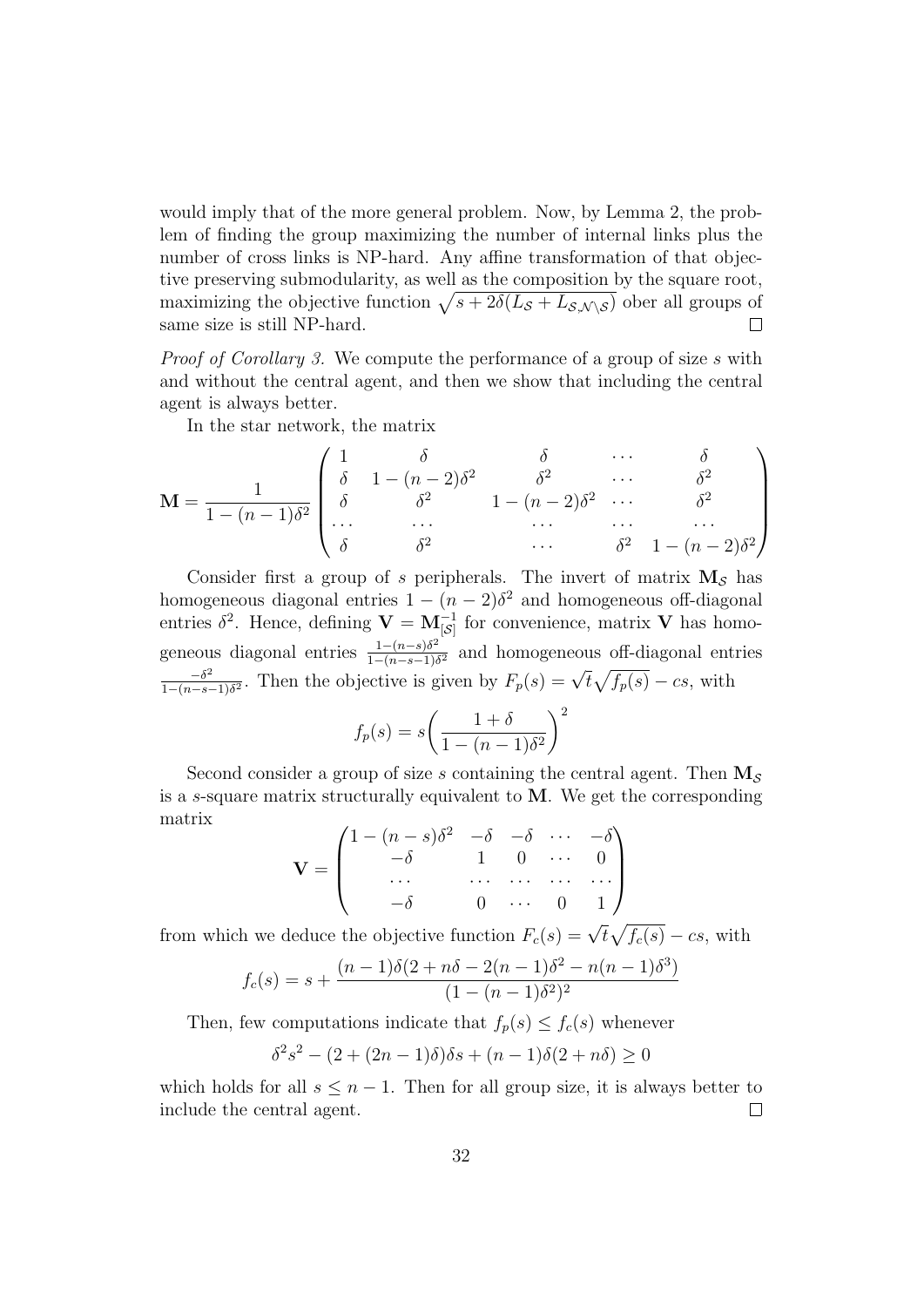*Proof of Lemma 3.* We will show that: If  $M_{\lbrack S\rbrack} < M_{\lbrack S\rbrack}$ , then the diagonal dominance (by row and column) of  $M_{[S]}^{-1}$  implies  $1_s^T M_{[S]}^{-1} 1_s > 1_s^T M_{[S']}^{-1} 1_s$ . For that purpose, we apply the Sherman-Morrison formula to examine the impact of a small impulse in one entry of the matrix  $M_{\lbrack S\rbrack}$  on the sum of entries of invert matrix. The Sherman-Morrison formula is given as follows. Suppose **Q** is an invertible *n*-square matrix with real entries and  $\mathbf{u}, \mathbf{v} \in \mathbb{R}^n$  are column vectors. Then  $\mathbf{Q} + \mathbf{u}\mathbf{v}^T$  is invertible iff  $1 + \mathbf{v}^T\mathbf{Q}^{-1}\mathbf{u} \neq 0$ , in which case

$$
(\mathbf{Q} + \mathbf{u}\mathbf{v}^T)^{-1} = \mathbf{Q}^{-1} - \frac{\mathbf{Q}^{-1}\mathbf{u}\mathbf{v}^T\mathbf{Q}^{-1}}{1 + \mathbf{v}^T\mathbf{Q}^{-1}\mathbf{u}}
$$

We apply this formula with:

 $\mathbf{Q} = \mathbf{M}$  $\mathbf{u} = (0, \dots, 0, \epsilon_{ij}, 0, \dots, 0)^T$  with  $\epsilon_{ij}$  at entry i  $\mathbf{v}^T = (0, \cdots, 0, 1, 0, \cdots, 0)^T$  with 1 at entry j Hence,  $\mathbf{E} = \mathbf{u}\mathbf{v}^T$  s.t.  $\mathbf{E} = [e_{pq}]$  is such that  $e_{ij} = \epsilon_{ij}$ ,  $e_{pq} = 0$  otherwise Noting  $V = M^{-1}$ , we get

$$
[(\mathbf{M} + \mathbf{E})^{-1}] = \mathbf{M}^{-1} + \zeta_{ij} \epsilon_{ij} \mathbf{W}
$$

with  $\zeta_{ij} = \frac{-1}{1+\epsilon_{ij}}$  $\frac{-1}{1+\epsilon_{ij}h_{ji}}$ , and  $w_{pq} = h_{pi}h_{jq}$ . Hence, denoting  $\mathbf{M}' = \mathbf{M} + \mathbf{E}$ :

$$
\mathbf{1}^T\mathbf{M}^{'-1}\mathbf{1}-\mathbf{1}^T\mathbf{M}^{-1}\mathbf{1}=\zeta_{ij}\epsilon_{ij}\Bigl(\sum_{k\in N}\!h_{jk}\Bigr)\Bigl(\sum_{k\in N}\!h_{ki}\Bigr)
$$

In particular, for  $j = i$ ,  $\zeta_{ii} < 0$ , and given symmetry of **V**:

$$
\mathbf{1}^T \mathbf{M}^{'-1} \mathbf{1} - \mathbf{1}^T \mathbf{M}^{-1} \mathbf{1} = \zeta_{ii} \epsilon_{ii} \Bigl(\sum_{k \in N} h_{ik}\Bigr)^2 \leq 0
$$

And for  $j \neq i$ , we have  $\zeta_{ij} < 0$  for  $\epsilon_{ij}$  small enough, which implies that the diagonal dominance of  $V = M^{-1}$  entails a decrease of sum of entries.

The proof is completed by starting from matrix  $M_{\lbrack S\rbrack}$ , by adding impulses iteratively in the direction of matrix  $M_{\lbrack S^{'}\rbrack}$ , the preceding argument showing a monotonic response to the sum of entries of inverse matrices along the direction.  $\Box$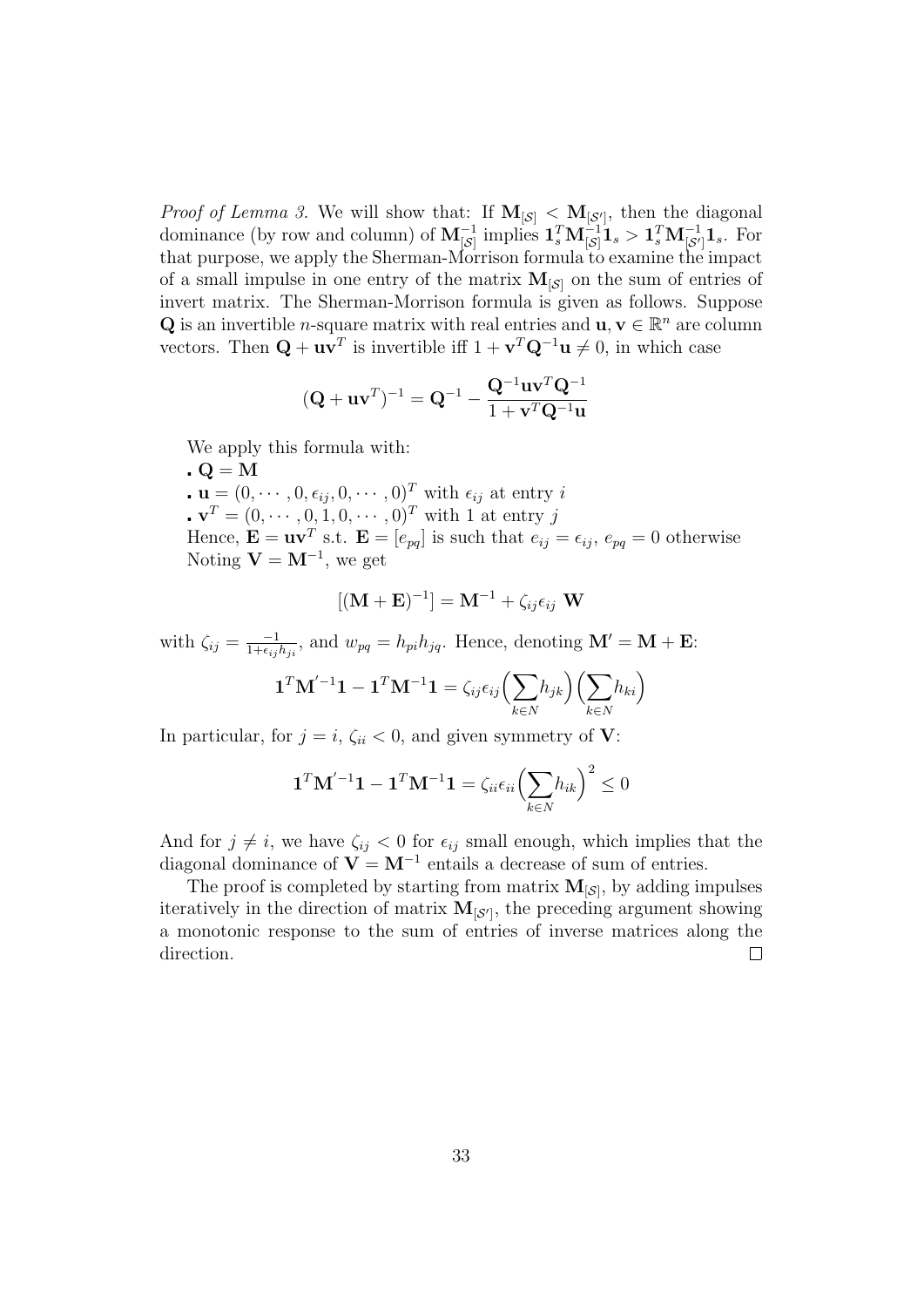# 7 Appendix B: Tables

This Appendix provides the tables that present the performance of the greedy algorithm used to approximate the optimal targeting. Table 3 shows the unconstrained program with various contracting costs c. Table 4 presents the constrained program with null contracting cost and various upper bounds k to the number of contracts. In both cases, we initiate  $n = 16$ ,  $p = 0.5$ .

|                                                                                                                                                                                                                                                                                                                             | $\delta$ $  c = 0.1   c = 0.2   c = 0.3   c = 0.4   c = 0.5   c = 0.6$ |  |  |  |
|-----------------------------------------------------------------------------------------------------------------------------------------------------------------------------------------------------------------------------------------------------------------------------------------------------------------------------|------------------------------------------------------------------------|--|--|--|
|                                                                                                                                                                                                                                                                                                                             |                                                                        |  |  |  |
| $\begin{array}{ c c c c c c c c c c } \hline \delta=\textbf{0.01} & \textbf{100} & \textbf{99.85} & \textbf{99.94} & \textbf{99.97} & \textbf{100} & \textbf{100} \ \hline \delta=\textbf{0.06} & \textbf{99.97} & \textbf{99.68} & \textbf{99.78} & \textbf{99.65} & \textbf{99.84} & \textbf{99.82} \ \hline \end{array}$ |                                                                        |  |  |  |

Table 3: Targeting through greedy algorithm: Average over 100 random networks of the relative error of approximation in percentage of the optimal performance.

|                                                 |  | $  k = 3   k = 5   k = 8   k = 10$ |
|-------------------------------------------------|--|------------------------------------|
| $\delta = 0.01$ 99.95 99.95 99.93 99.95         |  |                                    |
| $\delta = 0.06$   99.89   99.74   99.78   99.84 |  |                                    |

Table 4: Targeting over groups of fixed size equal to k through greedy algorithm as a function of k (for  $c = 0$ ): Average over 100 random networks of the relative error of approximation in percentage of the optimal performance.

# 8 Appendix C: Matlab programs

We present here the matlab program of the greedy algorithms used to fill tables in Appendix B. We first present the unconstrained problem (with cost function included in the principal's objective), and then we turn to the constrained problem of optimal targeting among groups of fixed size.

Both programs work as follows. We generate random networks. For each network, we compute the optimal group by considering the performance of all possible groups of agents; we use the function 'nchoosek'. Then we generate the greedy algorithm and we build the ratio of respective performances. We then make the average ratio over all random networks. Both programs return the average performance of the greedy algorithm. For the greedy algorithm of the constrained problem, the fixed group size is set using variable 's'.

To make further checks on programs, a matrix labeled 'Perf' gives all groups and their performance. Each row gives the label of the selected group in columns 1 to n, column  $n + 1$  gives the performance of the group, and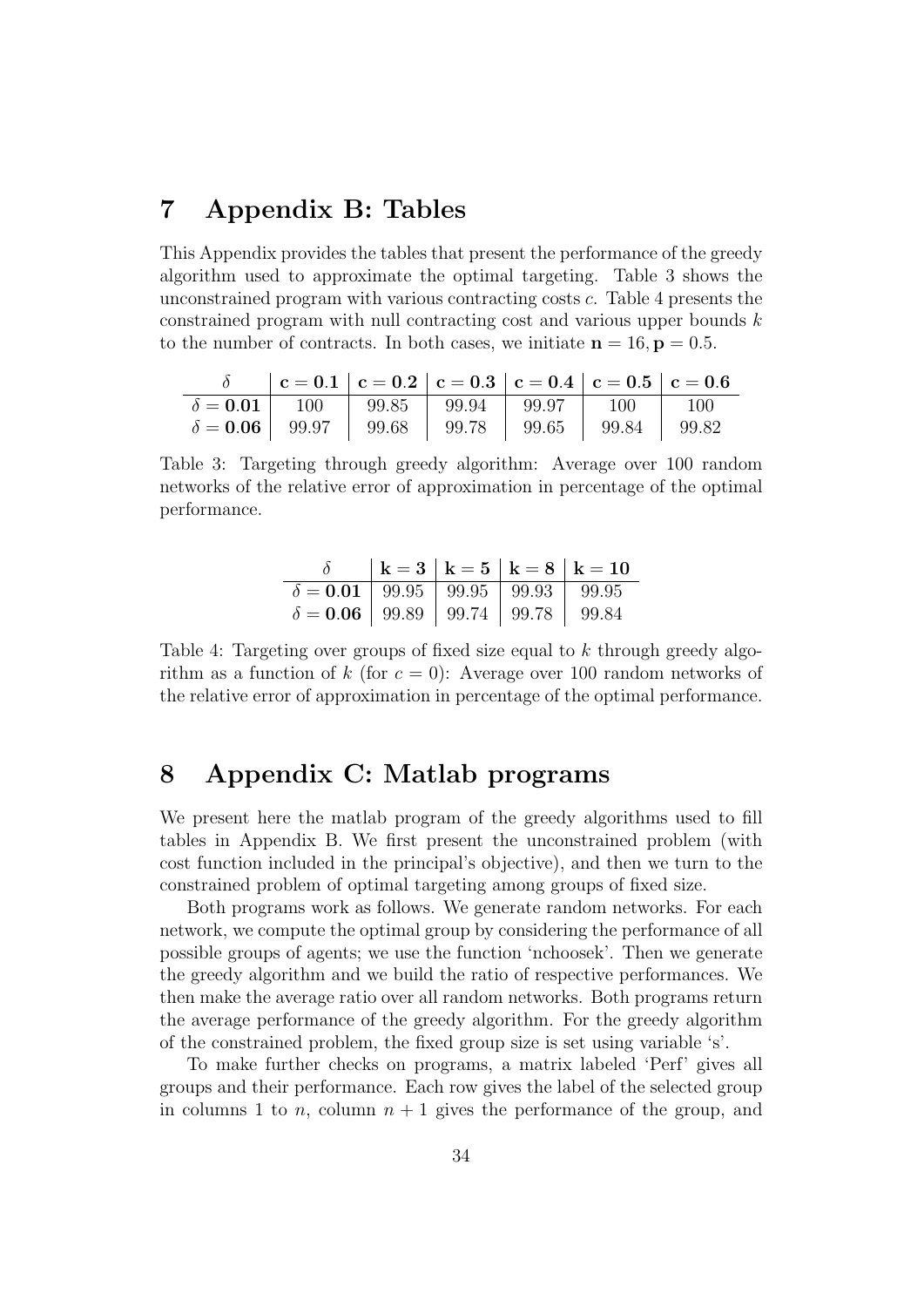column  $n+2$  gives the size of the group. A simple test is then to set  $nbg = 1$ (i.e. fix the generation of a single random network), and to check directly on that matrix which is the optimal group (by sorting the matrix by column  $n + 1$ , and also which is the greedy optimal group (which can be done by manual inspection for  $n$  low enough).

## 8.1 The greedy algorithm of the unconstrained problem

clear all  $n = 16;$  $J = ones(n, n);$  $O = ones(n, 1);$  $id = eye(n, n);$  $N = O;$  $t=1;$  $cost = 0.5;$  $nbg = 100;$  $p = 0.5$ ;  $delta = 0.01$ ; for  $i = 1:n$  $N(i) = i;$ end  $average<sub>per</sub>f<sub>greedy</sub> = 0;$ for  $nbaraphes = 1 : nbq$ nbgraphes  $maxPerfs = 0;$  $Grand = zeros(n, n);$ for  $i = 1:n$ for  $j = i + 1 : n$  $randomlink = rand;$ if randomlink  $\lt p$  $Grand(i, j) = 1;$  $Grand(j, i) = 1;$ end end end  $G = Grand;$  $D = G \ast O;$  $OI = zeros(2^n - 1, 1);$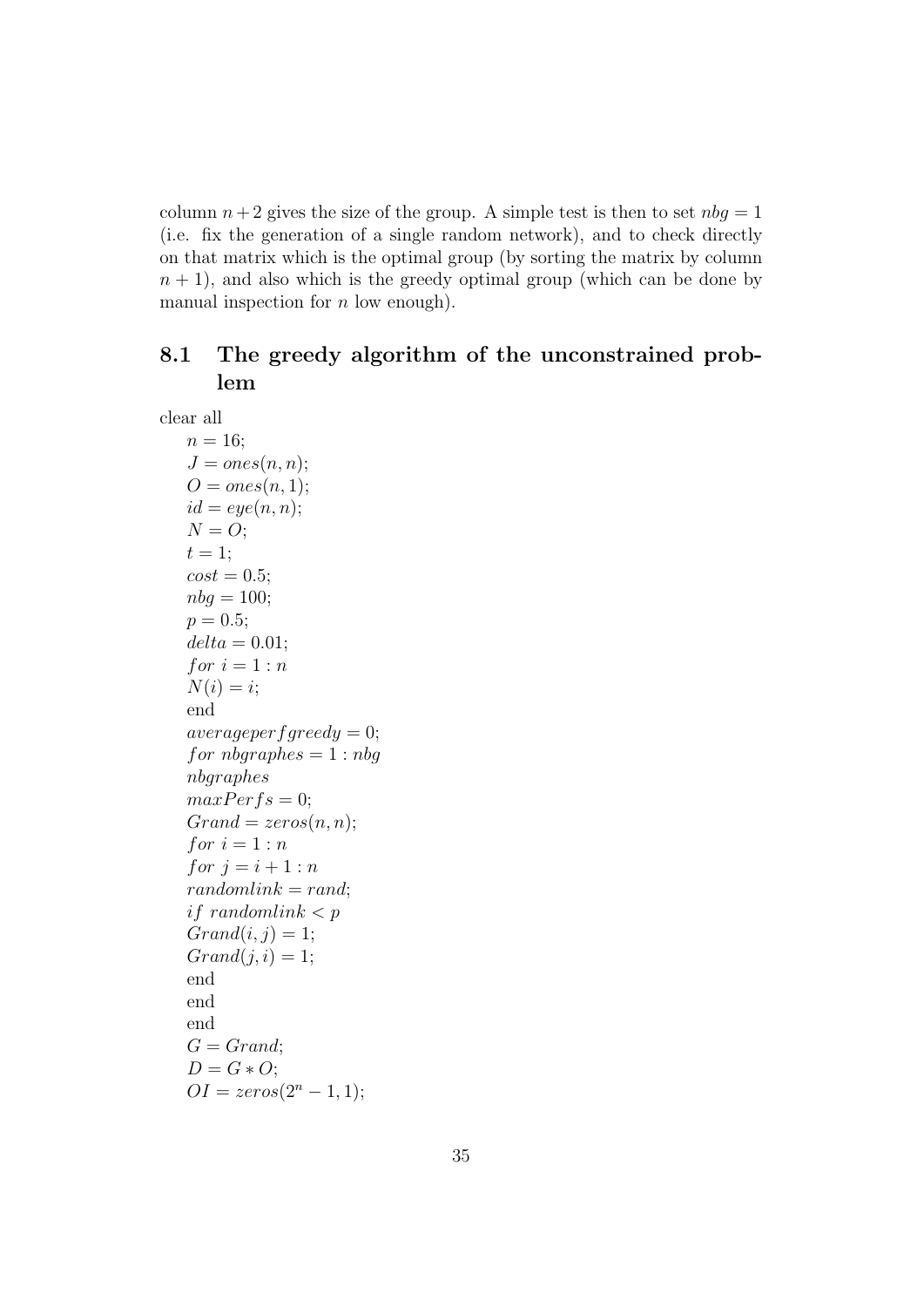$En<sub>s</sub> des sousensembles de N = zeros(2<sup>n</sup> - 1, n);$  $cprev = 0$ ; for  $size = 1:n$  $C = nchoosek(N, size);$  $c = factorial(n)/factorial(size)/factorial(n - size);$ for  $i = \text{cprev} + 1$ :  $\text{cprev} + c$ for  $j = 1$  : size  $Ens dessous ensemble sdeN(i, C(i-cprev, j)) = C(i-cprev, j);$ end end  $cprev = cprev + c;$ end  $Perf = [Ens dessous ensembles de NOT OII];$ for  $z = 1 : 2^n - 1$  $size = 0;$ for  $j = 1:n$ if Ensdessousensemblesde $N(z, j) > 0$  $size = size + 1;$ end end  $M = inv(id - delta * G);$ if  $min(M) < 0$  $disp('Min\ M\ negatif')$ return end  $B = M \ast O;$  $MS1 = zeros(1, n);$ for  $i = 1:n$ if Ensdessousensemblesde $N(z, i) > 0$  $MS1 = [MS1;$  $M(i,:)]$ ; end end  $MS1bis = MS1(2: size + 1, :);$  $MS1 = MS1bis;$  $MS2 = zeros(size, 1);$ for  $j = 1:n$ if Ensdessousensemblesde $N(z, j) > 0$  $MS2 = [MS2 MS1(:, j)];$ end end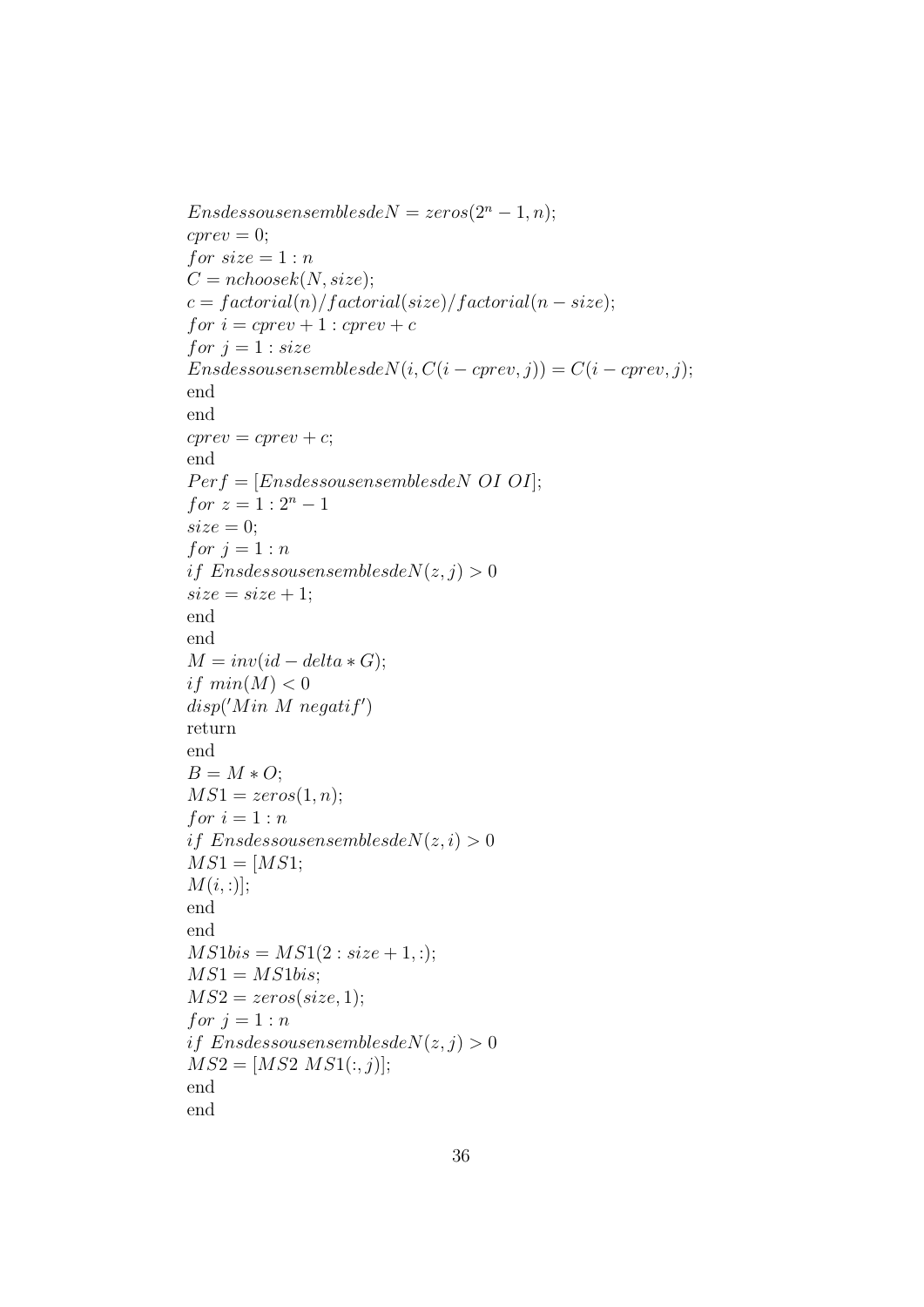```
MS2bis = MS2(:, 2 : size + 1);MS2 = MS2bis;
   MS = MS2;
   BS = 0;
   for i = 1:nif EnsdessousensemblesdeN(z, i) > 0BS = [BS; B(i, 1)];end
   end
   BS2 = BS(2: size + 1, :);BS = BS2;
   Objectif principal = sqrt(t) * sqrt(transpose(BS) * inv(MS) * BS) –
cost ∗ size;
   Perf(z, n+1) = Objectif principal;Perf(z, n+2) = size;end
   TT = sortrows(Perf, n + 1, 'descend');maxPerfs = TT(1, n + 1);labelPerfmax = TT(1, n + 2);if maxPerfs < 0disp('maxPerfs < 0')return
   end
   winner = 1;
   Perf greedy = Perf(1, n + 1);for io = 2:nif Perf(io, n + 1) > Perfgreedy + 0.000001winner = io;Perf \text{greedy} = Perf(\text{winner}, n+1);end
   end
   winner_1 = winner;winnerprec = winner;for i = n + 1 : 2^n - 1if Perf(i, n + 2) > Perf(i - 1, n + 2)winnerprec = winner;end
   if min(Perf(i, 1:n) - Perf(winnerprec, 1:n)) > -0.00001if Perf(i, n+2) == Perf(winner prec, n+2) + 1if Perf(i, n + 1) > Perf(winner prec, n + 1) + 0.00000001if Perf(i, n + 1) > Perf(winner, n + 1) + 0.00000001
```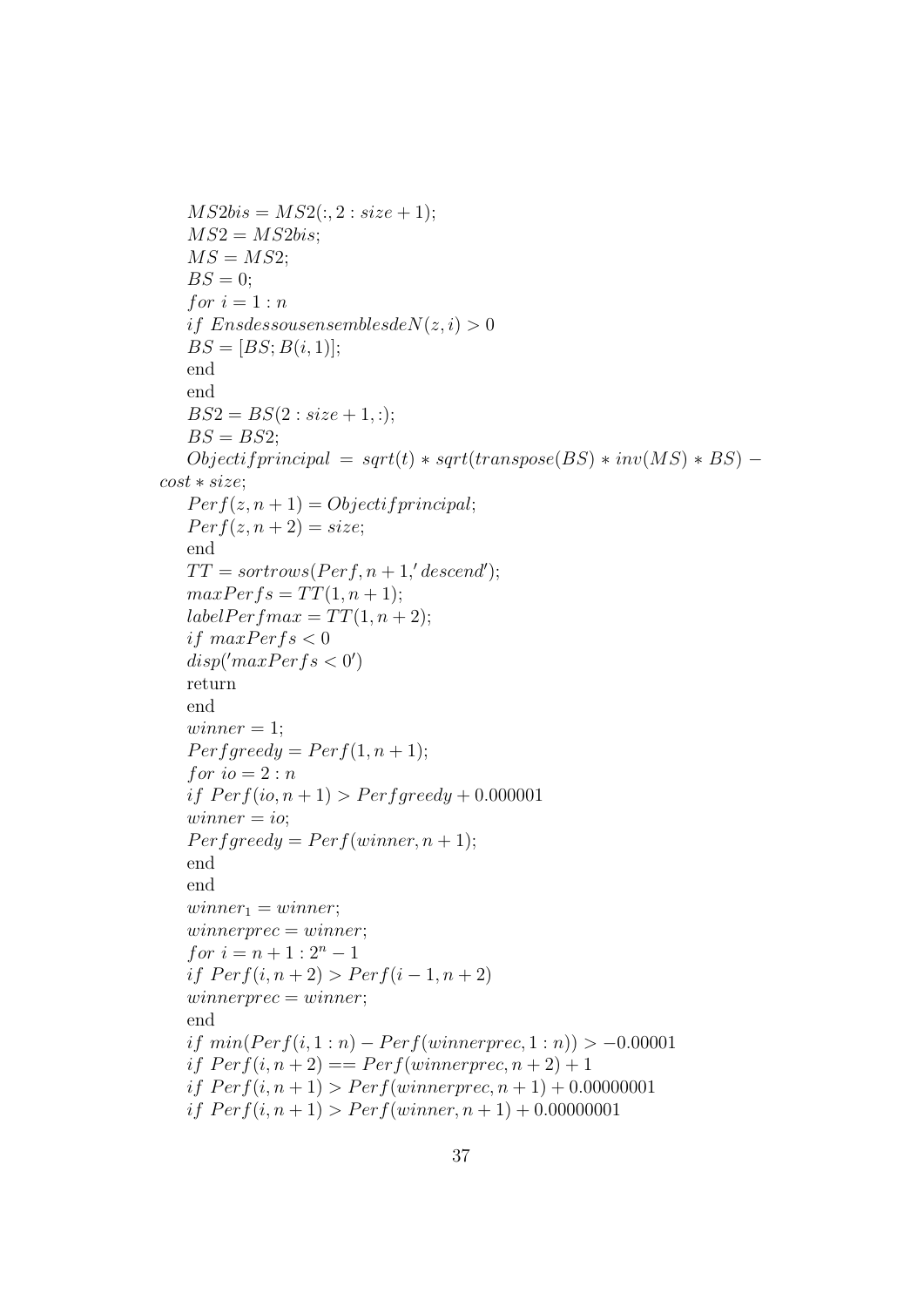```
Perf greedy = Perf(i, n + 1);winner = i;end
        if (i < 2<sup>n</sup> - 1) && (Perf(i+1, n+2) > Perf(i, n+2)) && (winner ==winnerprec)
       break
       end
       end
       end
       end
       end
       average<sup>p</sup> = average<sup>p</sup> = average<sup>p</sup> = average<sup>p</sup> = 1100;
       end
       average<sup>per</sup> <i>greedy</i> = average<sup>per</sup> <i>frequency</i> <i>neg</i> <i>q</i> <i>ng</i> <i>per</i> <i>eg</i> <i>neg</i> <i>q</i> <i>neg</i> <i>q</i> <i>neg</i> <i>q</i> <i>neg</i> <i>q</i> <i>neg</i> <i>q</i> <i>neg</i> <i>q</i> <i>neg</i> <i>q</i> <i>neg</i> <i>q</i> <i>neg</i> <i>q</i> <i>neg</i> <i>q</i> <i>neg</i> <i>q</i
```
# 8.2 The greedy algorithm of the constrained problem

```
clear all
```

```
n = 16;
J = ones(n, n);O = ones(n, 1);id = eye(n, n);N = O;t=1;nbg = 100;p = 0.5;
delta = 0.01;s = 5;
for i = 1:nN(i) = i;end
average<sup>per</sup>f<sup>g</sup><sub>g</sub> = 0;
for nbaraphes = 1 : nbqnbgraphes
maxPerfs = 0;Grand = zeros(n, n);for i = 1:nfor j = i + 1 : nrandomlink = rand;if randomlink \lt p
```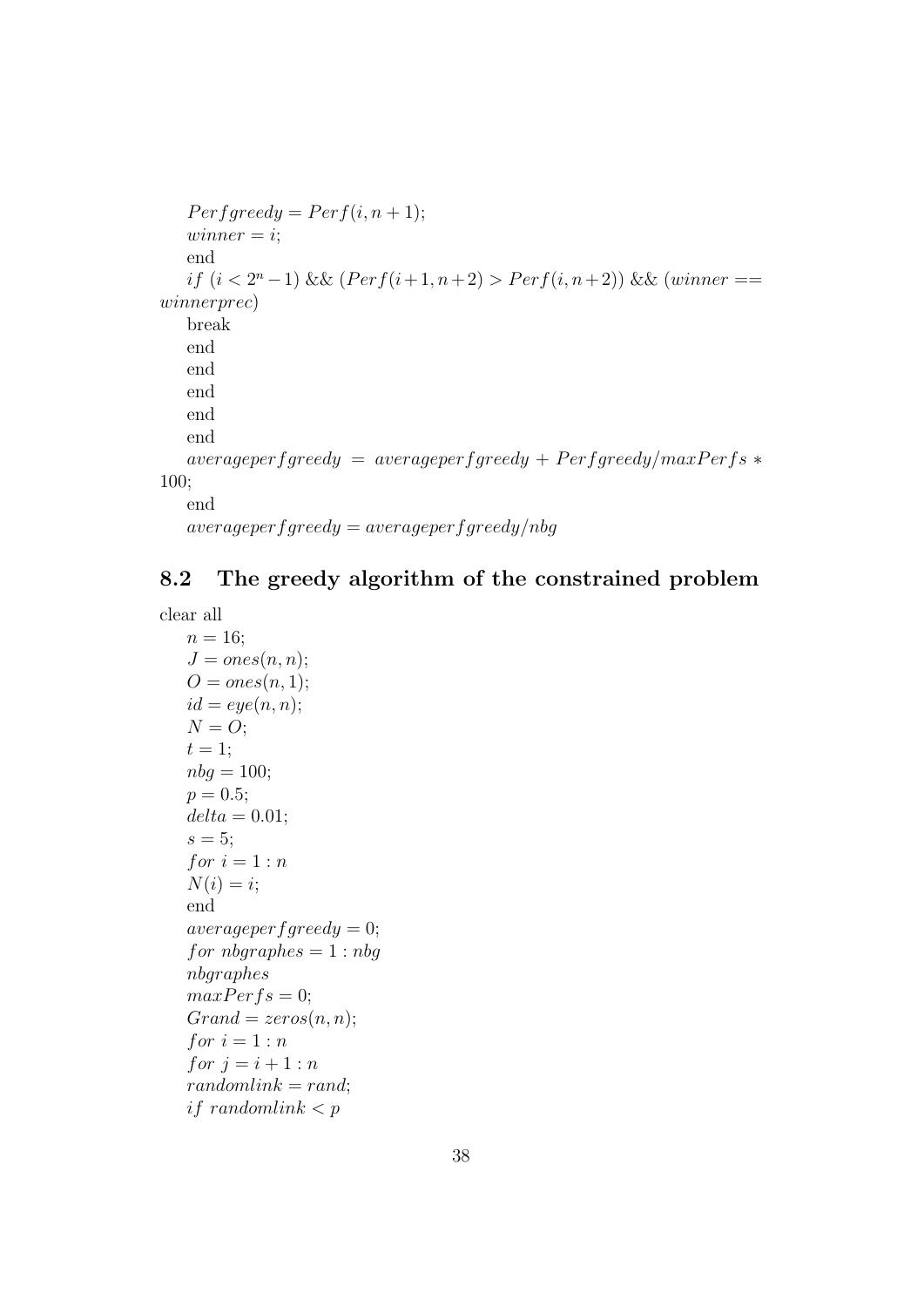```
Grand(i, j) = 1;Grand(j, i) = 1;end
end
end
G = Grand;D = G \ast O;OI = zeros(2^n - 1, 1);Ens dessous ensembles de N = zeros(2<sup>n</sup> - 1, n);cprev = 0;for size = 1:nC = nchoosek(N, size);c = factorial(n)/factorial(size)/factorial(n-size);for i = \text{cprev} + 1 : \text{cprev} + cfor j = 1 : size
Ens dessous ensemble sdeN(i, C(i-cprev, j)) = C(i-cprev, j);end
end
cprev = cprev + c;end
Perf = [En<i>sdessouse</i>nsemblesdeN OI OI];for z = 1 : 2^n - 1size = 0;for j = 1:nif EnsdessousensemblesdeN(z, j) > 0size = size + 1;end
end
M = inv(id - delta * G);if min(M) < 0disp('Min\ M\ negatif')return
end
B = M \ast O;MS1 = zeros(1, n);for i = 1:nif EnsdessousensemblesdeN(z, i) > 0MS1 = [MS1; M(i,:)];end
end
MS1bis = MS1(2: size + 1, :);
```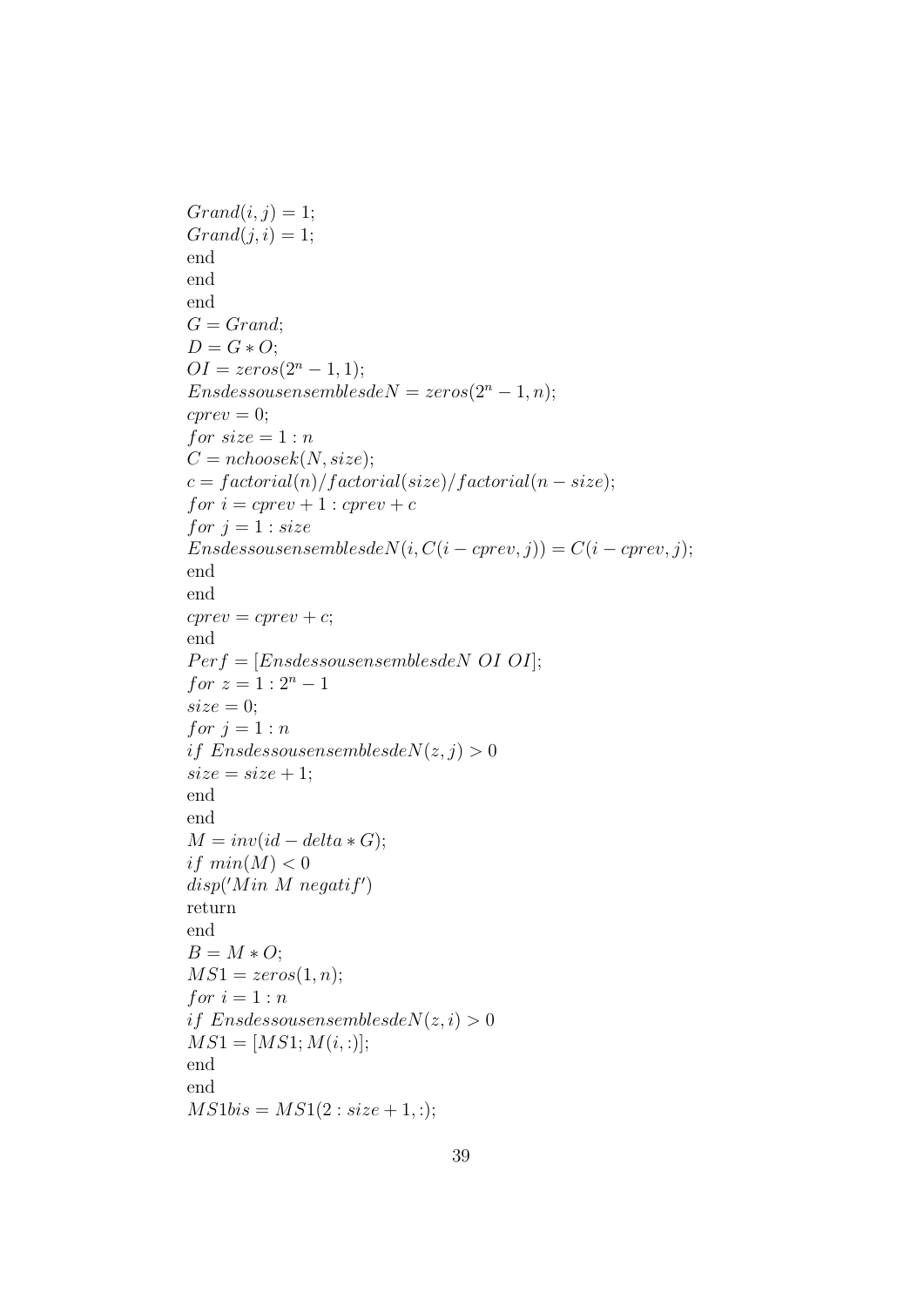```
MS1 = MS1bis;MS2 = zeros(size, 1);for j = 1:nifEn<b>s</b>des<b>s</b>ousensemblesde<sub>N</sub>(z, j) > 0MS2 = [MS2 MS1(:, j)];end end
MS2bis = MS2(:, 2: size + 1);MS2 = MS2bis;MS = MS2;BS = 0;for i=1:nifEn<sub>s</sub> des sous ensembles de N(z, i) > 0BS = [BS; B(i, 1)];end
end
BS2 = BS(2: size + 1, :);BS = BS2;
Objectif_principal = sqrt(t) * sqrt(transpose(BS) * inv(MS) * BS);Perf(z, n+1) = Objectif_p r incipal;Perf(z, n+2) = size;end
TT = sortrows(Perf, n + 1, 'descend');ia = 1;
whilemax(TT(ia, n + 2) - s, s - TT(ia, n + 2)) > 0ia = ia + 1;end
maxPerfs = TT(ia, n + 1);if maxPerfs < 0disp('maxPerfs < 0')return
end
winner = 1;Perf \text{g} \text{r} \text{e} \text{e} \text{d} \text{y} = Perf(1, n+1);for io = 2:nif Perf(io, n + 1) > Perf greedy + 0.000001
winner = io;Perf greedy = Perf(winner, n + 1);end
end
winner_1 = winner;winnerprec = winner;
```